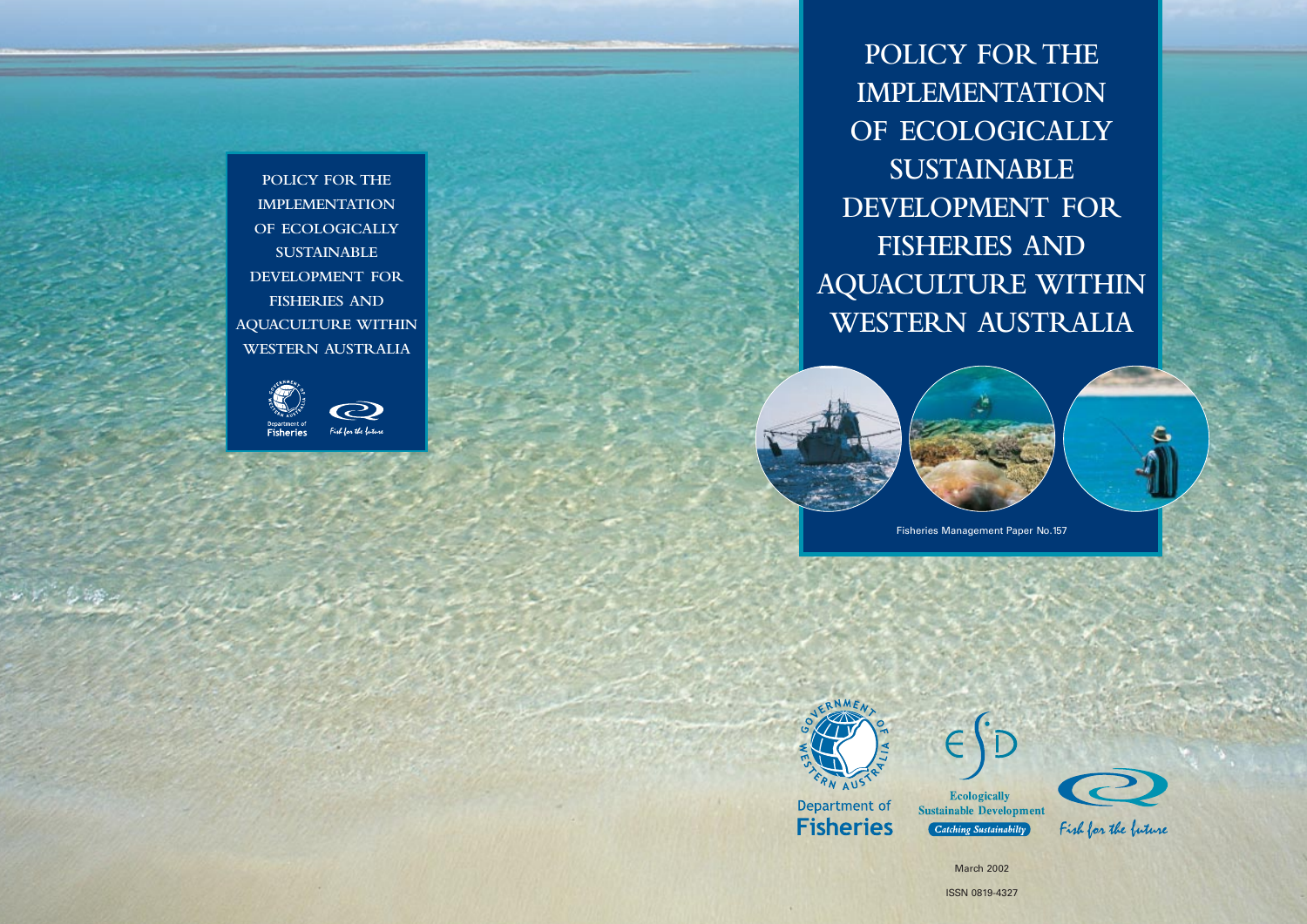# **POLICY FOR THE IMPLEMENTATION OF ECOLOGICALLY SUSTAINABLE DEVELOPMENT FOR FISHERIES AND AQUACULTURE WITHIN WESTERN AUSTRALIA**

Department of Fisheries

MARCH 2002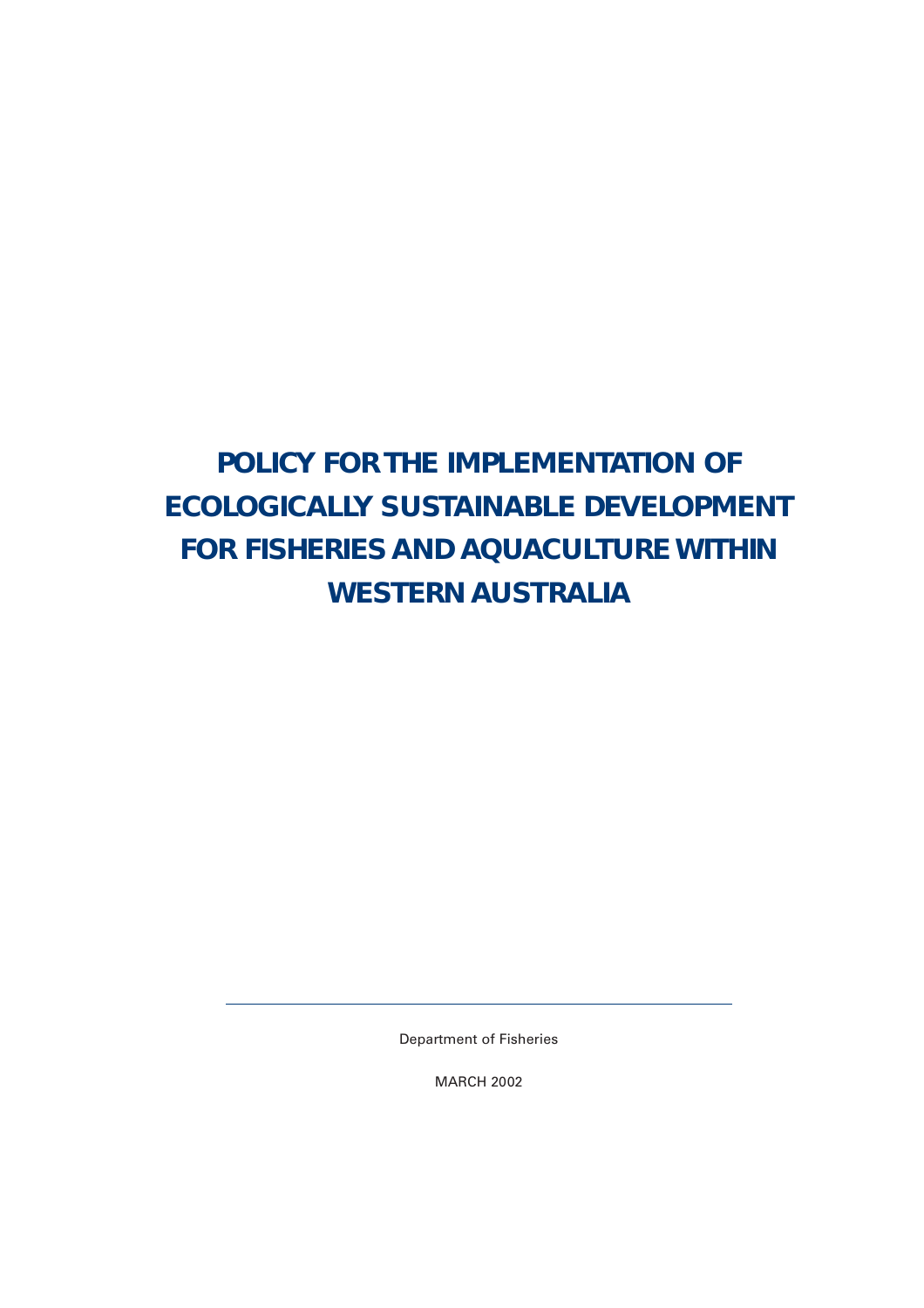

Policy for the Implementation of Ecologically Sustainable Development for Fisheries and Aquaculture within Western Australia

Final version: March 2002

Fisheries Management Paper No. 157 ISSN 0819-4327

DR W.J. FLETCHER DEPARTMENT OF FISHERIES 3rd floor, SGIO Atrium 168 St George's Tce, Perth WA 6000

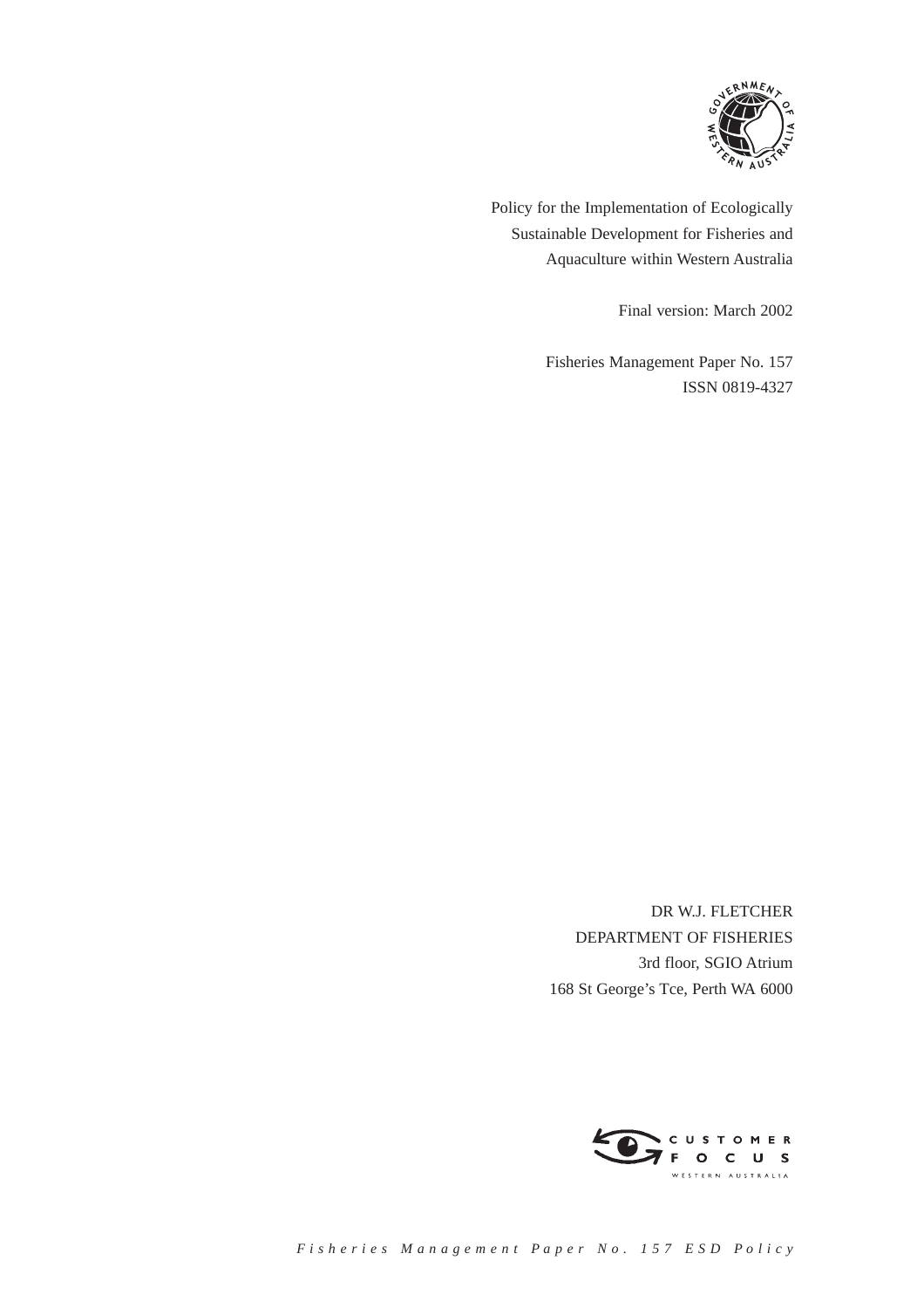# **TABLE OF CONTENTS**

| 1.0 |                                        |  |  |  |  |  |
|-----|----------------------------------------|--|--|--|--|--|
| 2.0 | 2.1<br>2.2                             |  |  |  |  |  |
| 3.0 | 3.1<br>3.2<br>3.3<br>3.4               |  |  |  |  |  |
| 4.0 | 4.1<br>4.2<br>4.3<br>4.4               |  |  |  |  |  |
| 5.0 | 5.1<br>5.2<br>5.3<br>5.4<br>5.5        |  |  |  |  |  |
| 6.0 | 6.1<br>6.2<br>6.3<br>6.4<br>6.5<br>6.6 |  |  |  |  |  |
| 7.0 |                                        |  |  |  |  |  |
| 8.0 |                                        |  |  |  |  |  |
| 9.0 |                                        |  |  |  |  |  |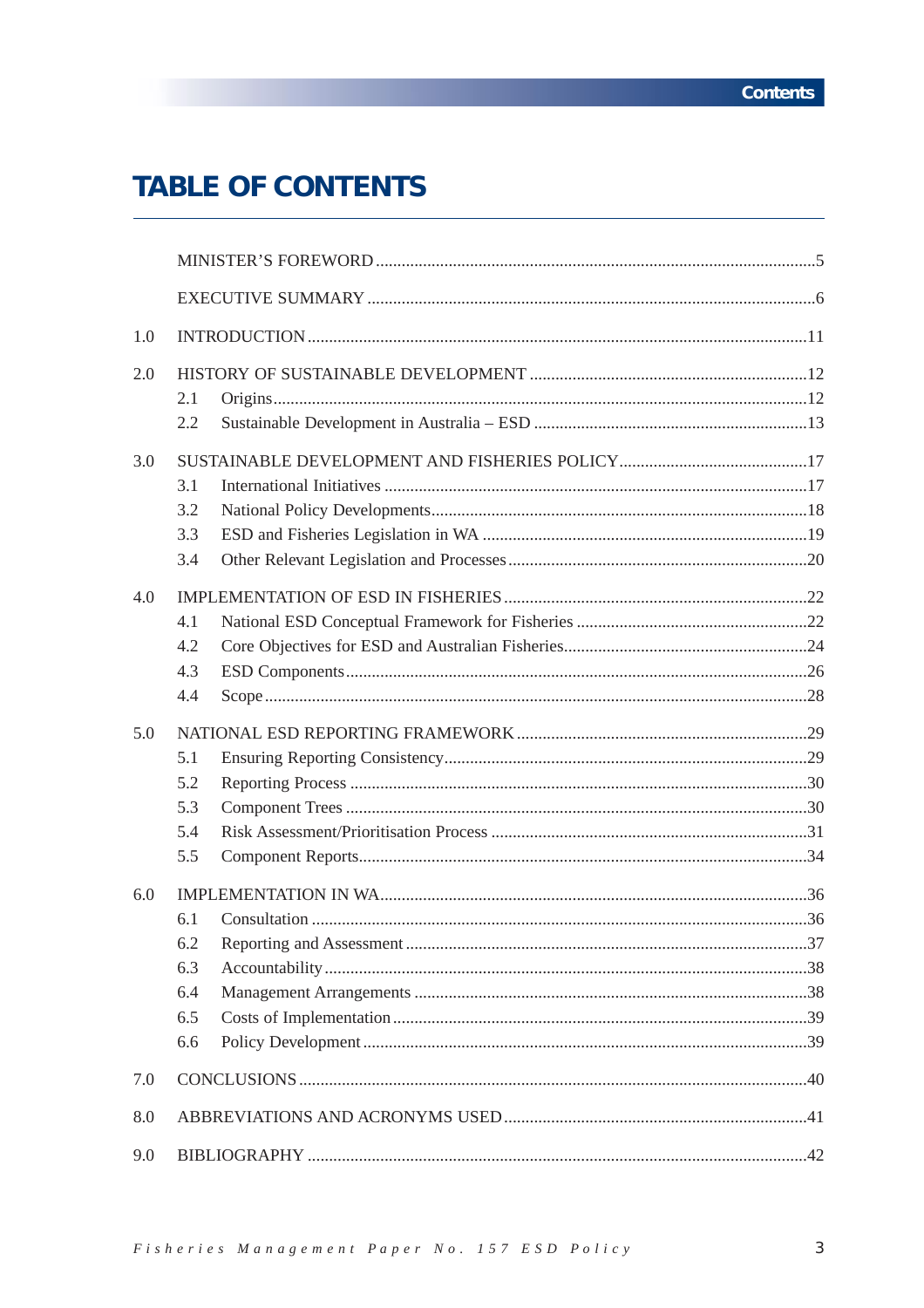# **Contents**

| APPENDIX 3 National ESD Reporting Framework: Generic Component Trees47            |
|-----------------------------------------------------------------------------------|
| APPENDIX 4 National ESD Reporting Framework: Consequence Levels and Likelihood    |
|                                                                                   |
| APPENDIX 6 Comparison of Commonwealth (EA) Guidelines for Sustainable Fisheries   |
| APPENDIX 7 Bellagio Principles of Assessing Sustainable Development IISD (1997)66 |
|                                                                                   |
| APPENDIX 9 Structure, Headings and Required Information for the ESD Reports70     |
|                                                                                   |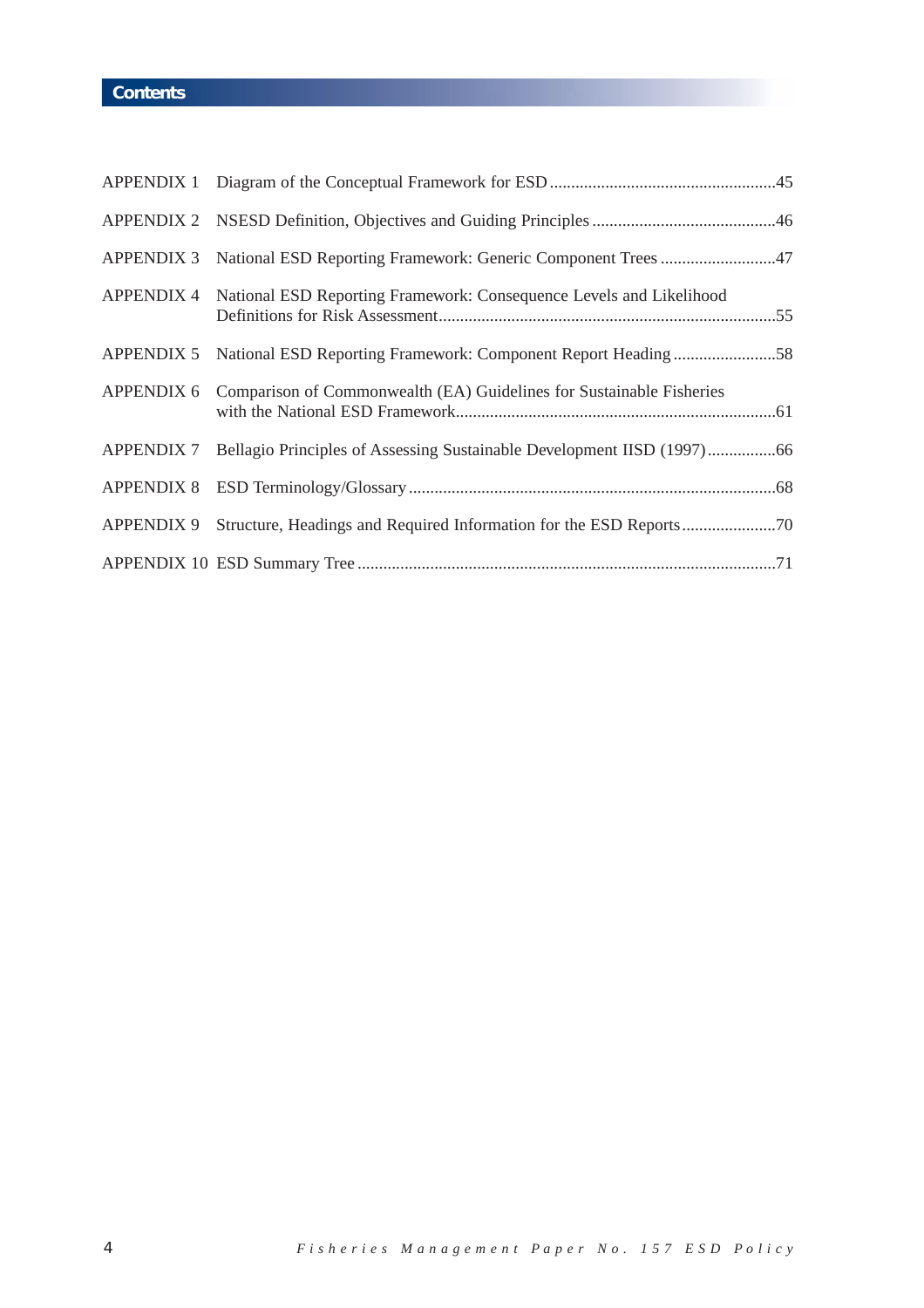# **Minister's Foreword**



The Western Australian Government has embraced the notion of Ecologically Sustainable Development ESD) and its guiding principles and is actively working to ensure that the philosophy of sustainability underpins government policies, activities and decision-making.

The policy outlined here is the first step towards fully implementing ESD principles in the management of the fisheries resources of Western Australia.

It is likely to be revised several times in the next few years, as we blaze the trail that leads to its implementation across all fisheries and aquaculture sectors.

The production of this ESD policy for Western Australian fisheries represents a major achievement for the Department of Fisheries and the State, as it is one of the first policies of this kind to be completed in the world in any resource sector.

The policy covers the origins of the concepts of ESD, both nationally and internationally, and how they can be implemented within the fisheries context in general and, specifically, within WA. Due to recent changes in Commonwealth legislation, this version focuses on the environmental components of ESD required to complete the assessments that are necessary in order to retain export approval for our major commercial fisheries.

Future versions of this ESD fisheries policy will expand upon the social and economic components of ESD, especially how they relate to resource allocation issues. Ultimately, the ESD framework will be expanded for use within a regional marine planning context.

A Sustainable Policy Unit has been created within the Department of Premier and Cabinet and a primary role of the Unit is to coordinate the development of a State Sustainability Strategy, which will stimulate and support the pursuit of sustainability across government, industry and the community. The Sustainability Policy Unit has generally endorsed the ESD fisheries policy and confirmed the need for future versions to expand on the social and economic components of ESD.

The policy was based upon a number of national ESD projects promoted by the Standing Committee for Fisheries and Aquaculture (now called the Marine and Coastal Committee of the Natural Resources Management Standing Committee) and funded by the Fisheries Research and Development Corporation. Its development has involved consultation with the Department of Fisheries ESD Reference Group - which has members from the major commercial, recreational, conservation and indigenous sectors - along with representatives from the Department of Conservation, Department of Environment and the Auditor General.

This version has been amended following a formal review process involving the Western Australian Fishing Industry Council, Recfishwest, the Conservation Council of WA and the Sustainability Policy Unit of the Department of Premier and Cabinet.

A number of ESD reports and their associated applications to Environment Australia have already been developed for our main commercial fisheries using the methods outlined in this policy. These will be available from the Department of Fisheries' website at: http://www.wa.gov.au/westfish

I hope the publication of this ESD fisheries policy on the Department of Fisheries' website will help raise the community's awareness about these important issues and assist in gaining support for the other activities that are likely to flow from its implementation.

Kim Chance MLC MINISTER FOR AGRICULTURE, FORESTRY AND FISHERIES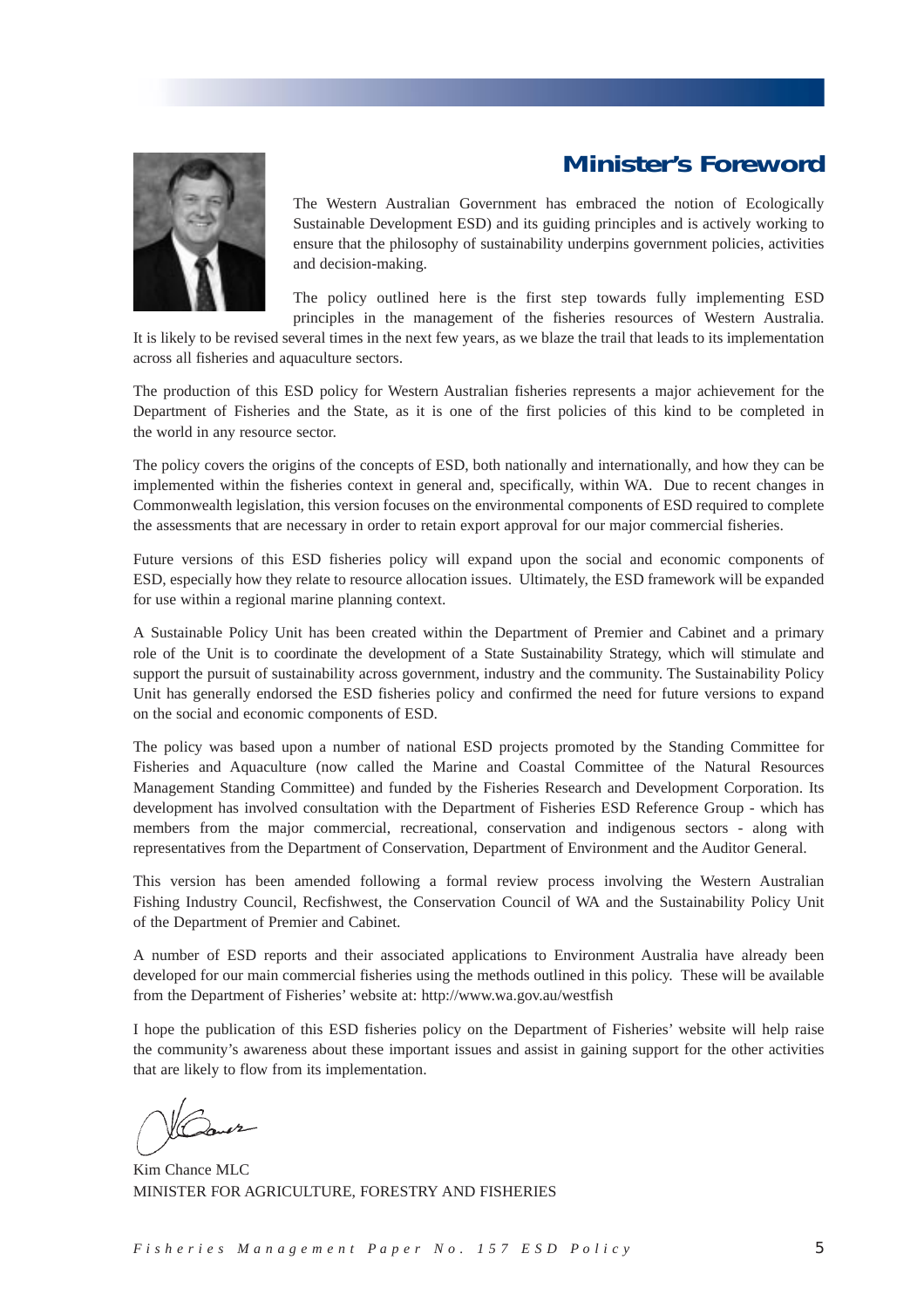# **Introduction**

Ecologically Sustainable Development (ESD) is the concept that seeks to integrate short and long-term economic, social and environmental effects in all decision making. It therefore represents a fundamental shift in public policy because it affects all government departments and agencies to some degree. Whilst ESD has proven elusive to implement effectively and demonstrate progress, the current policy outlines a practical and efficient framework to move forward.

The Department of Fisheries is committed to implementing ESD. These principles are contained within the objectives of the *Fisheries Resources Management Act 1994* (FRMA) and it is, therefore, encumbant upon the agency to demonstrate both to the government and the broader community that these principles are being achieved.

The purpose of this ESD policy is to outline a way forward by showing in a practical manner:

- how the ESD principles will be interpreted and applied within the fisheries context generally and within the Department of Fisheries specifically,
- the conceptual framework that will be used to assess performance against ESD principles,
- the methods for reporting on and auditing this performance, and
- how these principles and the framework relate to other relevant state, national and international treaties and instruments.

# **History of ESD**

The concept of *sustainable development* emerged during the 1970s and 1980s following concerns about the impacts that unrestrained economic growth and development were having on the environment. It was recognised that we need to ensure that *"development .. meets the needs of the present without compromising the ability of future generations to meet their own needs" (WCED, 1987).*

The term *Ecologically Sustainable Development* (ESD) was adopted in Australia to emphasise the importance of the environment to long term survival and to ensure that there was a balanced approach in dealing with environmental, social and economic issues. The National Strategy on ESD (CoA, 1992) was agreed by all Australian governments and includes the definition of ESD which states that we should be '*using, conserving and enhancing the community's resources so that ecological processes, on which life depends, are maintained, and the total quality of life, now and in the future, can be increased*'.

It is this definition that will be used as the basis of this policy.

# **Elements of ESD**

The ESD strategy includes three key objectives:

- *To enhance individual and community well-being and welfare by following a path of economic development that safeguards the welfare of future generations.*
- *To provide for equity within and between generations.*
- *To protect biological diversity and maintain essential ecological processes and life-support systems.*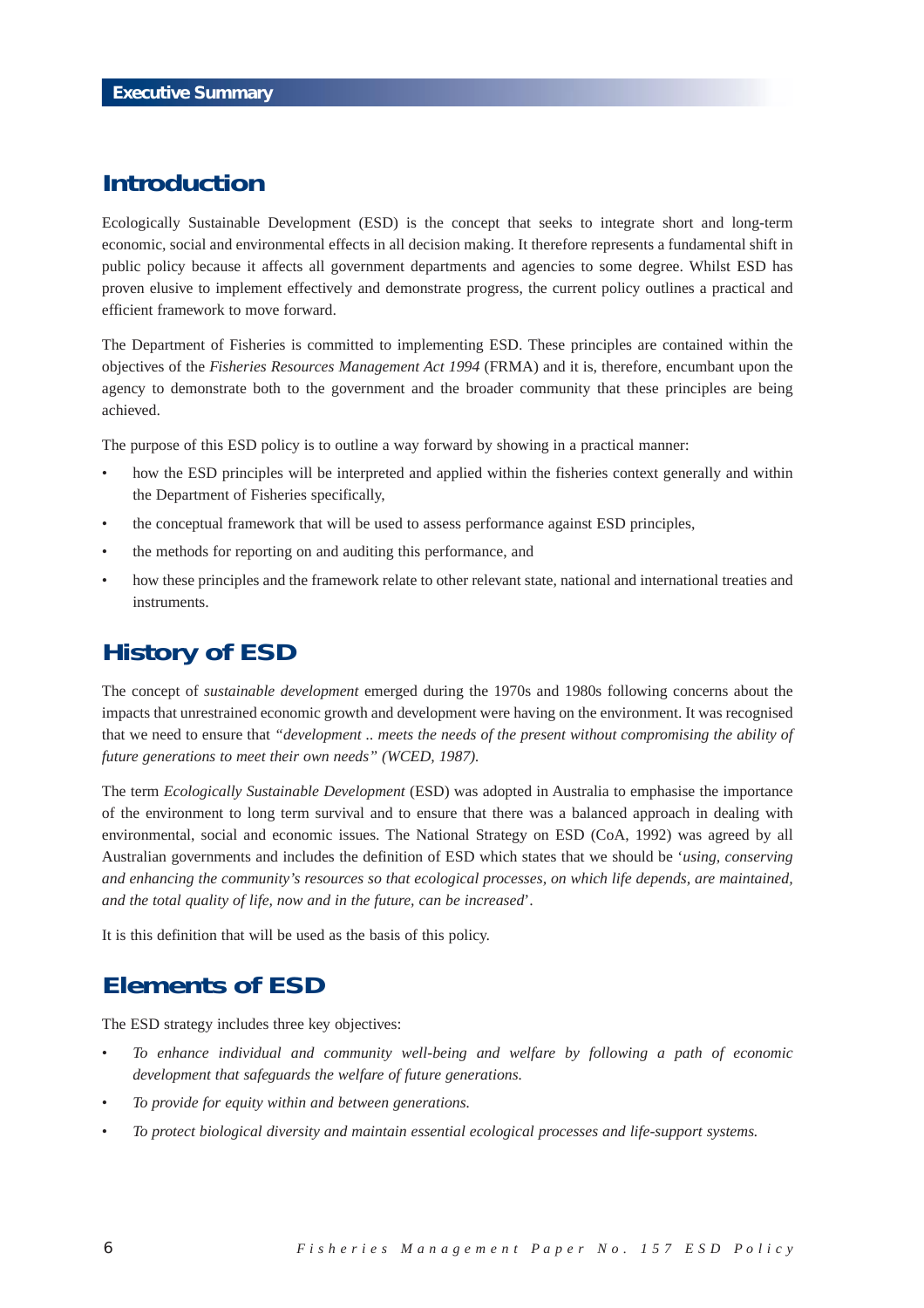Whilst ESD has often been wrongly assumed to address only environmental issues, these three objectives, along with the seven guiding principles within the national strategy, recognise that continued development (that is, use of resources in a sustainable manner) is a necessary element in meeting the overall objectives. It is the integrated approach of including the wider economic, social and environmental implications within decision-making processes that is the cornerstone, and major innovation, of ESD.

The maintenance or improvement of wellbeing both within and between generations is a major element of ESD. How this is determined is probably one of the more contentious issues because it raises a number of philosophical issues, including the extent to which 'trade-offs' of one form of capital for another will obviously affect what is left for future generations. Full transferability is often called 'weak' sustainability, whereas minimal transferability is called 'strong' sustainability. Given that the protection of biodiversity and the maintenance of ecological systems are clearly necessary to the fulfilment of ESD, because these ultimately underpin all economic and social activities, we will be using a relatively strong definition of sustainability.

One of the important guiding principles in the strategy was the inclusion of the 'precautionary principle' which seeks to ensure that "*where there are threats of serious or irreversible environmental damage, lack of full scientific certainty should not be used as a reason for postponing measures to prevent environmental degradation.*" This does not mean, however, that full certainty is required before an activity can proceed. Instead, the level of caution required to allow an activity needs to be proportional to the level of potential impacts, the level of information available, along with the safeguards and review periods imposed.

Finally, the issues addressed within ESD are not fixed; they are likely to be subject to an ongoing process of evolution. In this respect, ESD should be seen as a means, not an end.

# **ESD and Fisheries**

The principles of ESD are highly relevant to fisheries management, which has always been about more than setting minimum biological limits. Societal goals and values often influence the acceptable levels of exploitation of species well above any biologically based limit. Consequently, ESD is now accepted as the foundation for natural resource management in Australia being a major component of all fisheries legislation at both State and Commonwealth levels. Additionally, these principles are consistent with a number of international treaties and initiatives such as UNCLOS and the UN Code of Conduct for Responsible Fisheries.

Within WA, whilst the specific term ESD is not mentioned in the *Fisheries Resources Management Act 1994* (FRMA), the objects are fully consistent with the ESD objectives and guiding principles. Thus they cover issues related to the environment, social and economic issues, their integration and the aspects of governance that enable the appropriate outcomes to be achieved.

Changes to Commonwealth environmental legislation (for example, the *Wildlife Protection (Regulation of Exports and Imports) Act 1982*)\* now include the requirement for all export fisheries to undergo an assessment against guidelines for sustainability. This, combined with generally raised community expectations, has increased the urgency for fisheries management agencies to demonstrate that they are pursuing the principles of ESD for all fisheries.

<sup>\*</sup> Which has subsequently been moved into the revised EPBC Act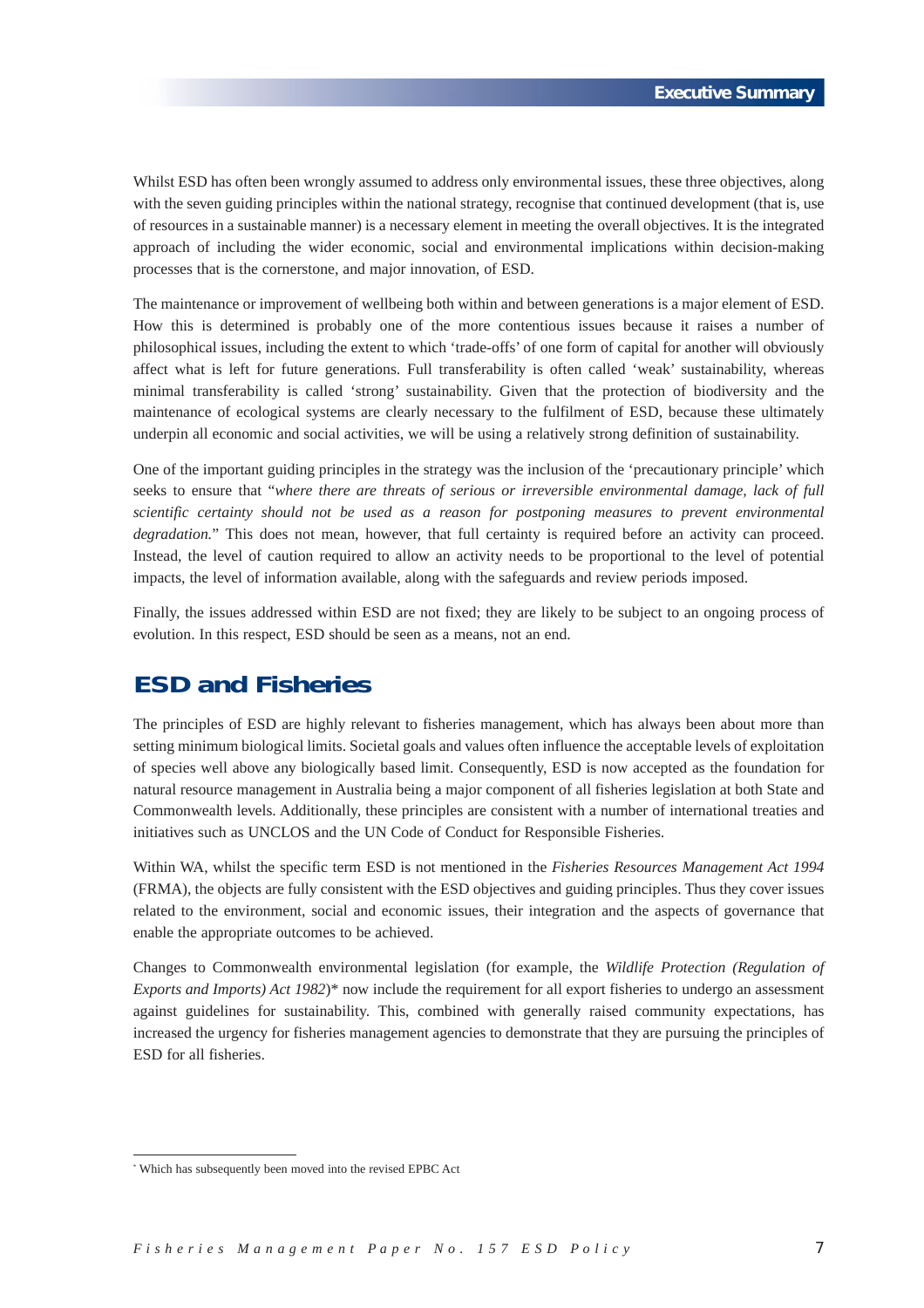# **Implementation of ESD**

Most previous attempts to assess ESD for fisheries have failed. This was largely due to the frameworks being too restrictive, often attempting to develop a single set of indicators that could be used across all fisheries (Staples, 1997). Issues and information levels vary too widely across fisheries for such an approach to be meaningful. Furthermore, indicators by themselves are of limited value. To enable performance to be evaluated requires an objective, an indicator and performance limits/measures. These three form a package, all are needed before any one of them is useful (Chesson et al., 2000).

To facilitate the national implementation of ESD within Australian fisheries, the Standing Committee on Fisheries and Aquaculture (SCFA) formed an ESD Working group in October 1999. This group sponsored a number of specific projects (mostly funded by FRDC) to progress ESD issues for fisheries within Australia to ensure that consistent and effective outcomes were achieved. The Department of Fisheries is participating in this approach and this policy is fully consistent with this initiative.

The development of a national system to report on ESD for all Australian fisheries forms a major turning point in fisheries management. This initiative has the support of all fisheries agencies in Australia and, importantly, received strong support and involvement from a number of stakeholder groups. Thus, the SCFA working group met in June 2000 with a reference group of stakeholders and agreed on a set of ESD objectives specifically relevant for fisheries. This meeting also developed a conceptual framework for reporting and assessing performance against these objectives which was subsequently tested and revised through a series of case studies and reviews.

ESD has been divided into eight major components relevant to fisheries:

## **Contributions of the fishery to ecological well-being1**

- 1. Retained species
- 2. Non-retained species
- 3. General Ecosystem

### **Contributions of the fishery to human well-being**

- 4. Indigenous well-being
- 5. Community and regional well-being
- 6. National social and economic well-being

#### **Ability of the fishery to contribute**

- 7. Impact of the environment on the fishery
- 8. Governance

To maximize the consistency of approach amongst different fisheries, the issues that were raised by the SCFA and the ESD reference group under each of the major components were arranged into a series of generic component trees. Taking the generic component tree as a starting point, each fishery can tailor the component tree to suit its circumstances, expanding some sub-components and collapsing others depending upon the fishing methods, areas of operations and the species involved.

<sup>1</sup> For aquaculture the retained and non-retained species components are replaced by 'within facility' and 'within catchment' components.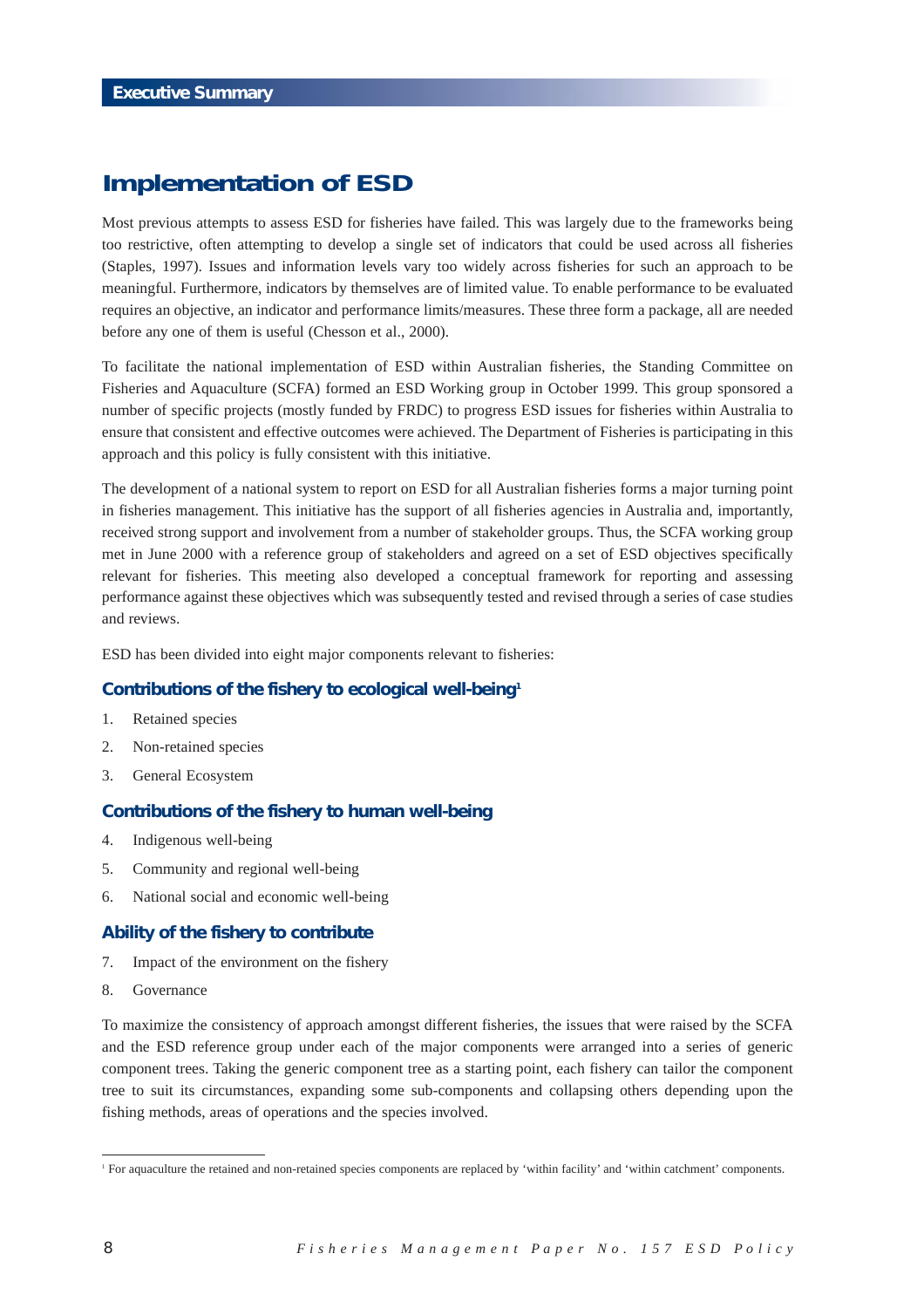After all the components/issues for a fishery have been identified, a risk assessment is conducted to determine the appropriate level of response. This separates those issues requiring specific management actions, and therefore regular ongoing assessment of performance, from those issues that only require a justification for the low-risk rating. This is done to ensure that resources are devoted in the most efficient manner.

For each issue that requires ongoing management, a comprehensive report is generated that includes an appropriate operational objective, indicator and performance measure to demonstrate that the objective is being achieved by the associated management responses.

# **Implementation in WA**

The actions needed to occur to implement ESD within each WA fishery sector may include changes to consultation, the reporting and assessment regimes used, the content of management arrangements, and the development of further ESD policies. In particular, the second phase of ESD development will involve the integration across sectors as suggested within the Integrated Fisheries Management Strategy.

## **WA ESD Fisheries Reference Group**

To ensure the effective development and implementation of this ESD policy, the support (and hopefully ownership) will be required by all major stakeholders and the general community. This support is facilitated by the WA ESD Fisheries Reference Group which was established in September 2000 and includes representatives of most stakeholder groups including commercial, recreational, indigenous, environmental groups and a number of 'non-fisheries' government agencies.

### **Reporting and Assessment**

All fisheries (commercial, recreational and aquaculture) need to be assessed against the ESD objectives with the report made available for public comment. This reporting will be the responsibility of the Department of Fisheries in conjunction with the relevant MAC and associated stakeholders. Due to the recent changes in the Commonwealth environmental legislation administered by Environment Australia, which will require all export fisheries to have an assessment on their environmental sustainability, the initial assessments will concentrate on the environmental components of ESD for our major export based commercial fisheries. The social and economic elements of ESD will be covered in detail in second phase assessments.

## **Accountability**

Verification of the reporting and assessment outcomes is critical to ensuring that this process is viewed as transparent, objective and robust. This will require the development of appropriate third party auditing system. This will occur both on an annual basis, for performance against current agreed objectives, along with five-ten year reviews of these objectives and all the management arrangements. This suggested process is currently being negotiated between the Departments of Fisheries and Environmental Protection and the Office of the Auditor General.

### **Management Arrangements**

The major administrative tools to implement ESD within fisheries are the fishery management plans, regulations, notices and their associated guidelines. The contents of a management plan, or their accompanying guidelines, needs to be expanded to include the 10 major elements deemed best practice – such as having specific operational objectives for at least the components/issues that are within the scope of the FRMA with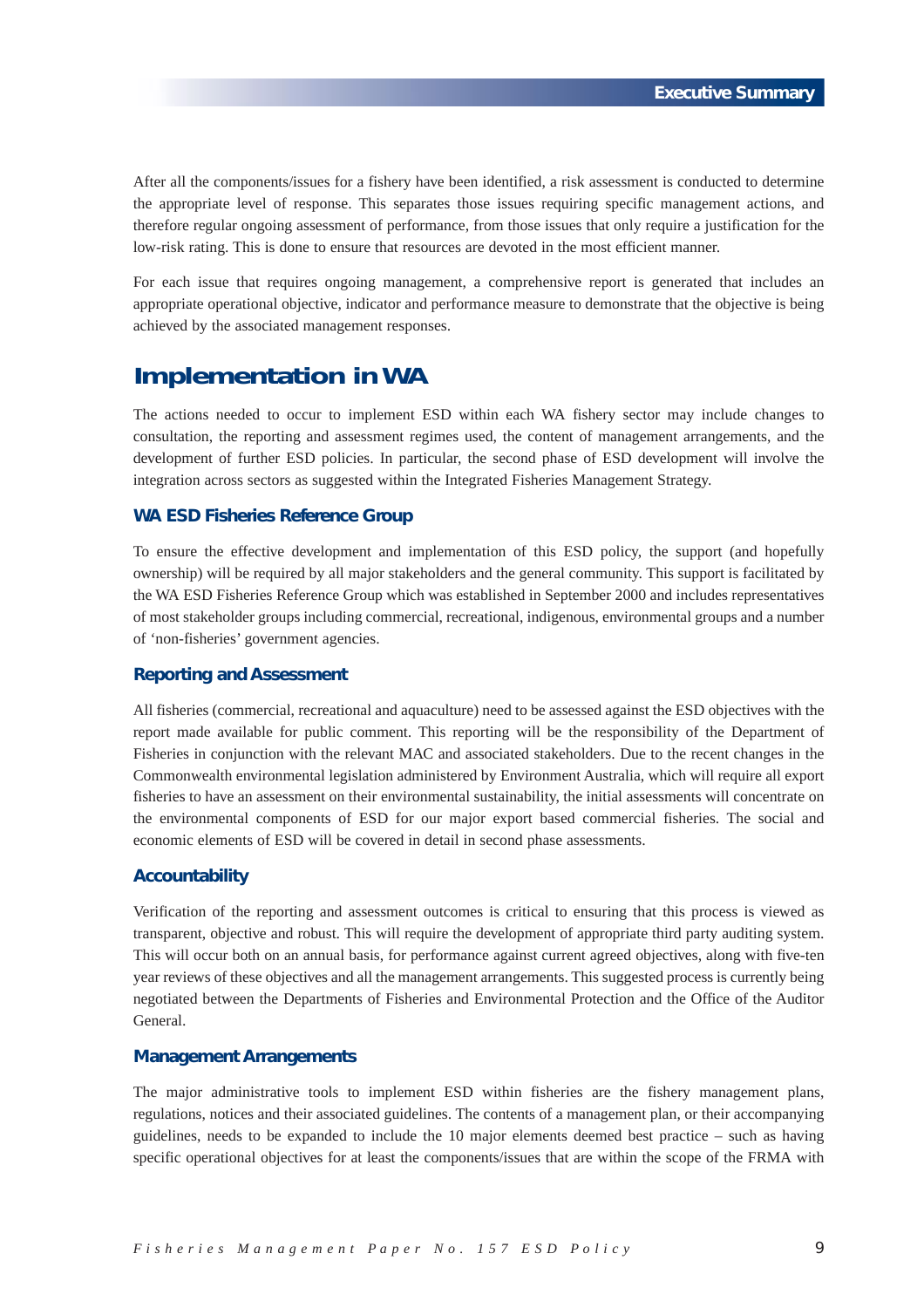reference made to other relevant non-legislative instruments – such as industry codes of practice and Environmental Management Systems.

#### **Current Actions – Planned Timetable**

May-Dec. 2001 – Complete assessments of the environmental and governance components of ESD for the Rock Lobster, Shark bay Prawn, Shark Bay Scallop, Exmouth Gulf Prawn, Abalone, Pearl Oyster and Shark Bay Snapper fisheries enabling applications to be sent to Environment Australia (EA) for continued export approval for these cost recovered fisheries.

2002 – Complete assessments of the environmental and governance components of ESD for the majority of the State's export-based fisheries.

2003 – Finish all ESD assessments for the commercial fisheries

Begin the assessment of recreational fisheries and aquaculture industries.

### **Cost of Impementation**

Given that this process is largely about changing how we manage fisheries, not adding further tasks, it should not require significantly extra resources to complete.

### **Policy Development**

A number of additional policies that relate to ESD will also need to be developed.

- 1. The reporting framework needs to progress to be completed for all fisheries and sectors.
- 2. The current State of Fisheries framework needs to be adapted to conform to the ESD structure of reporting.
- 3. Agreed benchmarks and standards for the assessment of performance of environmental components need to be developed.
- 4. Appropriate indicators for the social and economic components of ESD are needed.
- 5. A framework for integrated fisheries management is required that includes the explicit mechanisms for allocation-reallocation of resources across fisheries. (Toohey Committee report)
- 6. Finally, a cross-agency framework needs to be developed for broad-scale integrated marine planning.

# **Conclusions**

This process of implementing ESD will result in a sea-change within agencies. The broader concepts involved will require innovation in the collection of new data, using new methodologies to deal with these issues, and even the types of participants involved in the process. There will not, therefore, be instant solutions available and for many components, even if a suitable objective and indicator can be identified, the data will often not be available to complete analyses. Nonetheless, even the identification of the issues should be seen as a substantial improvement and therefore a large step forward in the process of implementing ESD. If initiation were to be delayed until all required data were available, then the process would never begin.

The high level of discipline required to complete this task should also lead to a process of continuous improvement and therefore the achievement of best practice performance for fisheries management. Moreover, the high levels of transparency in the decision-making that is a major part of this process should significantly reduce the level of routine enquiries about regulatory decisions that currently consume considerable management resources.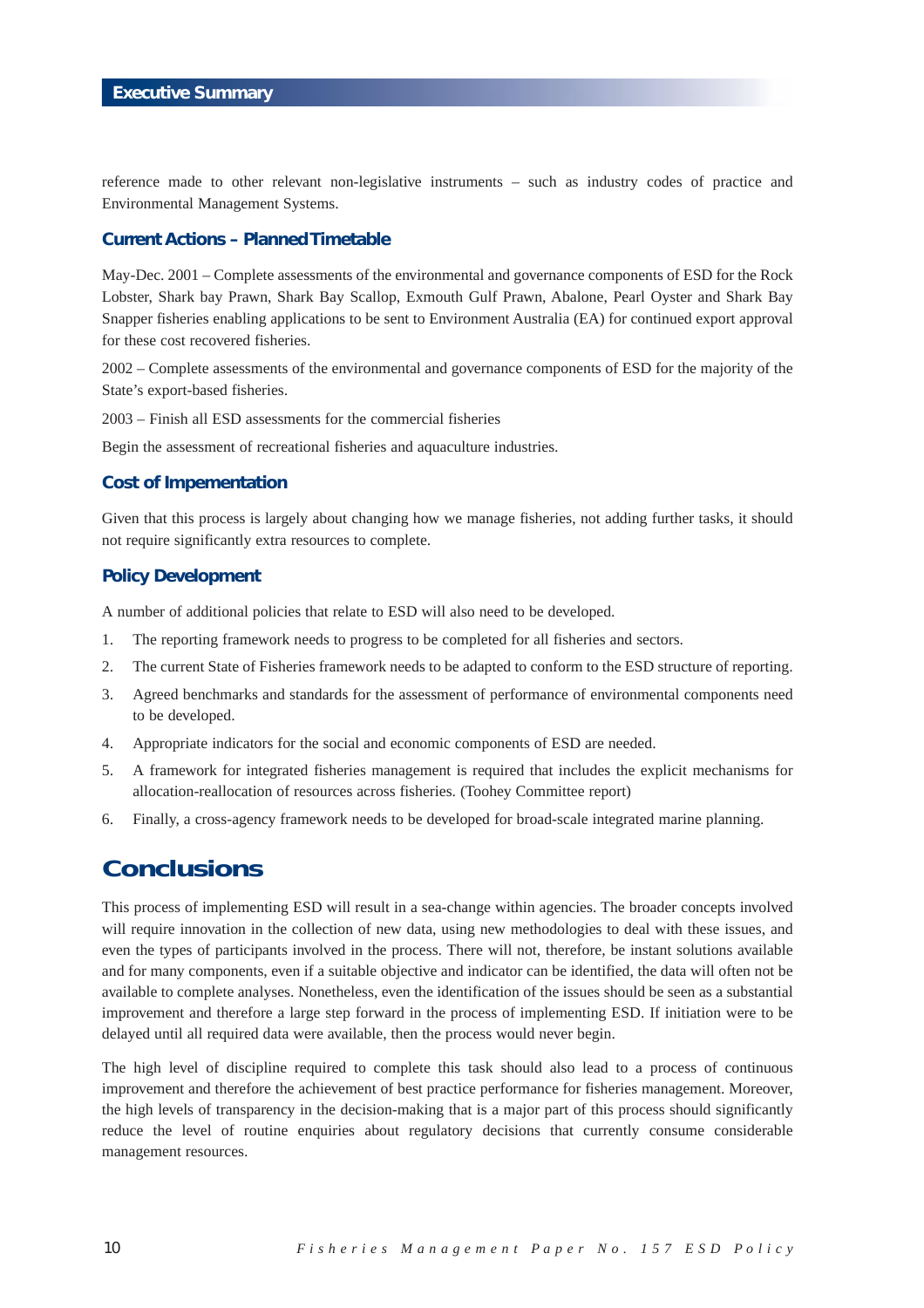# **1.0 INTRODUCTION**

*"Man is both creature and moulder of his environment, which gives him physical sustenance and affords him the opportunity for intellectual, moral, social and spiritual growth... Both aspects of man's environment, the natural and the man-made, are essential to his well-being and to the enjoyment of basic human rights the right to life itself". (UN Conference on the Human Environment, 1972)*

*Ecologically Sustainable Development* (ESD), or *sustainable development* (SD) as it is more widely known, is the concept that seeks to integrate short and long-term economic, social and environmental effects in all decision-making. It is, therefore, one of the most fundamental shifts in public policy that has occurred during the last 20 years, because it affects all government departments and agencies to some degree (PC, 1999). Since its inception, a considerable level of thought and discussion has taken place but the complexity of issues raised, which often extend beyond agencies' traditional sphere of experience, has meant that ESD has been an elusive concept to both implement effectively and demonstrate achievement in a practical manner.

Government is committed to the concepts of ESD and has been actively pursuing at least some aspects for decades. Moreover, these principles are now implicitly contained in the objectives of the *Fisheries Resources Management Act 1994* (FRMA) and they are referred to in a number of higher-level instruments and international treaties that the agency is directly or indirectly expected to satisfy. It is, therefore, encumbent upon the Department of Fisheries to be able to demonstrate to both the government and the broader community that these requirements are being achieved.

Whilst there is a considerable volume of literature available on the benefits of adopting these concepts (see Bibliography), there has generally been a lack of success in the implementation of ESD across government (PC 1999). Efforts need to be directed at making the concept an explicit part of the daily realities and activities of government, including fisheries management. The purpose of this document is to outline an implementation policy that in a practical way shows:

- how the ESD principles will be interpreted and applied within the fisheries context generally and within the Department of Fisheries specifically,
- the conceptual framework that will be used to assess performance against ESD principles,
- the methods for reporting on and auditing this performance, and
- how these principles and the framework relate to other relevant state, national and international treaties and instruments.

The policy builds upon the work that has already been done at the State level, in conjunction with the WA-ESD Reference group, at the national level with the Standing Committee for Fisheries and Aquaculture (SCFA)\* and at the global level through various UN and NGO initiatives. Given that this is still the initial phase of development, this policy will be updated regularly as experience in the implementation and assessment of ESD evolves.

<sup>\*</sup> Now the Marine and Coastal Committee of the Natural Resources Management Standing Committee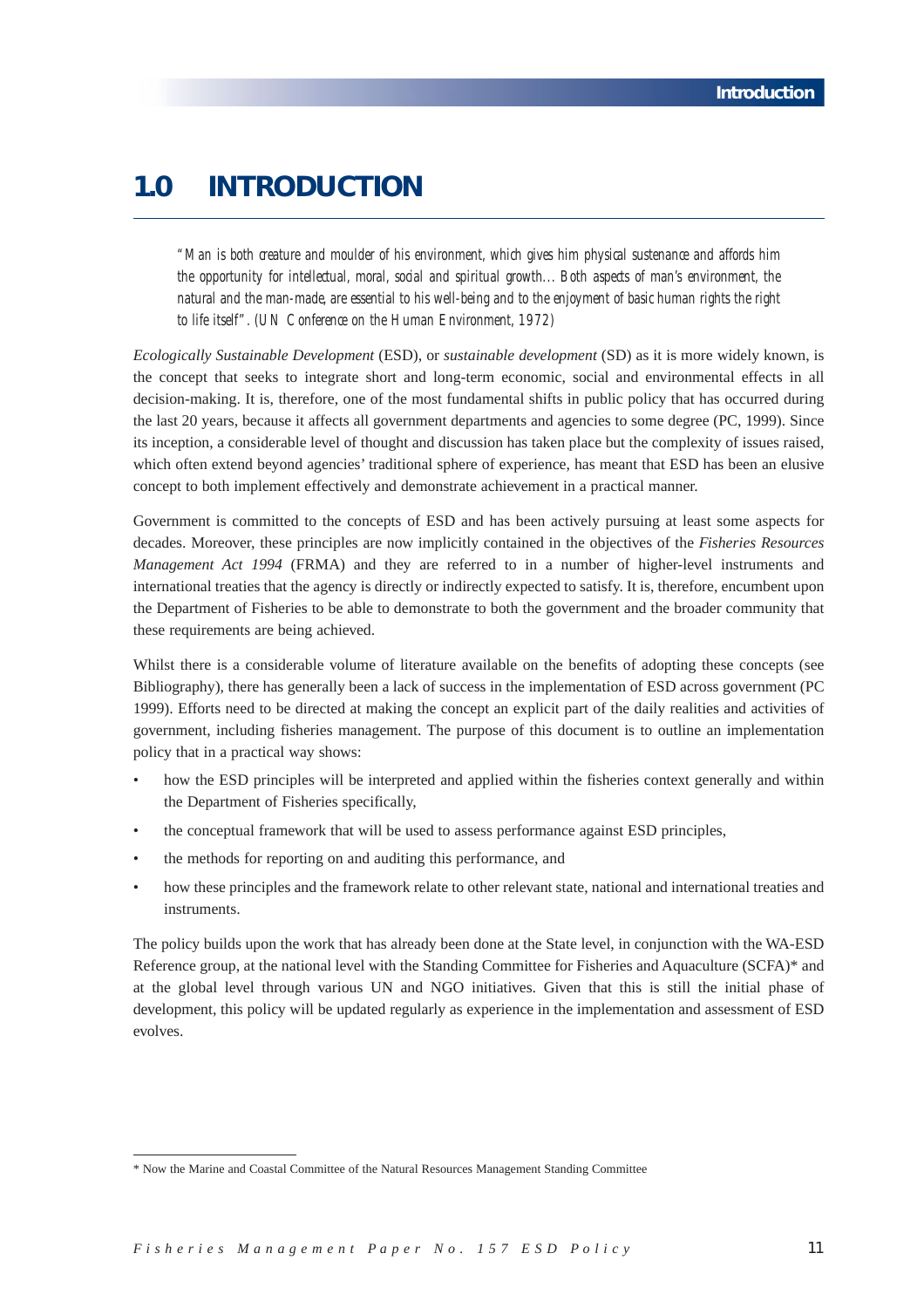# **2.0 HISTORY OF SUSTAINABLE DEVELOPMENT**

# **2.1 Origins**

The concept of sustainable development resulted from the growing realisation of the inadequacies of earlier models of unrestrained economic growth and development. Methods for judging success or potential benefits often focused too narrowly on short term economic measures such as GDP to effectively gauge the longer-term and wider implications of development activities. This often led to market failure from over-exploitation or overpollution resulting in significant economic and social costs (FAO, 1999).

The formal recognition of the deficits in such a policy can be traced to the 1972 UN Conference on the Human Environment (UNHE) held in Stockholm where the interrelationships between continuing economic and social development and the health of the environment were first articulated. Among the 26 principles compiled included two that were to be the genesis of a new approach to assessing development:

*"The natural resources of the earth, including the air, water, land, flora and fauna and especially representative samples of natural ecosystems, must be safeguarded for the benefit of present and future generations through careful planning or management."*

*"Economic and social development is essential for ensuring a favorable living and working environment for man and for creating conditions on earth that are necessary for the improvement of the quality of life." (UNHE, 1972)*

The decades subsequent to this conference saw substantial shifts in public awareness of the potential impacts of human activities on the environment with the drafting of new environmental legislation and the advancement in our understanding of the requirements for effective resource management. In most cases, however, these were developed without effective links to the potential interactions with economic and social issues. The major change to international policy occurred following the release of the UN World Commission on Environment and Development report *Our Common Future* (WCED, 1987). The *Brundtland Report* (as it became known, named after the Commission's head) made it clear that the world's pattern of economic growth was not sustainable on ecological grounds and that a new type of development was required to meet foreseeable human needs. This new concept of sustainable development must -

### *Definition of Sustainable Development*

*"...meet the needs of the present without compromising the ability of future generations to meet their own needs"*

*(WCED, 1987)*

Within this definition, the term 'development', relates to the total quality of life – not merely to economic growth (Staples, 1997); whilst 'sustainability' relates to the "persistence of certain necessary and desired characteristics of people, their communities and organisations and the surrounding ecosystem over time" (IISD, 1997). The rate of sustainable development is, therefore, limited by the supply of natural resources (and their rate of renewal), the availability of technology to use these efficiently and the effectiveness of the social systems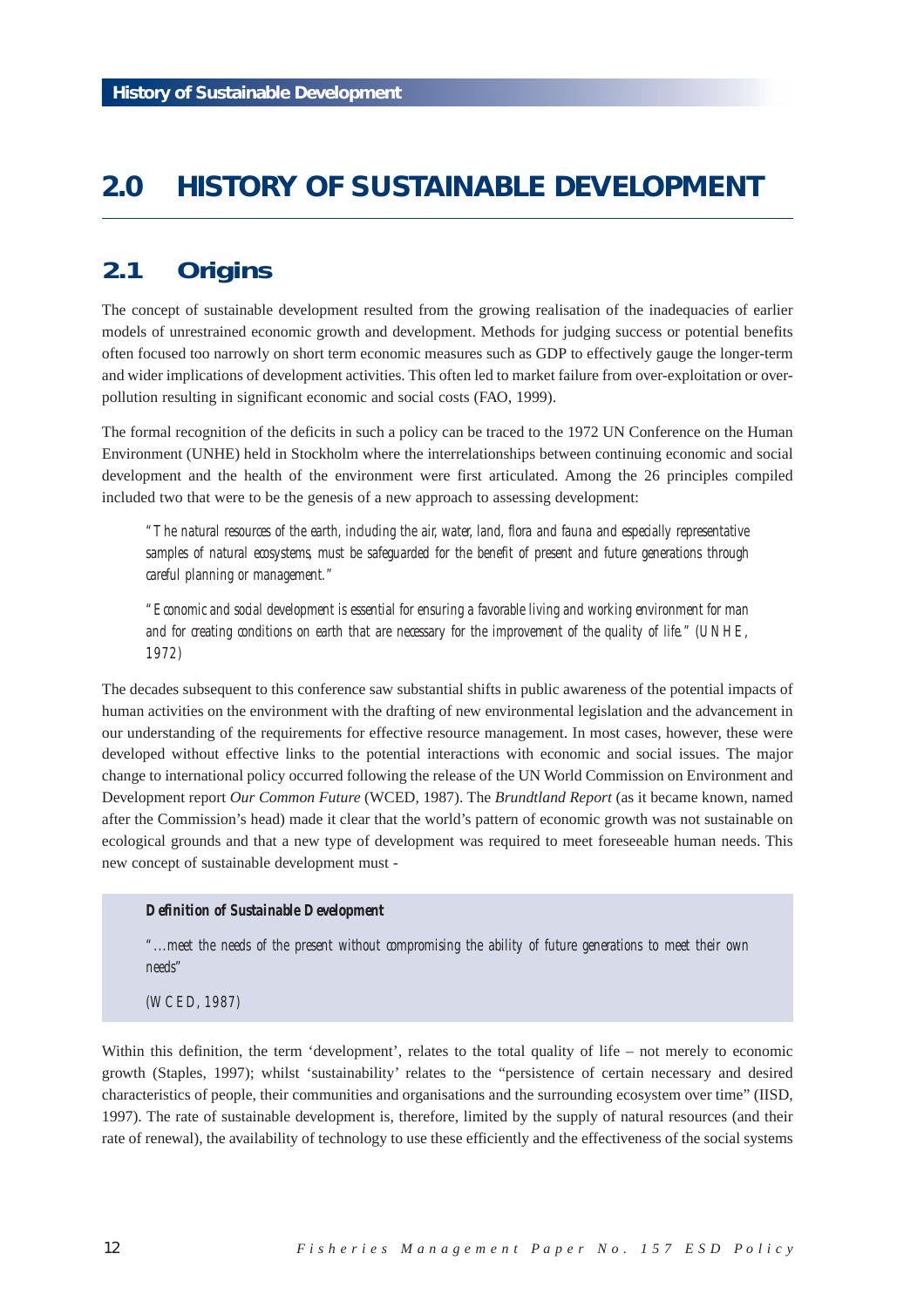to manage the process and distribute the benefits (FAO, 1999). **Sustainable development recognises that there is a fundamental interdependence between people and their surrounding world.**

These concepts were subsequently expanded by the UN into the global action plan, known as Agenda 21 which was ratified by countries (including Australia) at the UN Conference on Environment and Development (UNCED) held in Rio de Janeiro in 1992 ('The Earth Summit'). Thus, there is now global consensus and a highlevel political commitment that sustainable development should be the foundation for all future government policies and actions, particularly in relation to natural resource management. Progress towards meeting Agenda 21 is assessed annually by the UN Commission for Sustainable Development (CSD).

# **2.2 Sustainable Development in Australia – ESD**

The history of implementation of sustainable development in Australia closely parallels the advances that were occurring at the international level. Following the release of the *Brundtland report*, the Prime Minister released a policy statement on the environment entitled *Our Country Our Future*. This release began the Commonwealth Government's process of adapting the concepts of sustainable development for Australian conditions.

#### **ESD Chronology**

- 1972: Some principles of ESD first presented at UN Meeting 1972 in Stockholm
- 1980: Report by International Union for Conservation of Nature, United Nations Environmental Program, WWF report on sustainable development released
- 1983: National Conservation Strategy developed by Australian Government
- 1987: WCED report (Brundtland report) entitled *Our Common Future* released by World Commission on Environment and Development
- 1989: Australian Prime Minister releases Statement on environment *Our Country our Future*
- 1990: ESD Discussion paper Released
- 1991: Nine ESD Working Groups report, including one on Fisheries Ecosystem Management
- 1992: UN Rio Conference on the environment and development (Agenda 21)

Australian and State governments agree to endorse ESD as part of the Inter-government agreement on the environment leading to the National Strategy on ESD.

- 1993 ESD becomes a major policy shift for all government agencies
- 1993 Principles of ESD incorporated into the objects of the new Fisheries Act in WA and other jurisdictions
- 1999 Review of ESD Implementation in Commonwealth agencies.

The term 'Ecologically Sustainable Development' (ESD) was adopted by Australian governments to emphasise the importance of the environment in sustainable development to ensure there was a balanced approach to dealing with environmental, social and economic issues. The concepts, definition and principles were established following the release in 1990 of *Ecologically Sustainable Development: A Commonwealth Discussion Paper* and the formation of nine ESD Working Groups. The reports from these groups (including one on Fisheries Ecosystem Management), along with consideration of the relevant international reports and plans (see above), provided the foundation for the National Strategy for Ecologically Sustainable Development, or NSESD (CoA, 1992), which is still the major policy document for sustainable development in Australia.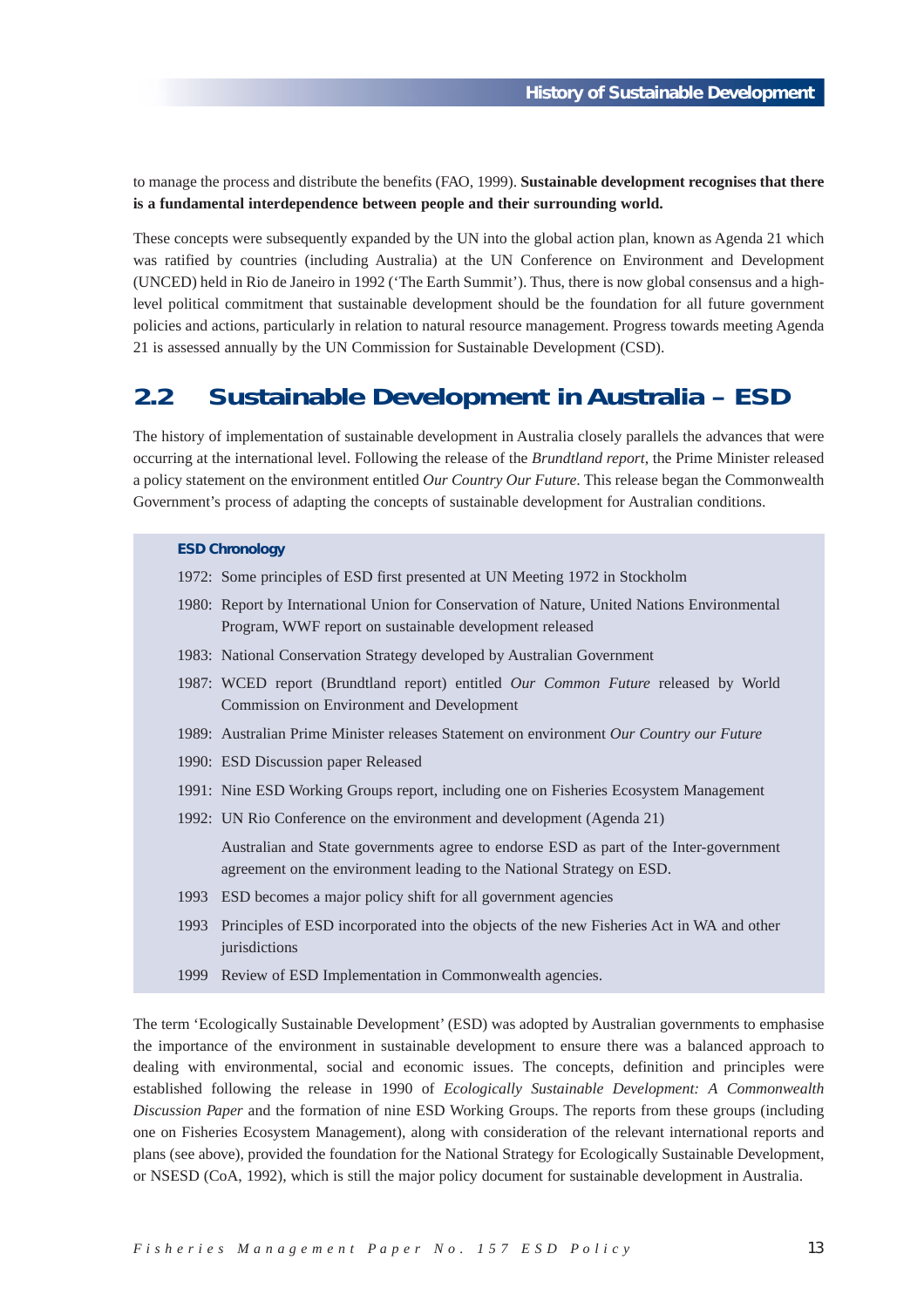The NSESD, which was endorsed by the Council of Australian Governments  $(COAG)^2$  in 1992, includes the official definition of ESD (see below), a set of core objectives and a number of guiding principles<sup>3</sup>.

### *The NSESD definition of ESD*

## *We should be*

*'using, conserving and enhancing the community's resources so that ecological processes, on which life depends, are maintained, and the total quality of life, now and in the future, can be increased'.*

*(CoA, 1992)*

The simplified definition listed in the strategy is that "*ESD is development which aims to meet the needs of Australians today, while conserving our ecosystems for the benefit of future generations*". This version is similar to the definition of sustainable development used in other countries (such as Canada) and the objectives within relevant international treaties (such as Agenda 21, UNCED 1992), each of which were based upon the principles outlined in the *Brundtland report* (see above). In fact, the NSESD itself fulfils Australia's obligation entered into in Rio de Janeiro in 1992 to implement Agenda 21. It is the NSESD definition of ESD that will be used as the basis for this policy.

#### **What are the Major Elements of ESD?**

The core objectives of the National Strategy on Ecologically Sustainable Development are:

- *to enhance individual and community well-being and welfare by following a path of economic development that safeguards the welfare of future generations,*
- *to provide for equity within and between generations, and*
- *to protect biological diversity and maintain essential ecological processes and life-support systems.*

The objectives and guiding principles in the NSESD recognise that continued development (use of resources) is a necessary element in meeting these objectives and that solely protecting the environment, by stopping all activities, would not be consistent with ESD. This is a significant issue because ESD has often been wrongly assumed to only address environmental issues. For example, in a review of ESD implementation amongst Commonwealth agencies, some reported that they had not undertaken any ESD related activities because they had no core environmental responsibilities (PC, 1999).

Similarly, a relatively restricted view of ESD is also reflected in the new *Environment Protection & Biodiversity Conservation Act (EPBC)*, in which one of the objects is to

*"promote ecologically sustainable development through the conservation and ecologically sustainable use of natural resources" (EPBC, 1999).*

There is no specific mention of broader economic and social aspects of ESD within this object or others in the Act despite the Regulatory Impact Statement for the bill stating that

*"the principles of ecologically sustainable development are now universally accepted as the basis upon which environmental, economic and social goals should be integrated in the development process".*

<sup>&</sup>lt;sup>2</sup> The COAG includes all Commonwealth, State and Territory governments.

<sup>&</sup>lt;sup>3</sup> See Appendix 2 for the full set of NSESD objectives and guiding principles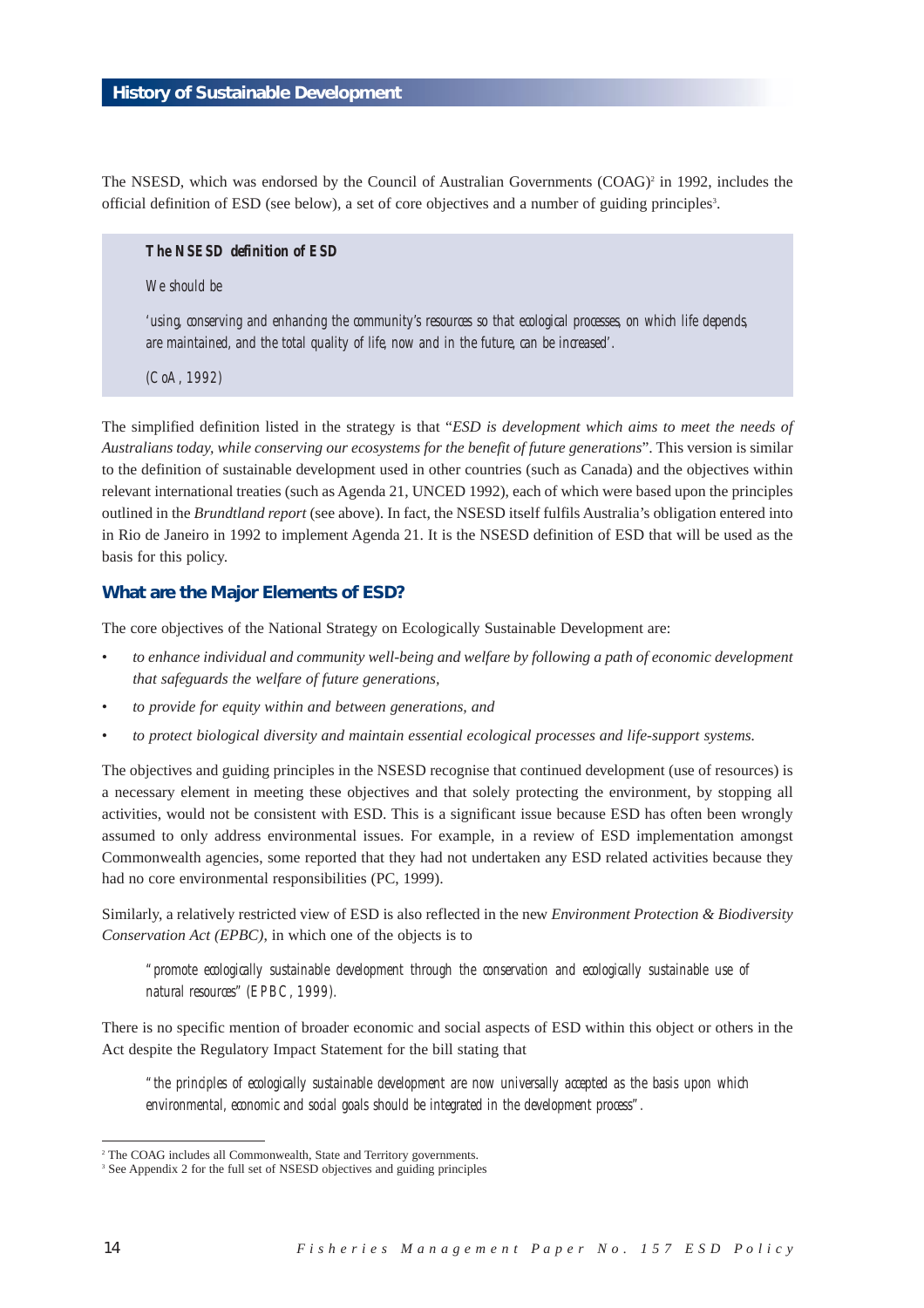Restricting the assessment of ESD performance to only evaluating the environmental impacts of an activity is not consistent with the NSESD and runs the risk of failing in a similar way that only examining economic factors failed previously. To be consistent with ESD principles, resources not only need to be 'used'<sup>4</sup> sustainably, but how they are used, who benefits and when, along with the impacts of their use, all need to be evaluated. Thus, what is required is the "*need to consider, in an integrated way, the wider economic, social and environmental implications of our decisions and actions for Australia, the international community and the biosphere...*" (CoA, 1992). It is this integrated approach that is the cornerstone, and the major innovation, of ESD.

The maintenance or improvement of well-being within and between generations is also a major element of ESD. How this is determined is probably one of the more contentious issues because it raises a number of philosophical issues such as the extent to which there is the ability to trade off one form of capital for another. One extreme view is that only the total amount of capital needs to be maintained among generations without concern for the mix amongst natural, manufactured and human capital (such an approach is often called 'weak sustainability'*sensu* Goodland, 1995). This allows for one generation to inherit significantly less environmental capital but more manufactured capital. However, it is often not possible to substitute some amenities and services from one form of capital to another (PC, 1999). Moreover, if some activity results in irreversible impacts, irrespective of the level of alternative forms of capital generated, this is unlikely to be consistent with other ESD objectives.

The protection of biodiversity and the maintenance of ecological systems are clearly necessary to the fulfillment of ESD because these ultimately underpin all economic and social activities. This relates to both the requirements for us to live (clean water, air and so on), the ability to keep utilizing renewable resources to optimize social and economic benefits, and also to protect the things we don't yet know of which may be needed in the future.

In addition to the core objectives, one of the important guiding principles in the strategy was the inclusion of the 'precautionary principle' which seeks to ensure that:

*"where there are threats of serious or irreversible environmental damage, lack of full scientific certainty should not be used as a reason for postponing measures to prevent environmental degradation." (Emphasis added).*

This principle acknowledges that there is rarely full scientific certainty associated with the potential impacts of human activities (including fishing) on the environment. Thus, in cases where there is a reasonably high probability of an undesirable outcome occurring, actions should be taken immediately. It does not mean, however, (as it has sometimes been misinterpreted) that full certainty about all potential impacts is required before an activity can proceed (FAO, 1996).

The intention of this approach is that the level of caution required to assess the initiation or continuation of an activity needs to be commensurate with the level of potential impacts, the level of information available to cover the burden of proof and the effectiveness of the management to control the situation. Where there is a high likelihood of a significant impact from a new activity, or where activities are operating close to the maximum accepted level, a comprehensive set of information and controls would be necessary. Whereas, small-scale activities with no obviously strong impacts anticipated, should require few data to support their position. Thus, the level of risk should be based on the likelihood of "**serious or irreversible damage**", not just the potential that some elements may change<sup>5</sup>. Undesirable outcomes should be specified as precisely as possible to allow the

<sup>4</sup> 'Used' does not necessarily mean extractive, use can be passive, as in eco-tourism.

<sup>&</sup>lt;sup>5</sup> Remembering that many impacts of fishing (but not all), are reversible albeit at different time scales (Mace & Gabriel, 1999).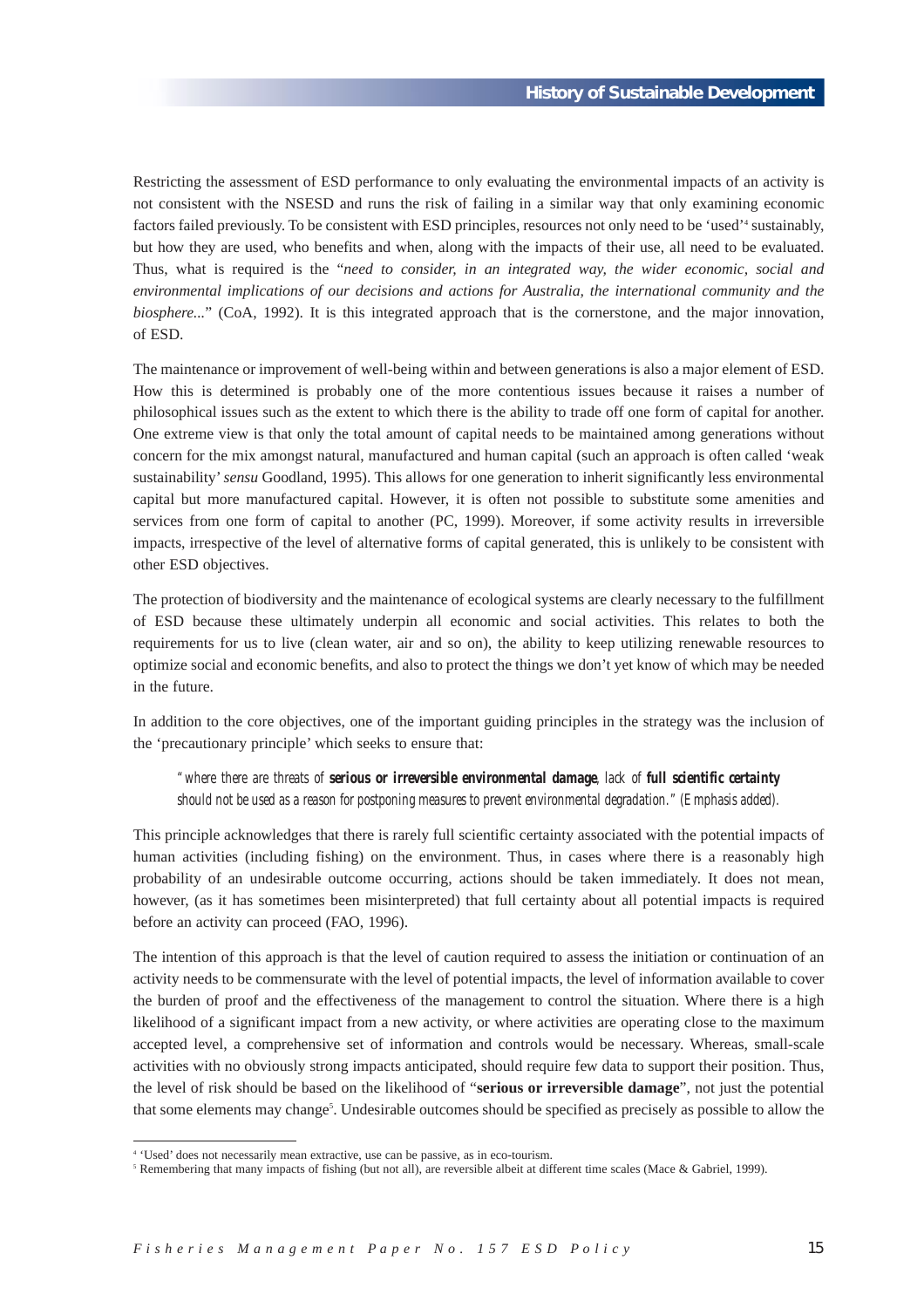maximum level of scientific rigor to be applied in determining the risk, thereby minimizing the use of fear or perceptions.

Importantly, the NSESD specifies that the guiding principles and core objectives need to be considered as a package; no objective or principle should dominate the others. Consequently, as full substitution of capital is incompatible with at least one ESD objective – we will be using a stronger definition of sustainability. There is however, a growing trend that environmental conservation (not preservation) should be seen as being of primary importance. Thus the shift in thinking has moved from the 'Mickey Mouse' attitudes of a few decades ago to a balanced approach to one where it recognised that all activities require the environment to be available in the long term (See Figure 1).



and Ecological issues over the past 40 years – (Modified from Lowe, 2001).

Finally, ESD is not a fixed state. Instead, it is an ongoing process of evolution that will involve a large degree of choice as to how the present and future needs of our society are to be met (IISD, 1997). Such choices require the broad involvement of all levels of society because there is normally more than one possible solution. Consequently, through time, changes are likely to occur in the degree to which certain features are valued (for example, community acceptance of slavery or hunting of whales). Thus, when the NSESD was developed, it was recognised that there was no identifiable point where it can be said that ESD has been achieved. Instead, ESD should be seen as a means not an end involving –

*"changing the way we think, act and make decisions to help ensure Australia's economic development is ecologically sustainable"(CoA, 1992).*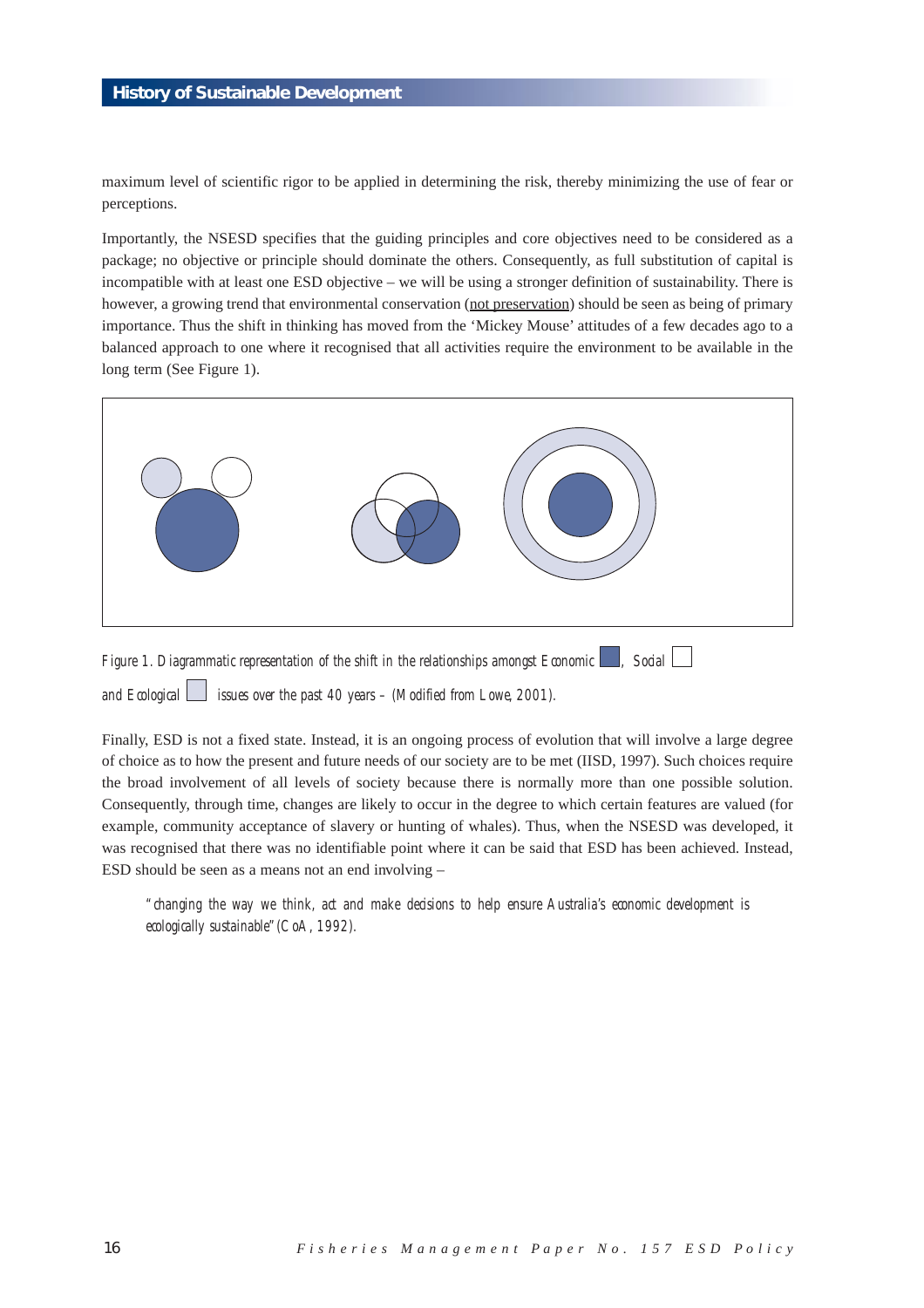# **3.0 SUSTAINABLE DEVELOPMENT AND FISHERIES POLICY**

The sense of urgency to progress and implement ESD has varied greatly across sectors (PC, 1999). Within the fisheries context, the relevance and requirement to embrace the principles of sustainable development was recognised relatively quickly. Fishing is an important activity throughout the world, contributing to the livelihoods of 200 million people, providing more than 100 million tonnes of fish and fish products for which over a billion people are dependent for their protein and or cultural/social needs (FAO, 1999). Moreover, the direct impacts of fishing (targetting stocks) combined with other human induced changes to the environment (pollution, habitat removal) and significant advances in technology have lead to a number of situations around the world where these activities have clearly not been sustainable (Mace, 1997). Added to this, the regulatory and access arrangements for fishing are one of the more contentious areas of public policy.

Natural resource management involves far more than the mere setting of minimum biological limits for affected species. Activities that affect the environment need to make some positive social and/or economic benefit otherwise they can be considered vandalism. Moreover, depending upon societal values, the acceptable limit of exploitation (above the biological limit) ranges from 'do not harvest at all' (dolphins) to 'fully exploit' (prawns). Thus, the development of effective fishery management arrangements must deal with a highly complex labyrinth of environmental, social, economic and political values and it could therefore be argued that fisheries management has for many years implicitly been integrating social, economic and ecological data within its decision-making progress. A consequence of implementing ESD should include dealing explicitly with these interactions, which should greatly assist agencies deliver effective and transparent outcomes.

# **3.1 International Initiatives**

The first major international instrument to address the linkage between the protection, preservation and utilisation of resources in the marine areas was the UN Convention on the Law of the Sea (UNCLOS, 1982). Amongst the important issues addressed within UNCLOS was the development of a new legal framework for improved management of marine resources. These included specific references to "not endangering species by over-exploitation" and that populations of both the harvested species and species associated with or dependent upon harvested species were to be maintained to "produce maximum sustainable yields qualified by relevant environmental and economic factors".

The UN Committee on Fisheries (COFI) recognised that further work was required to assist the worldwide achievement of sustainable fisheries and organised an International Conference on Responsible Fishing. The resolutions from this conference, held in Cancun, Mexico 1992, became an important contribution to the Rio Summit, specifically within Chapter 17 of the Agenda 21 report on Oceans and Coastal Areas which states that:

*"coastal states should obtain the full social and economic benefit from the sustainable utilization of marine living resources".*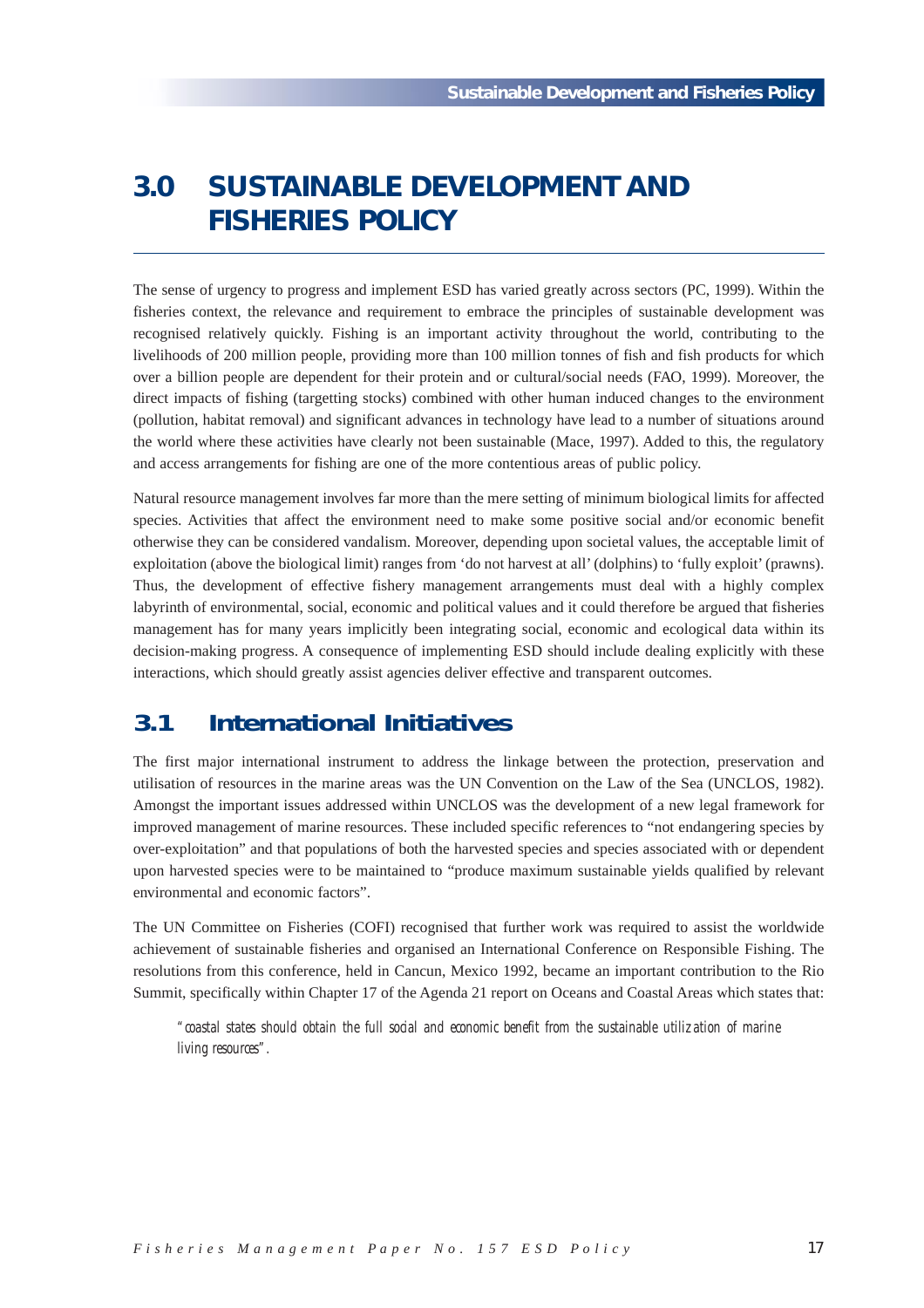Following ratification at the UNCED summit, these Cancun resolutions were used as the basis for the FAO to develop a Code of Conduct for Responsible Fisheries. This code was completed in 1995 and included a series of objectives<sup>6</sup>, each of which is consistent with ESD, such as:

*"to establish principles .. for responsible fishing and fisheries activities, taking into account all their relevant biological, technological, economic, social, environmental and commercial aspects".*

An FAO technical meeting was held in Australia in 1999 to prepare a set of technical guidelines to support this Code and facilitate its implementation (FAO, 1999). These guidelines brought together current knowledge related to fisheries and proposed a set of practical approaches to develop and use a sustainable development reference system (SDRS) to measure progress towards sustainable development. The meeting concluded that sustainable development of fisheries would require improved governance and changes in the perspective of the main stakeholders to focus on more long-term outcomes and suggested a series of objectives that involved

- sustaining fisheries harvesting and processing activities based on specified and identifiable marine ecosystems,
- ensuring the long-term viability of the resource which supports these activities,
- catering for the well-being of a fishery workforce within the wider community and broader economic context, and
- maintaining the health and integrity of marine ecosystems for the benefit of other uses and users including biodiversity, scientific interest, intrinsic value, trophic structure and other economic uses such as tourism and recreation.

The group recognised that while many of the broader objectives of sustainable development will be consistent with the specific goals of the fishery sector (such as maintenance of fish stocks), achieving other objectives may limit the way a fishery pursues its own objectives. These could involve the need to protect endangered species, the allocation of resources to a competing sector (for example, to the recreational sector) or the restriction of access to areas for other activities to occur (such as mining, tourism and marine parks). This reiterates that the management of fisheries for sustainable development must involve a range of issues that is wider than the mere survival of fish stocks and fishing activity.

It should be noted that these guidelines (FAO, 1999) were developed with a significant level of input from Australian scientists and managers. Not surprisingly, it has been one of the major resources for the development of this current ESD policy.

# **3.2 National Policy Developments**

In Australia, the initiation of ESD within the fisheries sector began with the Fisheries Ecosystem Management Working Group (FEMWG), one of the nine working groups that contributed to the NSESD. Their report (Anon, 1991) identified that, whilst relatively strong management arrangements were already in place compared to most regions of the world, there were still a number of challenges and objectives for the fisheries management agencies and the fishing industry in Australia to address. The major challenge was that fisheries management agencies needed to adopt a fisheries ecosystem management framework which will provide a more holistic and sustainable approach to management of aquatic resources. The report suggested that agencies should

<sup>6</sup> See www.fao.org/fi/agreem/codecond/codecon.asp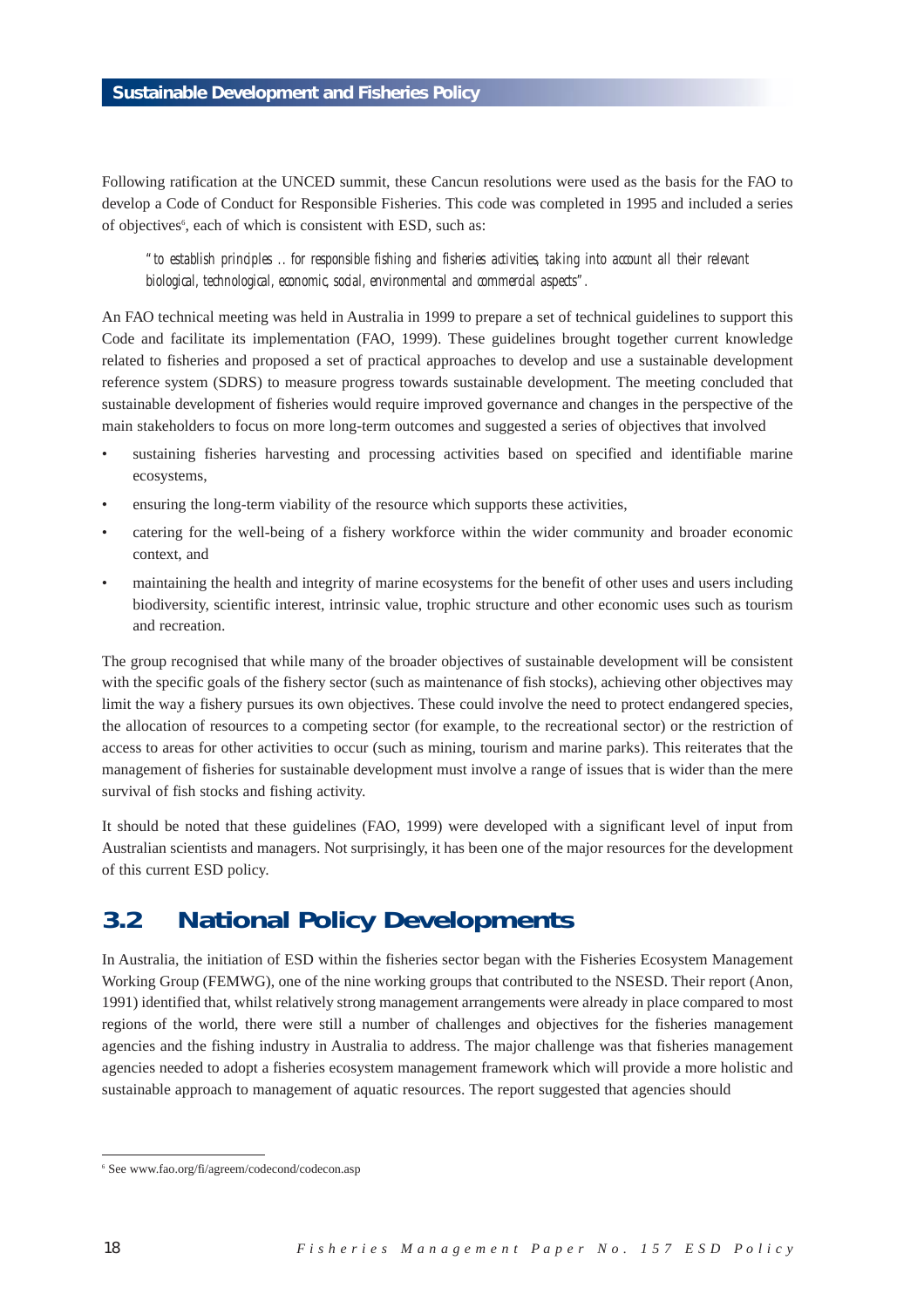- review and amend legislation to ensure it provides for ESD principles,
- develop management plans consistent with ESD and review existing plans to ensure they reflect ecosystem approach,
- develop mechanisms for prioritizing scientific and economic research,
- cooperatively work on management boundaries,
- formalise international commitments.
- develop a National Representative System of MPAs,
- cooperate on control of introduced and translocated species, and
- develop MAC structures for all major fisheries.

## **Fisheries Legislation**

Whilst the suggested actions from the FEMWG generally focussed on ecological issues, most have been, or are currently being addressed. Of particular importance is that in the 10 years since this report was released, nearly all fisheries management agencies in Australia now have ESD either explicitly or implicitly as part of the enabling legislation. Consequently, there now exists a strong legislative platform from which to develop specific national and state positions regarding the ecological sustainable development of Australian fisheries resources.

# **3.3 ESD and Fisheries Legislation in WA**

Within WA, whilst the specific term ESD is not mentioned in the *Fisheries Resources Management Act 1994* (FRMA), the objects of the Act are fully consistent with the objectives and guiding principles as listed in the NSESD.

### **FRMA Objects**

- (a) to conserve fish and to protect their environment;
- (b) to ensure that the exploitation of fish resources is carried out in a sustainable manner;
- (c) to enable the management of fishing, aquaculture and associated industries and aquatic ecotourism;
- (d) to foster the development of commercial and recreational fishing and aquaculture;
- (e) to achieve the optimum economic, social and other benefits from the use of the resources;
- (f) to enable the allocation of fish resources between users of those resources;

FRMA 1994, Section 3

Thus these objects cover all aspects of ESD including the issues related to the environment, social and economic issues, their integration and the aspects of governance that enable the appropriate outcomes to be achieved.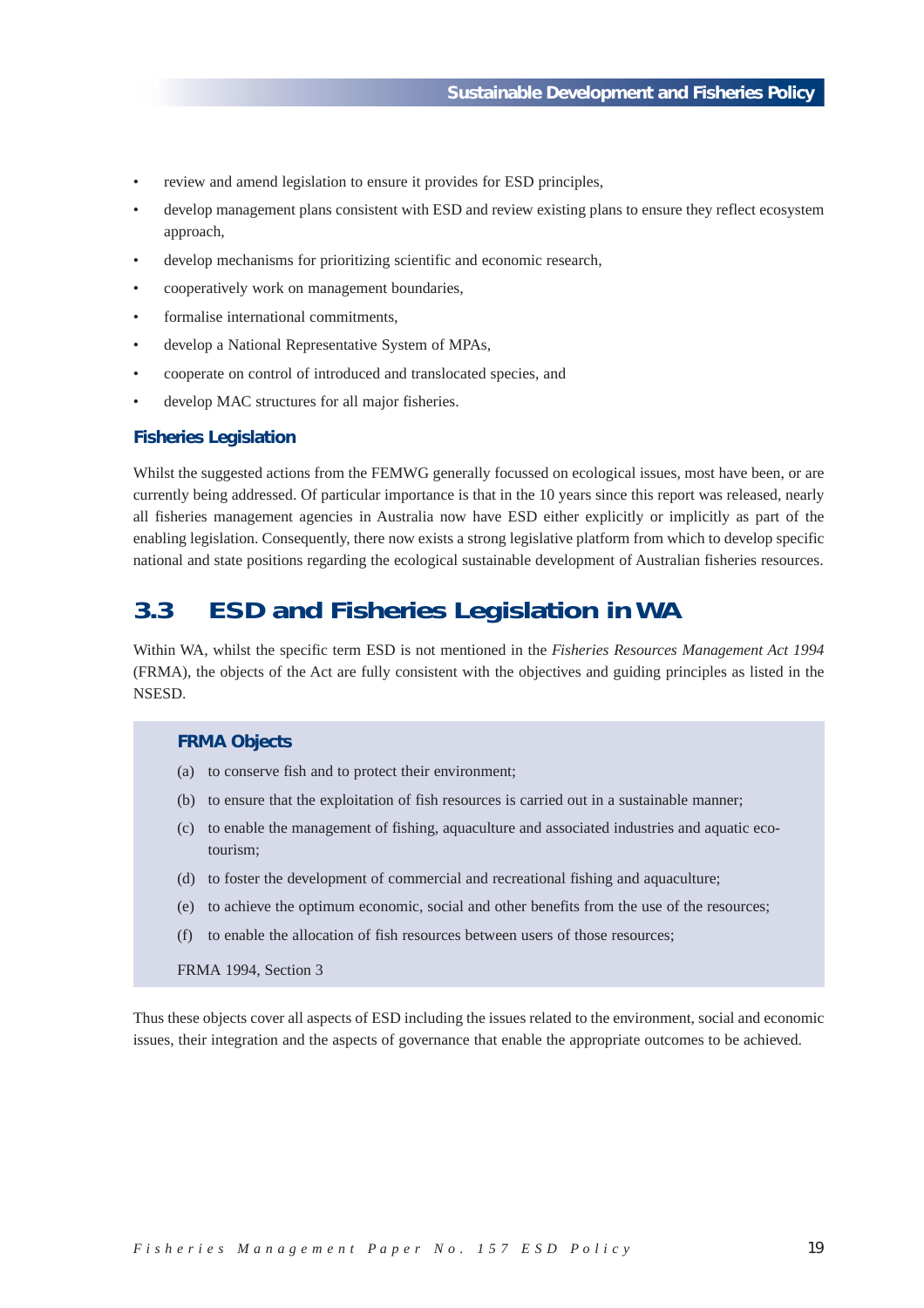# **3.4 Other Relevant Legislation and Processes**

During the last few years, changes to the legislation (or regulations) of Commonwealth agencies (such as Environment Australia and the Great Barrier Reef Marine Park Authority), and non-fishery agencies within some jurisdictions also require fisheries activities to be assessed against various aspects of ESD. In addition, there has been an increased focus on the potential for eco-labelling in the development or maintenance of [export] markets.

The changes to Schedule 4 of the *Wildlife Protection (Regulation of Exports and Imports) Act (1982)*\* (which affects the ability to export a species) and the newly created Environmental Protection and Biodiversity Conservation Act 1999 (which affects all Commonwealth fisheries and/or fisheries which impact upon "matters of national environmental significance" and protected species) requires affected fisheries to undergo an assessment against their guidelines for sustainability<sup>7</sup>. These guidelines are largely based upon the Marine Stewardship Council guidelines<sup>8</sup> (MSC, 1999), and only cover environmental components and a restricted number of governance issues, therefore ignoring social and economic issues. This restricted assessment is also reflected in the narrow interpretation of ESD incorporated within the objects of the EPBC Act (see above).

Having variations in the interpretation of ESD results in a dilemma for governments with some agencies (EA) taking the narrow, purely environmental sustainability approach whereas most fisheries management agencies must, to meet their legislative requirements, take a wider view. Such differences also create uncertainty for industry and it is hoped that the development of this policy will help resolve this issue.

In some jurisdictions, agencies other than the fisheries department may have legislative requirements to assess the adequacy of the fisheries management arrangements. For example, all commercial fisheries in NSW now need to be assessed against a set of guidelines administered by the Department of Urban Affairs and Planning under the Environmental Protection Act. Moreover, the decision-making process for development applications or continued access of aquaculture developments, usually involves submission of assessments to a number of government agencies.

Within WA, the other departments that have a direct interest in the performance of the Department of Fisheries including the Department of Environmental Protection (WA) and the Office of the Auditor General. In particular, the Auditor General has been auditing the performance indicators published in the Annual Report of the Department of Fisheries for the past four years.

Non-Government accreditation processes are also evolving within the fisheries management landscape. For example, the Marine Stewardship Council (MSC) process is designed for industries wanting to gain independent environmental accreditation to assist with market access or enhanced market leverage for their products. The concept has been adapted from a similar process available for forestry industries which involves an assessment against a set of guidelines to examine the sustainability of a fishery with respect to its impact on the target species, the effects on the rest of the ecosystem and the management arrangements that ensure this sustainability. The first fishery in the world to be accredited under this MSC scheme was the Western Australian Rock Lobster Fishery. It is unknown how much of an influence such accreditation will have on the marketing opportunities for fisheries.

<sup>&</sup>lt;sup>7</sup> See appendix 5 for guidelines and comparison with National ESD Framework process

<sup>8</sup> See www.msc.org/templates/template1.asp?page=26 for MSC guidelines

<sup>\*</sup> This has subsequently been incorporated into the EPBC Act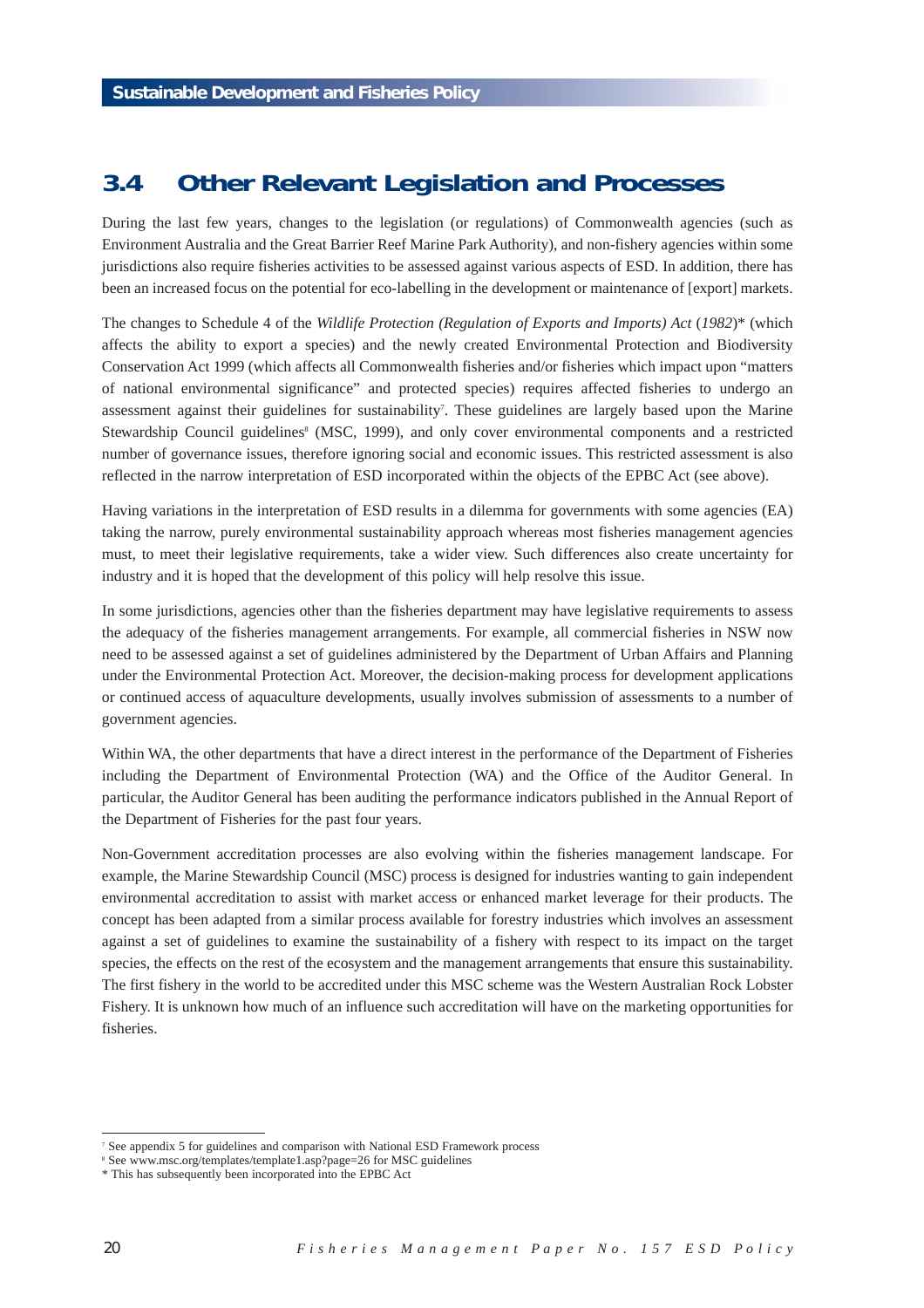Thus there are a number of processes and legislative requirements based on the assessment of some or all aspects of ESD (see Table 1). Given this variety of requirements, it is important to develop a conceptual framework that incorporates all these issues and can assist with any or all of these needs – thereby minimising the level of duplication.

| <b>Pressure</b>                                                  | <b>Requirements</b>                | <b>Agency Responsible</b>   |
|------------------------------------------------------------------|------------------------------------|-----------------------------|
| Legislative Commitment to<br><b>ESD</b> and Fisheries            | All Government's Policy            | Each Fisheries Jurisdiction |
| Government and General<br>Community Expectations and<br>Auditing | WPA, EPBC, EPA/DoE/OAG,            | Govt Agencies and Industry  |
| <b>Other Related Policies</b>                                    | Oceans, NRMSC                      | <b>Govt Agencies</b>        |
| Market Access/Leverage                                           | <b>Environmental Accreditation</b> | MSC, ISO, Markets, Industry |

*Table 1. Summary of Legislation/Issues/Policies*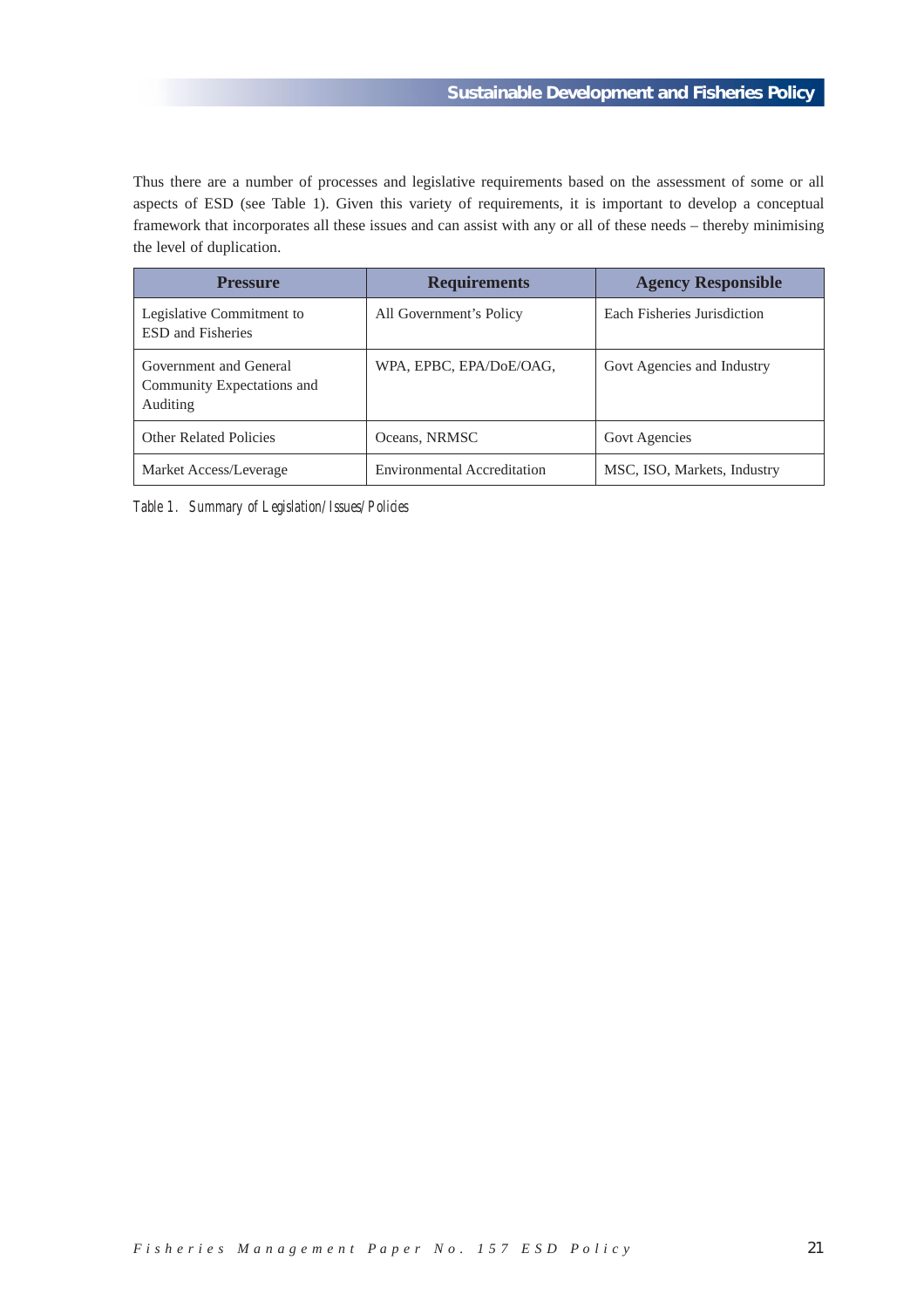# **4.0 IMPLEMENTATION OF ESD IN FISHERIES**

Whilst the high level objectives of ESD are relatively simple in concept, translation of these high level objectives, such as intergenerational equity and the maintenance of ecosystem function, into operational objectives at the fishery management plan level has proved difficult to achieve both in Australia (Staples, 1997) and elsewhere (Garcia, 1997). Most fisheries agencies have measures for some components, particularly those related to the biological sustainability of target species but without clear objectives, indicators and performance measures for all aspects of ESD, agencies risk being unable to demonstrate that they are achieving, or even pursuing, ESD.

To demonstrate that ESD is being addressed requires an appropriate conceptual framework that maps out

- how the general ESD objectives will be applied in the fisheries context,
- the scope of the issues that will be addressed, and
- how progress will be reported and assessed.

The choice of framework is important because it affects the value of the processes and information generated to the agency in conducting its core business, the accessibility of the process to the general public and ultimately whether the entire process is successful or not.

# **4.1 National ESD Conceptual Framework for Fisheries**

To facilitate the national implementation of ESD within Australian fisheries, the Standing Committee on Fisheries and Aquaculture (SCFA)<sup>9</sup> formed an ESD Working group in October 1999. This group has sponsored a number of specific projects to progress ESD issues and ensure that consistent and effective outcomes are achieved. The Department of Fisheries is committed to fully participating in this approach and this policy should be seen as part of this process.

The current series of National initiatives, which include the FRDC funded project to develop a system to report on ESD for all Australian fisheries, forms a major turning point in fisheries management. The project obtained the support of all fisheries agencies in Australia and, importantly, received strong support from the other stakeholder groups present at the March 2000 Geelong workshop on ESD and fisheries. This support was conditional upon the requirement to ensure adequate stakeholder involvement during the development of this framework.

The SCFA working group met in June 2000 with a reference group of stakeholders<sup>10</sup> to adapt the general ESD concepts as stated in the NSESD into a series of ESD objectives specifically relevant for fisheries. This meeting also developed a draft conceptual framework for reporting and assessing performance against these principles which was to be tested through a series of case studies covering a number of jurisdictions, fishing methods and data quality.

These draft objectives and frameworks were ratified at SCFA 43 in September 2000 and at MCFFA<sup>11</sup> in October 2000.

<sup>9</sup> The SCFA included the heads of each fisheries agency in Australia, NZ and the CSIRO – this has now been replaced by the Marine and Coastal Committee of the NRMSC.

<sup>&</sup>lt;sup>10</sup> The reference group includes representatives from ASIC, EA, ATSIC, WWF, RecFish, FRDC, TRAFFIC and other technical experts.

<sup>&</sup>lt;sup>11</sup> Ministerial Council for Forestry Fisheries and Aquaculture.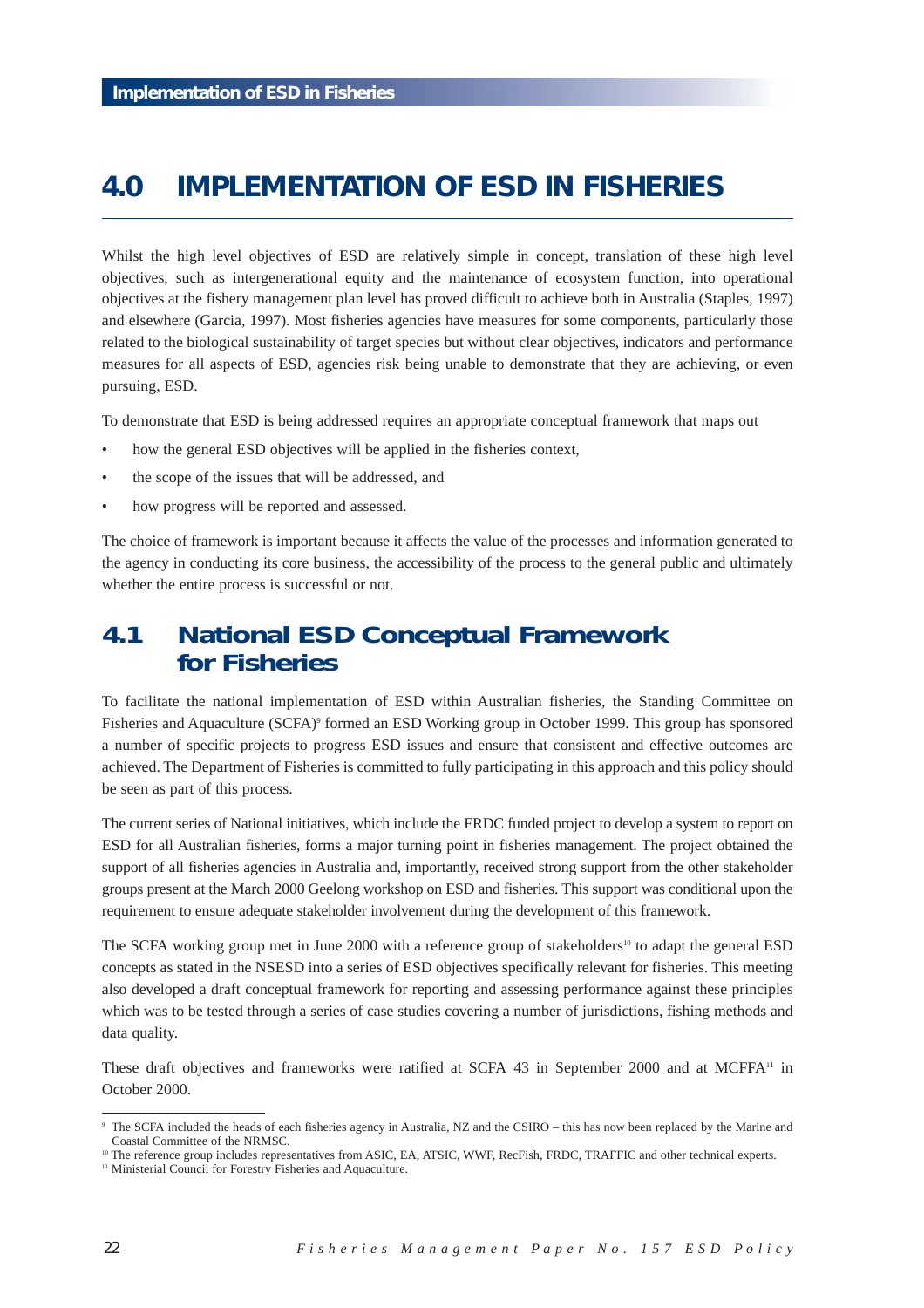In developing this conceptual framework the working group utilised the considerable body of literature that has been building over the past 10 years. A number of different frameworks have been proposed during this period, none of which has yet to become widely accepted. The systems used to develop this framework include elements from the General Sustainability framework, the Commission on Sustainable Development framework, the BRS ESD framework (Chesson & Clayton, 1998) and the Pressure-State-Response Framework (as used by NZ for their assessments, MoE, 1998)<sup>12</sup>. These frameworks variously separate issues into a series of more refined components, by splitting issues into a number of environment, human and other categories. The specific benefits and difficulties of each of the Sustainable Development Reporting Systems (SDRS) have been reviewed extensively (such as FAO, 1999, Garcia and Staples, 2000, and Chesson et al., 2000).

To determine which elements should be considered within the ESD framework for fisheries, the methods outlined in the FAO technical guidelines and the Bellagio principles for assessing sustainable development (IISD, 1997) were used.

Most previous attempts to assess ESD for fisheries have failed, largely because the frameworks used have been too restrictive, often attempting to develop a single set of indicators that could be used across all fisheries (Staples, 1997). Whilst there is an obvious advantage in the use of a single set of indicators for comparisons amongst fisheries, given the high level of disparity in the issues affecting fisheries, this approach can result in the focus being at such a high level that they cannot be effectively measured. Alternatively, a large number of indicators are developed, many of which are irrelevant, redundant or unable to be measured.

The more fundamental problem with this approach, however, is the excessive focus on the identification of indicators. This is often seen as being the most important element of ESD but the indicators by themselves are, however, of limited value. Instead, the focus of attention should be on the development of a series of effective operational objectives specific to each fishery each of which should be measurable by some indicator (with its level of bias/robustness acknowledged), along with an explicit performance measure that allows a clear interpretation of what is acceptable performance and what is not. Thus, "*the objective, indicator and performance measure form a package, all three are needed before any one of them is useful*" (Chesson et al., 2000).

Finally, within the framework, there is also a need to clearly identify what specific management actions are present to achieve the operational objectives. This enables the development of a feedback loop whereby the performance of the current management system can be assessed and changes made if performance is not acceptable.

<sup>&</sup>lt;sup>12</sup> A full description is available in the FAO Technical Guidelines (FAO, 1999).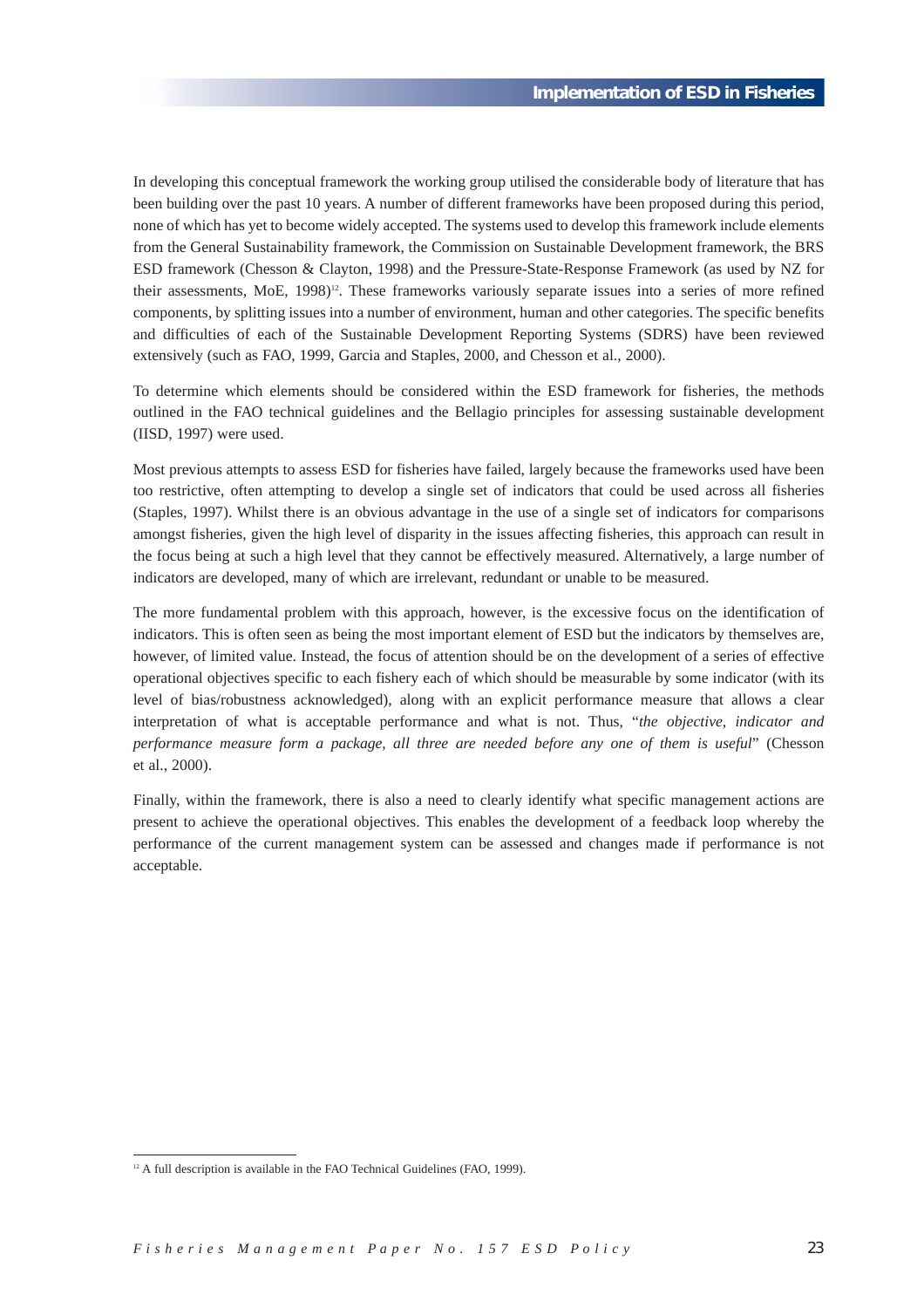## **The Bellagio Principles of Assessment**

Assessments should:

- 1. have a clear vision of sustainable development with goals that define this vision,
- 2. take a holistic perspective,
- 3. include all essential elements of sustainable development equity within and among generations, ecological conditions, economic and social concerns and governance,
- 4. adopt an appropriate scope both in time, space and activity,
- 5. take a practical focus based upon having explicit objectives, relevant indicators and clearly defined reference points,
- 6. have the methods used, judgements and assumptions made and uncertainties accessible for scrutiny,
- 7. be designed to address the needs of stakeholders,
- 8. have included participation by all key stakeholders,
- 9. have the capacity for repeated measurement and be responsive to change, and
- 10. be assured by having sufficient institutional capacity to support the process.

IISD (1997)

Thus a clear vision of the core objectives and major goals for all fisheries to meet ESD has been developed. An effective process to determine the specific issues and objectives on a fishery-by-fishery basis, including consultation with stakeholders has been developed and trialled. Finally, the ESD reporting arrangements clearly document performance for all aspects of a fishery, including the management responses, governance issues and interactions with external influences. Consequently, the National ESD conceptual framework is consistent with the 10 Bellagio Principles for Assessment (IISD, 199713), which were developed by a group of experts to serve as a practical guideline for an entire sustainable development assessment scheme.

# **4.2 CORE OBJECTIVES FOR ESD AND AUSTRALIAN FISHERIES**

In developing the following set of objectives for Australian fisheries (both core objectives and major components), the SCFA Working Group integrated:

- the general objectives and principles of ESD as outlined in the NSESD,
- the conclusions and guidelines from the FAO technical group (FAO, 1999),
- legislation already in place within the various jurisdictions, and
- other relevant instruments (such as WPA (Schedule 4) and MSC guidelines).

<sup>&</sup>lt;sup>13</sup> A list of the Bellagio Principles is located in Appendix 7, the full details are located at www.iisd.org/measure/1.htm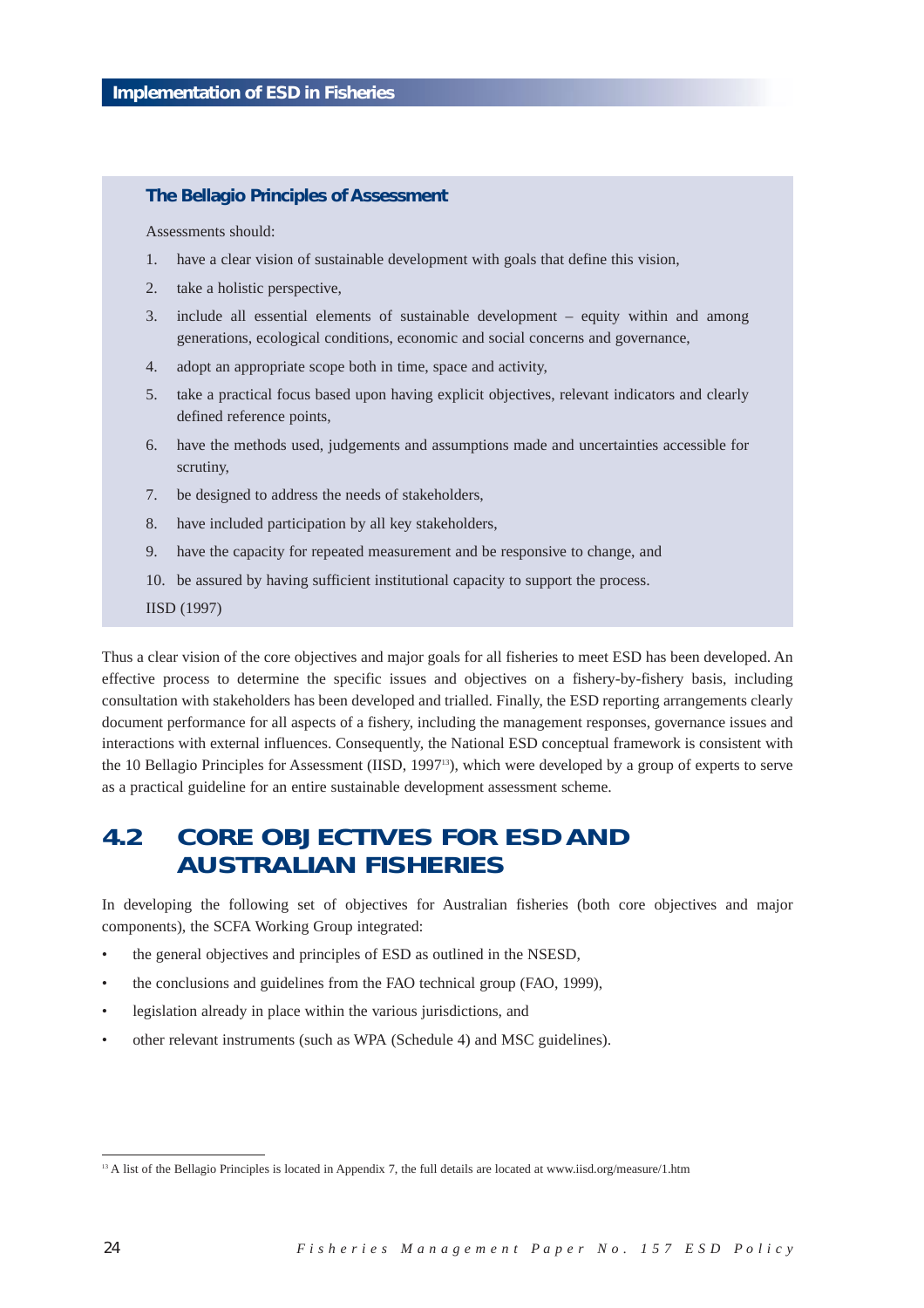The ESD National Framework core objectives for sustainable fisheries<sup>14</sup> are to:

- protect biodiversity and maintain essential ecological processes,
- enhance individual and community well-being by following a path of economic development that safeguards the welfare of current & future generations, and
- provide effective legal, institutional and economic frameworks for ecologically sustainable development.

## **Protect biodiversity and maintain essential ecological processes**

The conservation of biodiversity and maintenance of ecological processes are of obvious relevance to fisheries management. Biological diversity includes the variety of all life forms, the genes they contain and the ecosystems of which they form a part. It is not static and is constantly changing – it is increased by genetic change and evolutionary processes and reduced by processes such as habitat degradation, major population declines in abundance and most notably by extinction.

Conserving biodiversity has a range of benefits, including meeting human needs for food and medicines, maintaining ecological processes and even climatic regulation. Maintaining biodiversity also addresses ethical issues such as respect for other forms of life.

Fisheries may adversely affect biodiversity by the capture of target and non-target species which could reduce their biomass to unviable levels, affecting population structure, changing their genetic composition and altering their behaviour. Whilst the maintenance of the target stocks has been the primary management goal for agencies, there is also the need to ensure that the non-target stocks are also not affected to the extent that they are reduced to non-viable levels.

Fishing may also impact on the broader ecosystem by directly affecting the marine landscape through damage caused by fishing gear but also by causing more indirect effects through possible changes to trophic structure from removals of predators and/or prey. Fisheries have the direct incentive to minimise these impacts because they rely on the maintenance of ecosystem structure and function to allow for the continued exploitation of many species. There is, however, also a need to protect and conserve these ecosystems for other uses such as non-extractive recreational activities, conservation and research purposes.

Finally, it is recognised that fishing is not the only activity that impacts on these ecological qualities. In many regions, fishing has only minor effects in comparison to other human impacts and natural variations. These nonfishery related impacts and links need to be documented and included when management decisions are made. Where possible, actions should be taken to involve other relevant agencies and industries in ameliorating any of their harmful effects.

## **Enhance individual and community well-being by following a path of economic development that safeguards the welfare of current & future generations**

Fisheries contribute to human well-being by generating income, providing essential dietary needs and fulfilling cultural and recreational requirements. Fisheries resources may be of particular importance in meeting the cultural and economic needs of many indigenous communities.

<sup>&</sup>lt;sup>14</sup> Developed at Glenelg in June 2000 by the SCFA working group and ESD Reference group and subsequently ratified at SCFA 41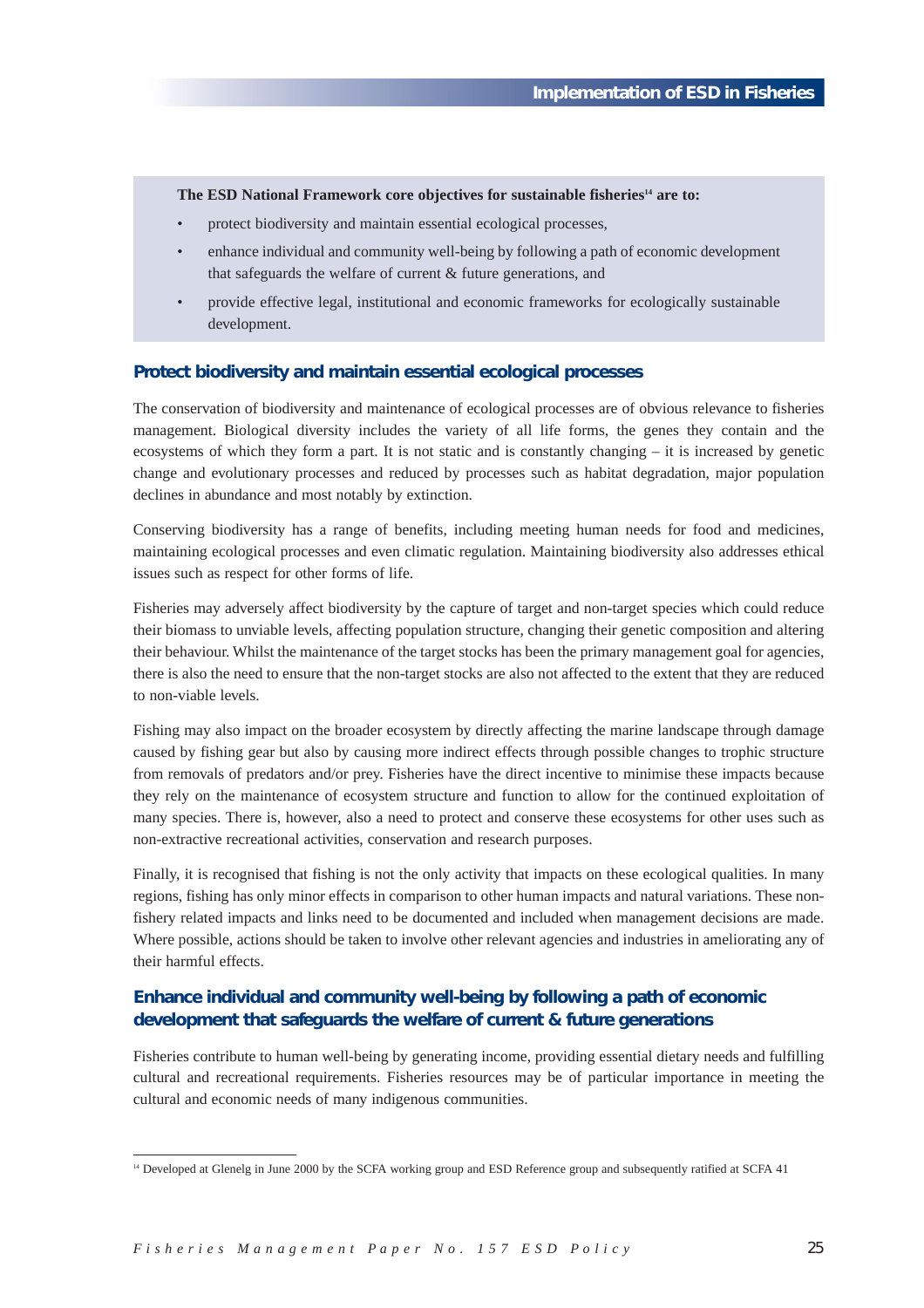Within Australia, commercial marine fisheries, and their associated processing and marketing activities, provide significant regional economic and employment opportunities. The gross value of commercial fisheries production in 1999/2000 was about \$2.5 billion with a number of fisheries targeting high-value products for the export market (around \$2 billion). There are also significant recreational fisheries operating around the country which generate significant levels of expenditure. Eco-tourism is also an expanding industry. Aquaculture is increasing at about 10 per cent per annum and now makes up over 30 per cent of the total commercial value of seafood products.

Allocation amongst these various industries and sectors within an industry is a major issue that requires further policy development.

## **Provide effective legal, institutional and economic frameworks for ecologically sustainable development**

This objective relates to determining the appropriate legal, institutional and economic instruments to enable the achievement of these ESD principles. The changes that need to be made within this area are neatly summarised by the points identified within the FAO technical report (FAO, 1999).

- Increased awareness of factors beyond the conventional realm of fisheries management
- Better integration of fisheries management into coastal area management
- Control of land-based activities that degrade the marine environment
- Stronger control of access to coastal resources
- Stronger institutions and legal frameworks (including clarity of access rights)
- Greater participation by all stakeholders in the fisheries management process
- Improved collection and sharing of information about fisheries and their environment
- Improved understanding of the socio-economic characteristics of fisheries
- Stronger systems of monitoring control and enforcement
- Measures to deal with uncertainty and variability in natural resource and ecosystem dynamics
- Strengthening community commitment to responsible use of natural resources

# **4.3 ESD Components**

From these three core objectives, seven major goals were defined that covered the ecological, social, economic and legal areas to fully assess the contribution of a fishery to ESD.

## **Goals for Wild Capture Fisheries**

The seven major goals for wild capture fisheries are:

#### **Contribution to Ecological Well-being**

## *1. Retained Species*

To manage the take of retained species within ecologically viable stock levels by avoiding overfishing and maintaining and optimizing long-term yields.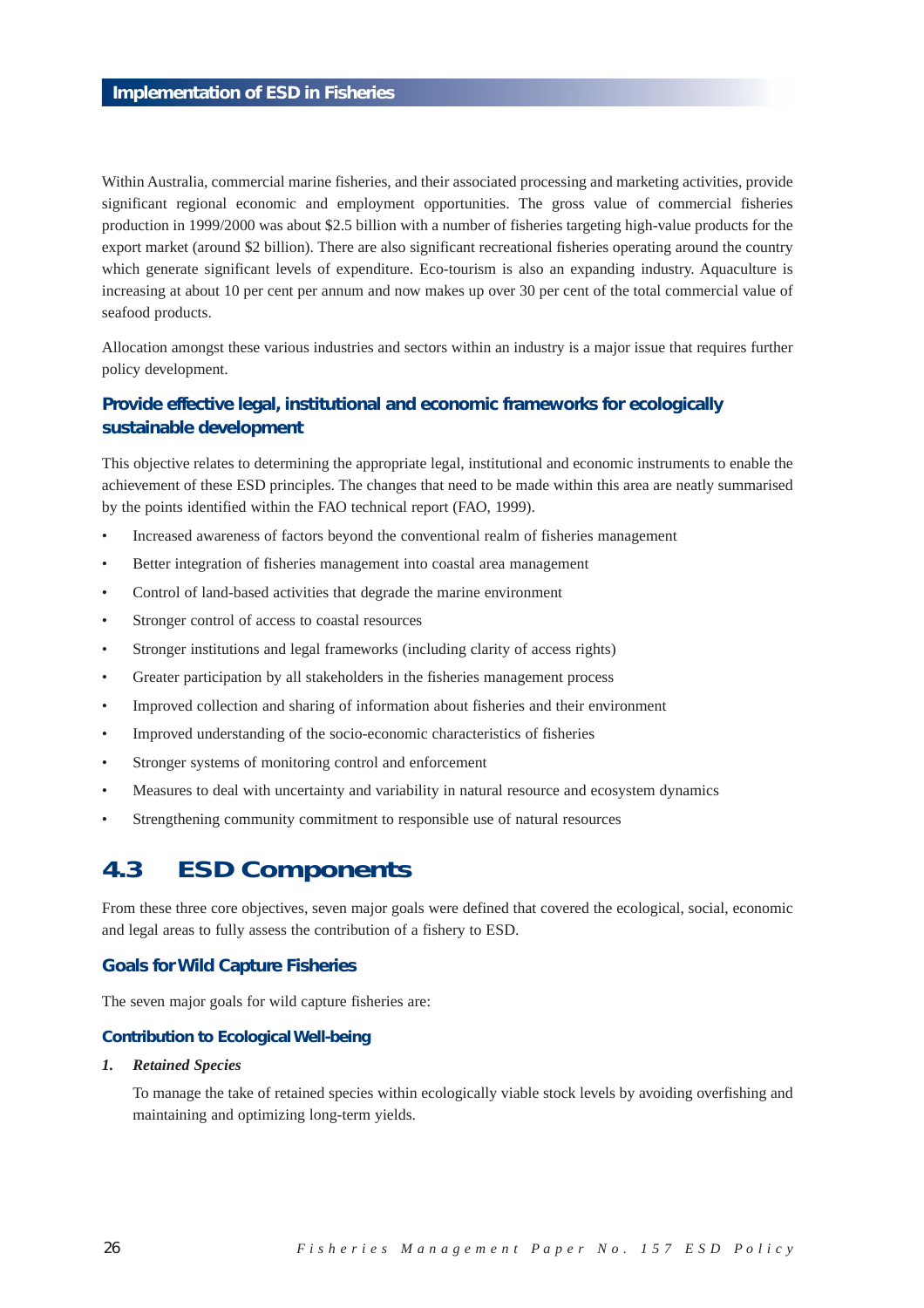#### *2. Non-Retained Species*

To manage the fishery in a manner that does not threaten biodiversity and habitat via the removal of nonretained species (including protected species and ecological communities) and manage the take of nonretained species at ecologically viable stock levels.

#### *3. General Ecosystem*

To manage the impacts of fisheries such that only acceptable impacts occur to functional ecological relationships, habitat and processes.

### **Contribution to Human Well-being**

#### *4. Indigenous Community Well-being*

To satisfy traditional (customary) fishing needs, cultural/economic development and sustainability of indigenous communities.

#### *5. Community and National Well-being*

To contribute to community, regional and national well-being, lifestyle and cultural needs.

### **Ability to Achieve**

#### *6. Governance*

To ensure that ESD principles are underpinned by legal, institutional, economic and policy frameworks capable of responding and taking appropriate peremptory and remedial actions.

To allocate the resource to maximise/optimise community benefits.

### *7. Impacts of the Environment*

To recognise the impacts of the environment on fisheries from both natural and non-fishery human induced sources and incorporate these within management responses.

### **Goals for Aquaculture**

Obviously some of the ecological components for aquaculture industries are different to those for wild capture fisheries. Consequently, components specific to aquaculture were developed:

### **Contributions of Ecological Well-being**

#### *1. Impacts within Facility*

Individual operations should maintain their impacts within the acceptable levels which take into account background levels and specific catchment issues/limits.

#### *2. Impacts within Catchment*

The total impact of all aquaculture facilities in each catchment should be kept within the agreed limits, given the assimilative capacity of the catchment and a recognition of impacts already occurring.

#### *3. Impacts on the General Environment*

To manage the impacts of aquaculture such that only acceptable impacts occur to functional ecological relationships, habitat and processes.

The remaining goals (4-7) are identical to those of the wild capture fisheries.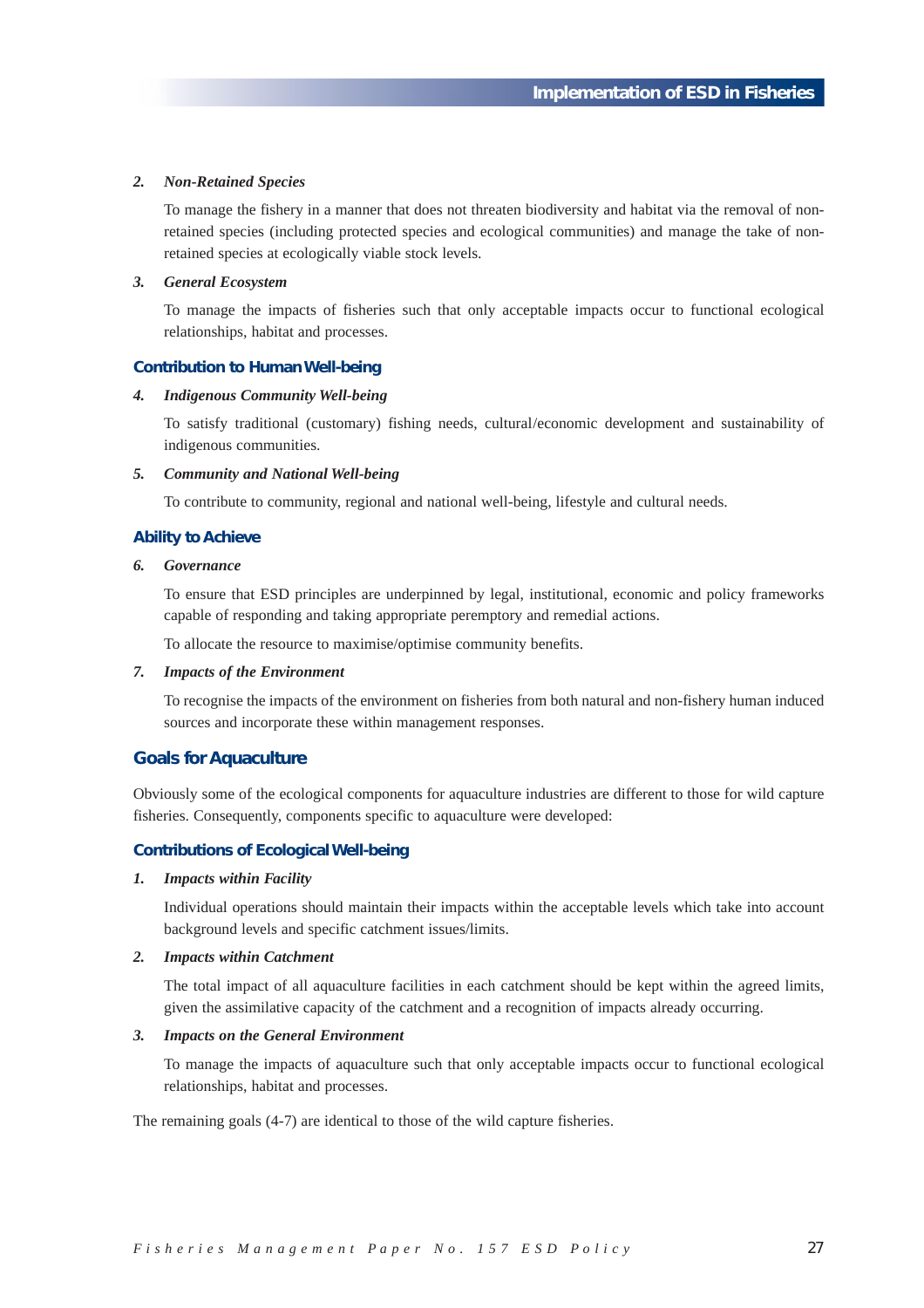# **4.4 SCOPE**

Defining the scope of an assessment is one of the key steps identified in any SDRS. The scope of the ESD framework was defined as *the contribution of the fishery/industry to ESD*, where the fishery/industry is as defined by the management agency. Within WA this would currently include each of the 43 managed commercial fisheries, six recreational fisheries and each of the aquaculture industries. Reporting at the fishery (or legislative entity) level allows a direct link between reporting on performance and the taking of management actions to improve performance (Chesson et al. 2000). It also minimises the difficulties in drawing boundaries as to what needs to be included in the assessment. The assessment of each fishery therefore becomes a 'bite size' chunk. This does not mean that impacts of other fisheries or other activities are ignored, but they are only assessed as to their impacts on this fishery or the ability of this fishery to meet the agreed objectives.

What is not yet explored is the relative benefit of one fishery compared to another fishery or to another industry/sector. Ultimately, when each of the individual fisheries has been assessed, examinations that assess the relative contributions and costs of all fisheries in a bioregion will be possible. Similarly, when all fisheries (and their interactions) have been assessed, comparisons with, and interactions among, other sectors can be explored. The frameworks to deal with these cross-sectoral issues will be developed and added to this policy at a later date.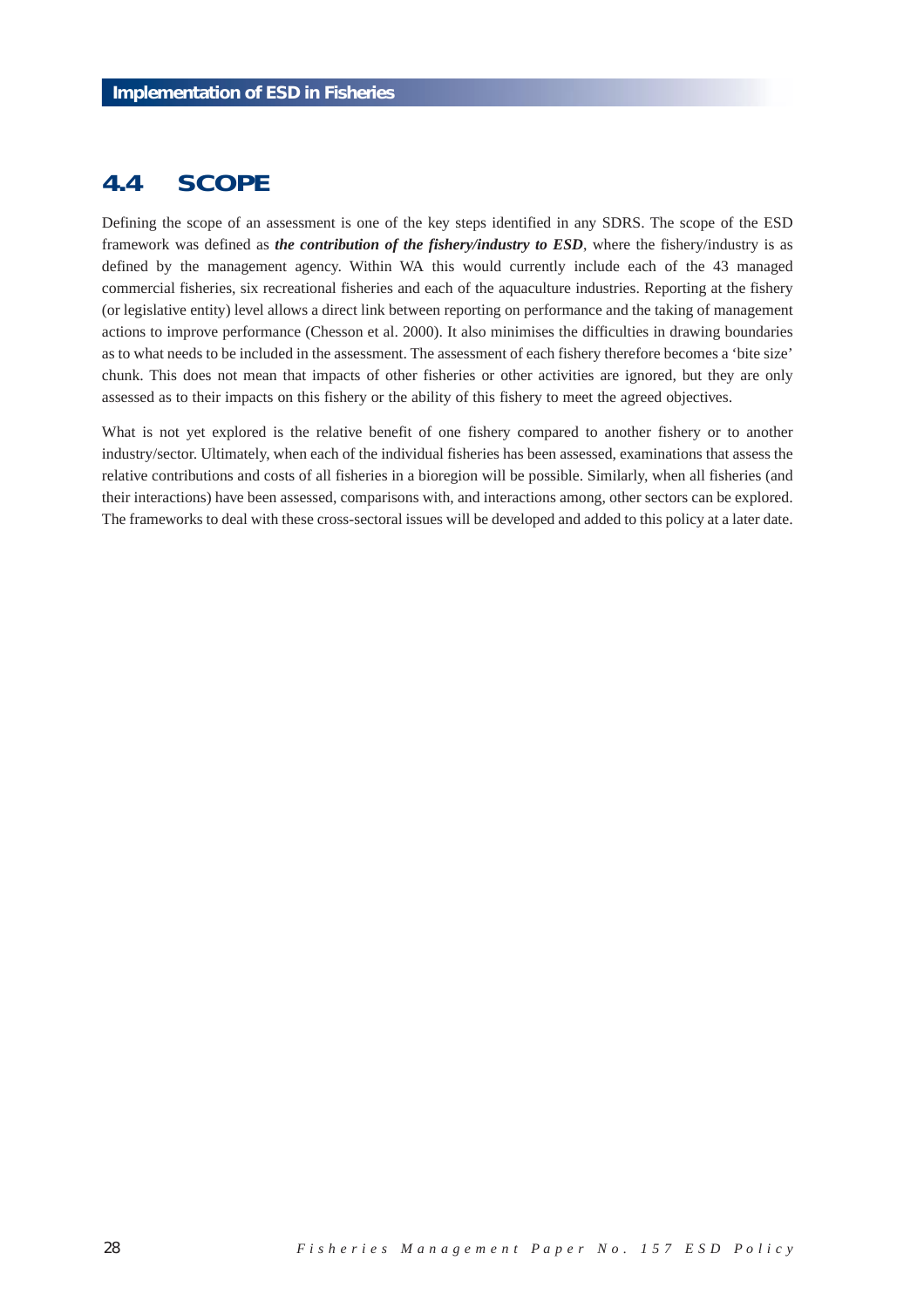# **5.0 NATIONAL ESD REPORTING FRAMEWORK**\*

# **5.1 Ensuring Reporting Consistency**

Having a conceptual framework for ESD is only the beginning. It is also necessary to have a framework to measure and assess the performance of a fishery, including its positive and negative contributions in both the long and short terms against the agreed high level ESD objectives. In doing so, these assessments will also address issues that are covered under other relevant legislation (such as the *Environmental Protection and Biodiversity Conservation Act 1999*) and possibly assist in gaining some form of environmental accreditation (see above). Consequently, a major factor in determining the successful development of a national system for reporting on ESD is the reporting framework and terminology15 that will be used. The system needs to be sufficiently flexible to allow for the specific issues that affect different fisheries to be addressed whilst recognising the need to ensure that where possible, issues are treated in a consistent manner.

The reporting arrangements were originally developed by the SCFA working group in conjunction with the reference group as part of a FRDC funded study which used information and processes already available from previous studies, in particular the work that has been done by the Bureau of Rural Sciences (see Chesson and Clayton 1998, Whitworth and Chesson 2000) and the FAO (Sustainability Development Reference System for fisheries). The reporting arrangements already in place within many jurisdictions were also used.

To assist in this process, the SCFA and the ESD Reference group agreed on the factors that need to be considered when reporting on any of the components in an assessment.

## **Factors to be considered/addressed when reporting on issues**

- Does performance on the issue ensure that the options available to future generations are not unreasonably constrained?
- What information/understanding do we have about the issue?
- What research/monitoring system do we have in place to address the information/ understanding gaps?
- What management systems are in place to address the issue in the light of existing information/understanding?
- What external drivers impact upon this issue, for example, habitat degradation, water quality and exotic species and how are these impacts addressed through the management system for the fishery, or other management systems?

Additional issues that also need to be considered include:

- determining the relative risk and prioritisation of issues, and
- the cost effectiveness of undertaking any proposed management action including collecting research information and the costs associated with compliance.

<sup>\*</sup> A 'How to Guide' is now available for these reporting methods at www.fisheries-esd.com

<sup>&</sup>lt;sup>15</sup> Agreed Terminology is located in Appendix 8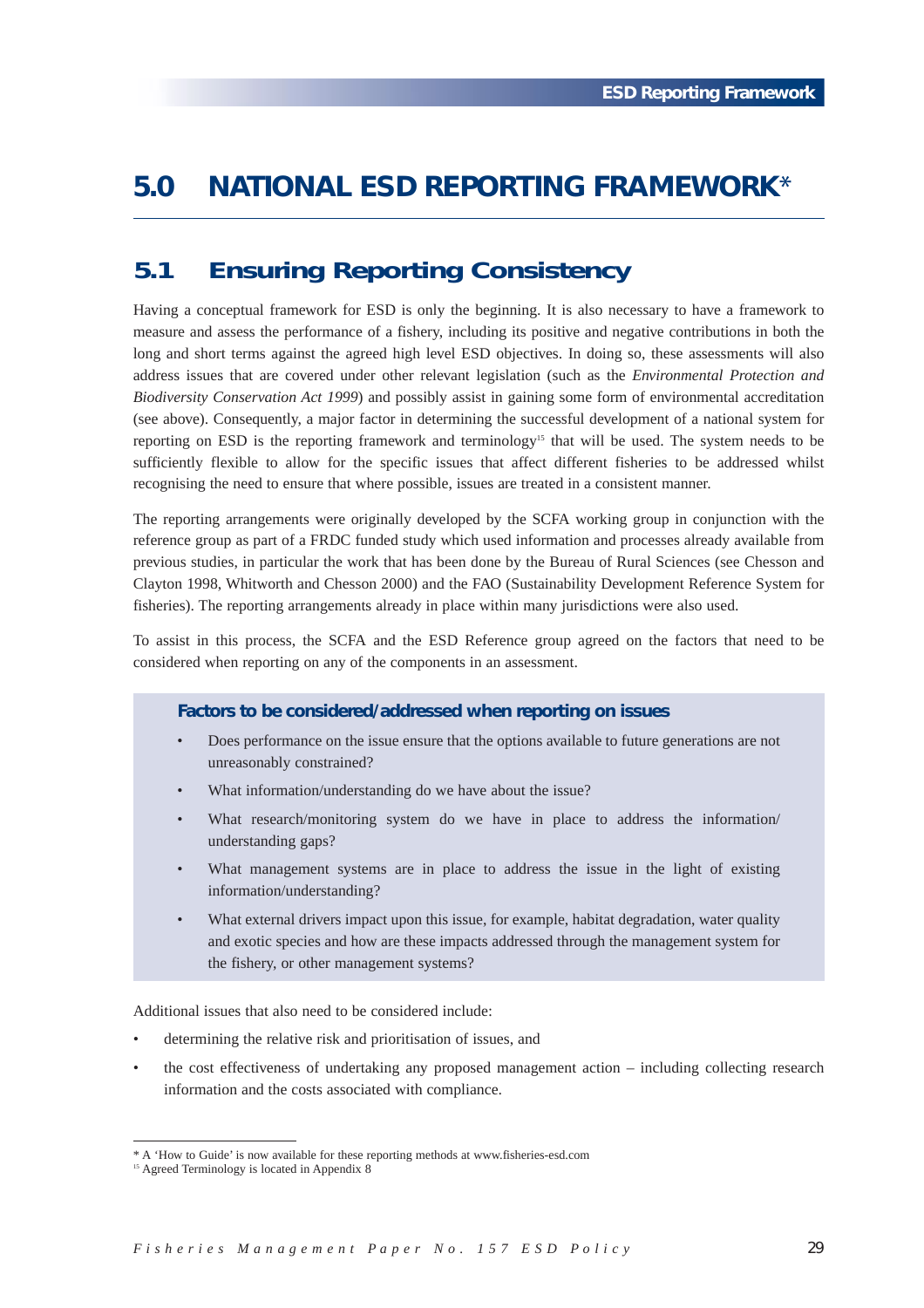This National ESD reporting process has now been road tested through a series of eight case studies that covered a variety of fishing methods, target species and jurisdictions. The experiences encountered during these case studies and the discussions held at the Case Study Workshop resulted in a set of revised reporting guidelines that should meet the needs of all jurisdictions and provide the information required by all third parties (such as Environment Australia and the Great Barrier Reef Marine Park Authority).

# **5.2 Reporting Process**

There are three parts to the reporting framework.

- 1. A set of component trees identifies the issues specific to each fishery by sub-dividing each component until it reaches a level where operational objectives, indicators and performance measures could be specified.
- 2. A risk assessment/prioritisation process objectively determines which of these issues are sufficiently significant to warrant management actions and hence a report on performance. The justifications for assigning low priority or low risk should, however, be recorded.
- 3. An assessment of performance for each of the lowest level components uses a standard set of report headings.

# **5.3 Component Trees**

In order to develop indicators, the components/criteria will have to be further broken down into more specific sub-components for which ultimately operational objectives can be developed. The method being adopted to facilitate this flexibility is the BRS component tree design. This design is very flexible and has already been shown to be applicable to completing reports on ESD for commercial fisheries (Whitworth and Chesson 2000).



*Figure 2. BRS Component, Sub-component Tree Structure*

The eight major components fall into three categories of the 'Contributions to Ecological Well-being', 'Contributions to Human Well-being' and the 'Ability to Achieve' (see below). The seven ESD components discussed so far are joined by 'National Ecoomic Issues' under the 'Contribution to Human Well-being' to make eight. Each of these eight major components is broken down into more specific sub-components for which ultimately operational objectives could be developed.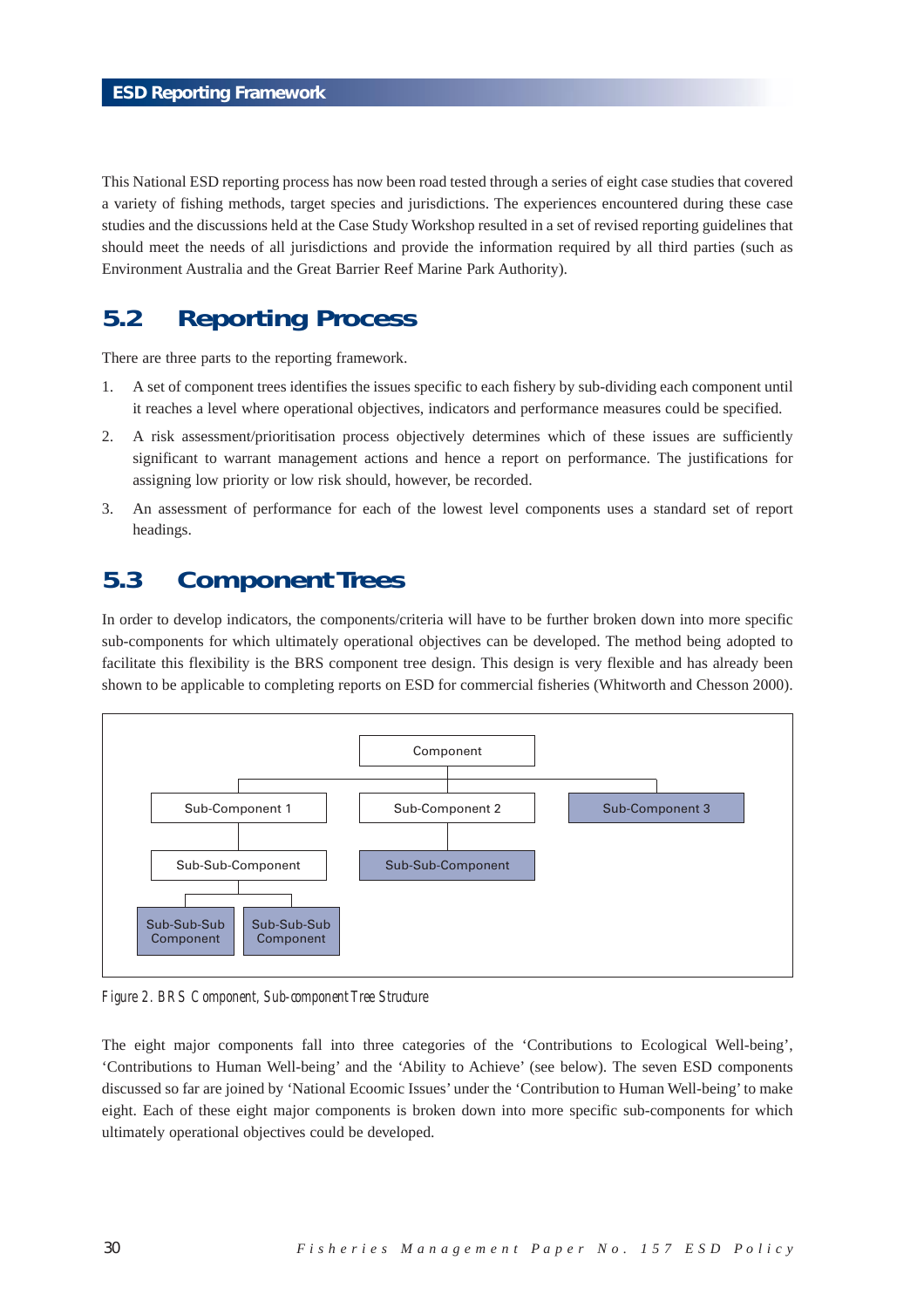| The Eight Main ESD Reporting Components |                                          |  |  |  |
|-----------------------------------------|------------------------------------------|--|--|--|
| Contribution to Ecological Well-being   |                                          |  |  |  |
| 1.                                      | <b>Retained Species</b>                  |  |  |  |
| 2.                                      | <b>Non-Retained Species</b>              |  |  |  |
| 3.                                      | General Ecosystem                        |  |  |  |
| Contribution to Human Well-being        |                                          |  |  |  |
| 4.                                      | Indigenous Community Issues              |  |  |  |
| 5.                                      | <b>Community Issues</b>                  |  |  |  |
| 6.                                      | National Social and Economic Issues      |  |  |  |
| Ability to Achieve                      |                                          |  |  |  |
| 7.                                      | Impact of the Environment on the Fishery |  |  |  |
| 8.                                      | Governance                               |  |  |  |

To maximize the consistency of approach amongst different fisheries, the issues that were raised by the SCFA and the ESD reference group under each of the major components were arranged into a series of generic component trees (Appendix 3). These generic trees are to be used as the starting point for each of fishery assessment which are subsequently adapted into trees specific during an open consultative process involving all stakeholder groups. This is achieved by expanding (splitting) or contracting (removing/lumping) the number of sub-components as required. For example, an abalone fishery is unlikely to require the same number of subcomponents as a trawl fishery.

# **5.4 Risk Assessment/Prioritisation Process**

After the components/issues are identified, a process to prioritise each of these may need to be completed. For all of the environmental issues in the four relevant component trees, this can be done using a formal risk assessment process. The risk assessment framework that could be applied should be consistent with the Australian Standard AS/NZS 4360:1999 Risk Management. This Risk Assessment process is well documented but in summary, it considers the range of potential consequences of an issue/activity and how likely those consequences are to occur. The combination of the level of consequence and the likelihood is used to produce an estimated level of risk associated with the particular hazardous event/issue in question.\*

A realistic estimate should be made by the group of the possible consequence level of an issue. This level can be from 0-5, with 0 being negligible and 5 being catastrophic/irreversible (see Appendix 4 for details of consequence tables). This assessment needs to be based upon the combined judgement of the participants at the workshop who collectively should have considerable expertise in the areas examined.

The level of consequence needs to be determined at the appropriate scale for the issue. Thus for target species you assess the consequence of a fishery on the population not at the individual level – obviously catching one fish is always catastrophic for the individual but generally not for the population. Similarly, when assessing

<sup>\*</sup> This concept is explained more fully in the 'How-to Guide' located on the fisheries-esd.com website.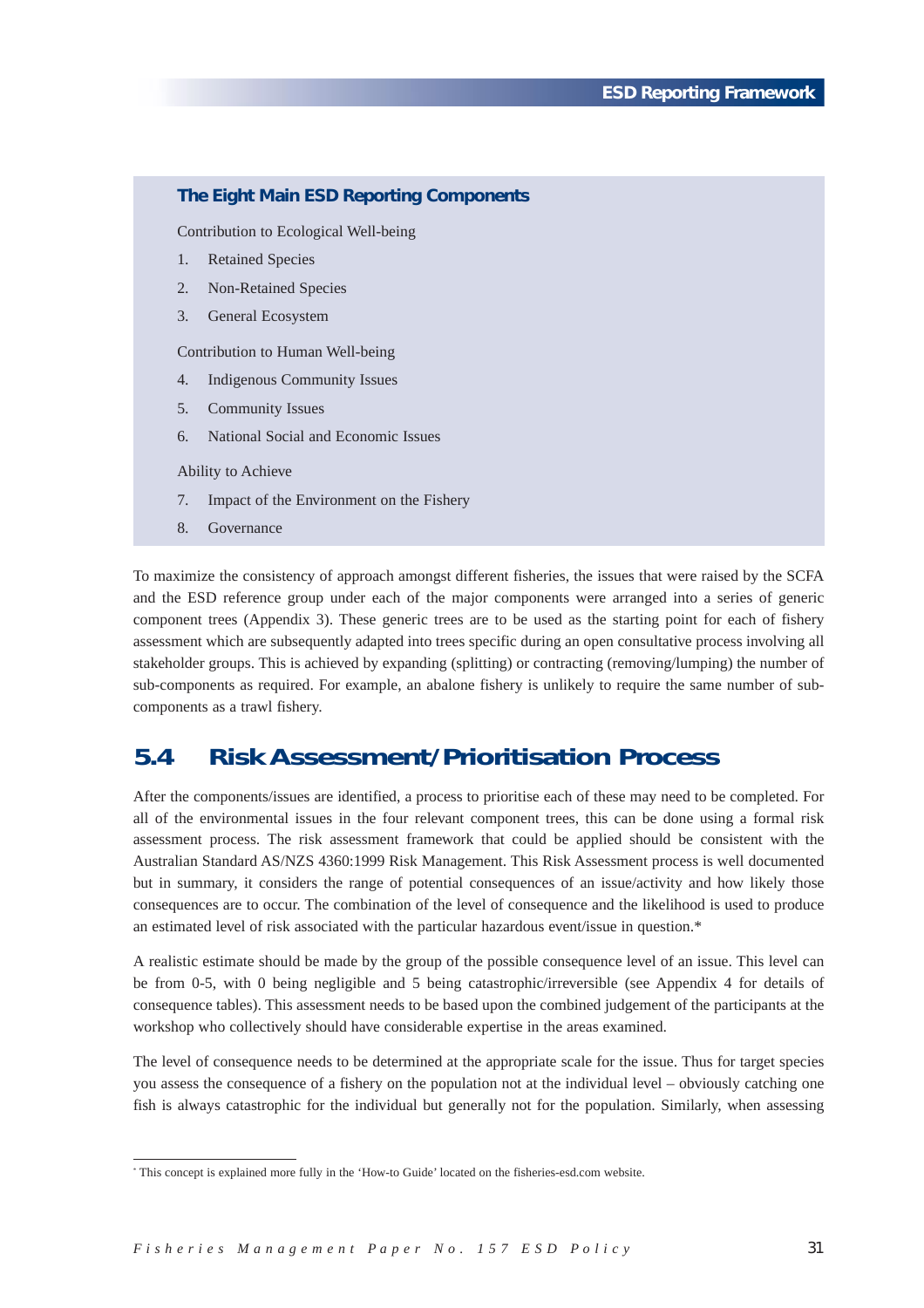possible ecosystem impacts this should be done at the level of the whole ecosystem or at least in terms of the entire extent of the habitat, not at the level of an individual patch or individuals of non-target species.

The likelihood of a consequence occurring is assigned to one of six levels from remote to likely. In doing so, you should again consider the likelihood of the 'hazardous' event (consequence) actually occurring based upon the collective wisdom which includes an understanding of the scale of impact required.

From these two figures (consequence and likelihood), the overall risk level, which is the mathematical product of the consequence and likelihood levels (Risk = Consequence x Likelihood), can be calculated. Finally each issue can then be assigned a *Risk Ranking* within one of five categories: Negligible, Low, Moderate, High and Extreme (see Table 4).

| <b>RISK</b>                                                            | <b>Rank</b>    | <b>Likely Management Response</b>              | <b>Reporting</b>                |
|------------------------------------------------------------------------|----------------|------------------------------------------------|---------------------------------|
| <b>Negligible</b>                                                      | $\theta$       | Nil                                            | <b>Short Justification Only</b> |
| Low                                                                    |                | None Specific                                  | Full Justification needed       |
| <b>Moderate</b>                                                        | $\overline{c}$ | Specific Management Needed                     | <b>Full Performance Report</b>  |
| <b>High</b><br>3<br>Possible increases to management activities needed |                | <b>Full Performance Report</b>                 |                                 |
| <b>Extreme</b>                                                         | 4              | Likely additional management activities needed | <b>Full Performance Report</b>  |

*Table 4. Risk Ranking Definitions*

This process should be completed for each of the identified issues with a risk ranking developed and the rationale for assigning these rankings recorded.

Only issues of sufficient risk (Mod-Extreme), which should include all issues that require specific management actions, need to have full performance reports completed. Nonetheless, the rationale for classifying issues as low risk or even negligible risk needs to be documented and form part of the ESD report. This documentation allows all stakeholders and interested parties to see why issues were accorded these ratings. This process and its relationship with other reporting requirements is summarized in Figure 3.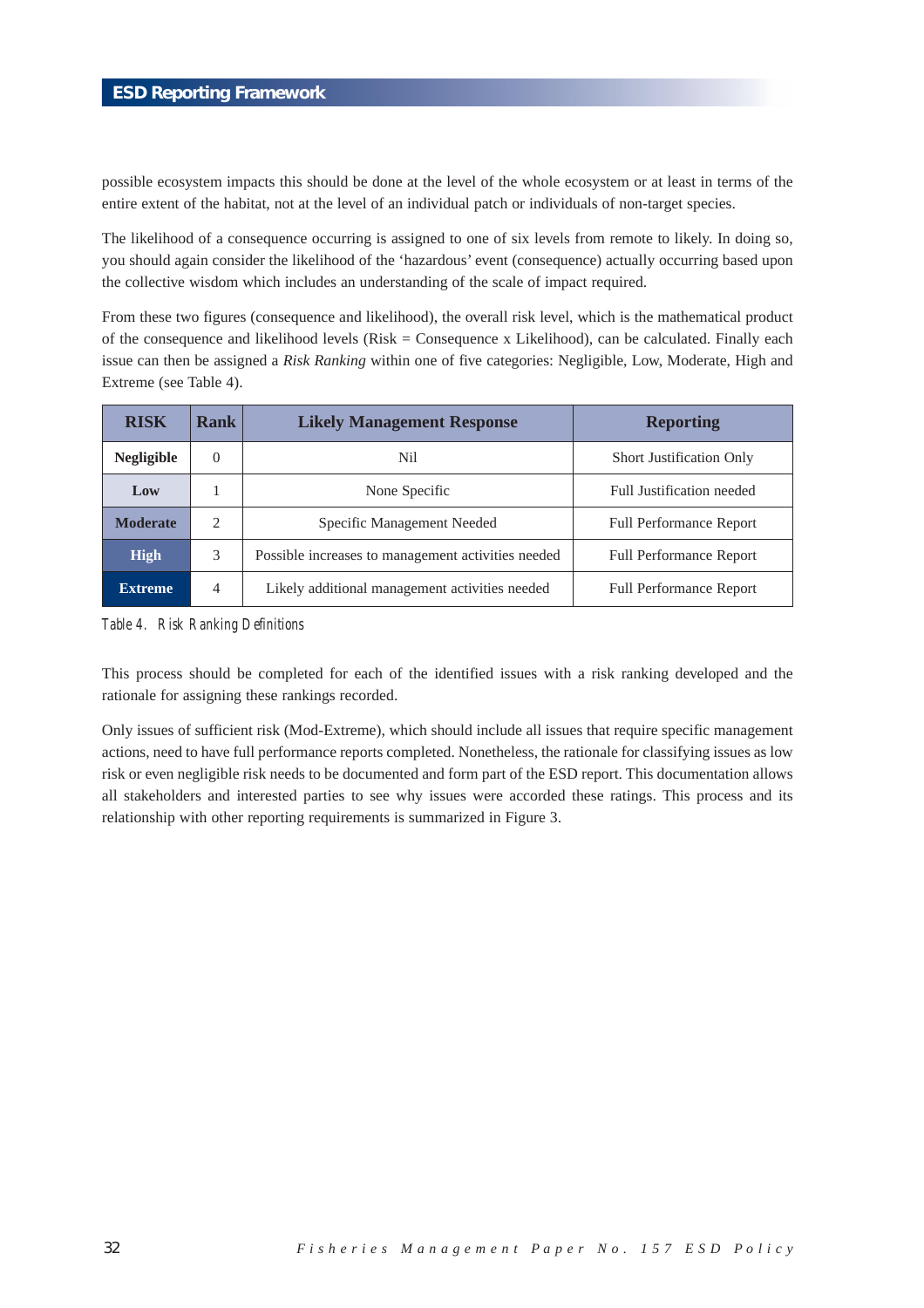

*Figure 3. Summary of Process for Completing ESD Reports (and the relationship with annual State of the Fishery Reports). Ultimately, all fisheries within a Bio-region will be completed, which will be of significant value to regional marine planning.*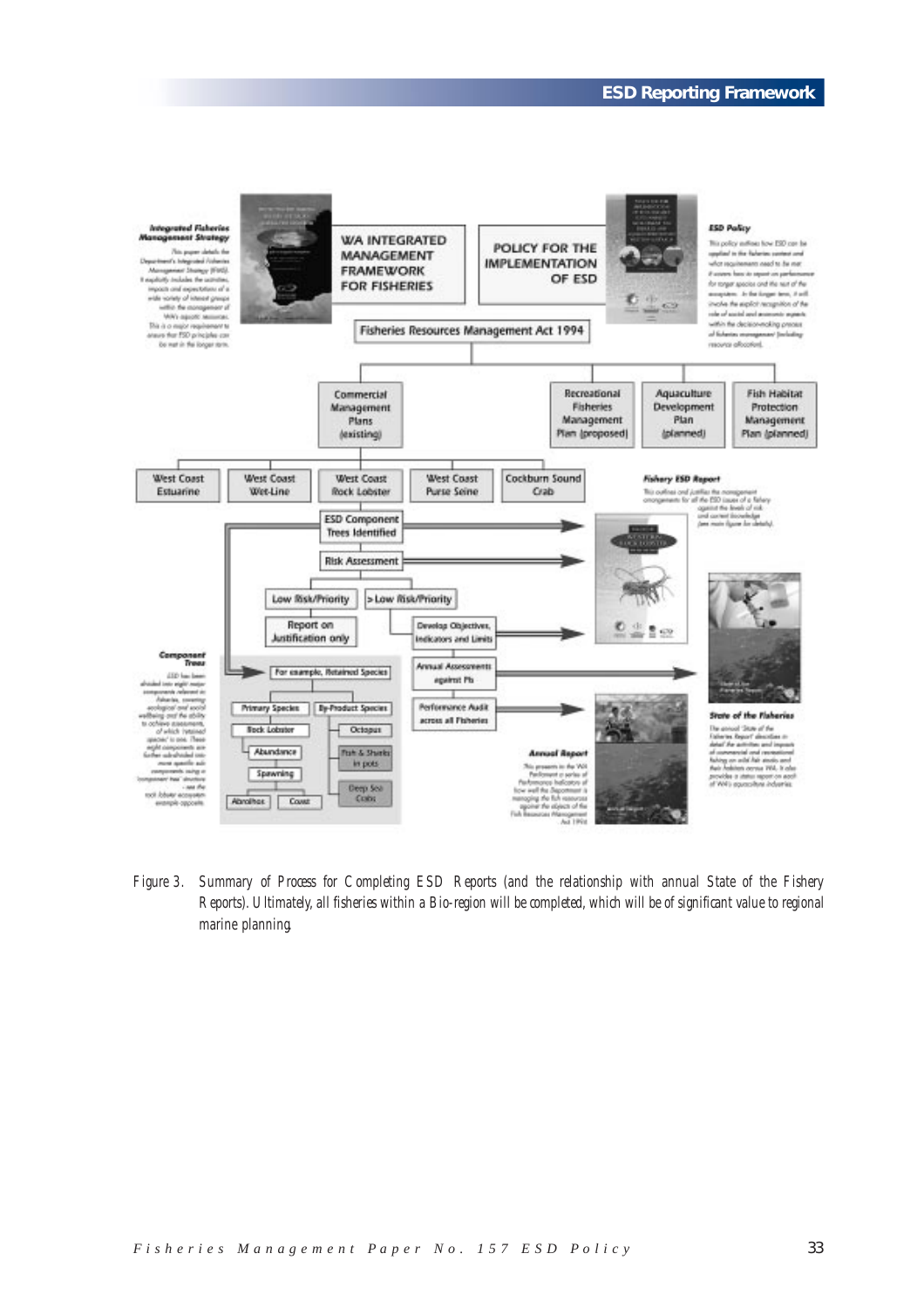# **5.5 Component Reports**

For each of the lowest level sub-components (assessed as being of sufficient risk/priority to manage), a detailed assessment is generated. The SCFA Working Group in conjunction with the ESD Reference Group has agreed upon a set of 10 standard headings that each needs to be addressed.

## The list of agreed ESD report headings<sup>17</sup> and their relationship to State of Fisheries **Reporting18**

- 1. Operational Objective (+ justification)
- 2. Indicator
- 3. Performance Measure (+ justification)
- 4. Data Requirements
- 5. Data Availability
- 6. Evaluation
- 7. Robustness
- 8. Fisheries Management Response
	- Current
	- **Future**
	- Actions if Performance Limit exceeded
- 9. Comments and Action
- 10. External Drivers

Using the same reporting headings for each of the sub-components will:

- assist in a consistency of focus and attention across all components/sub-components (especially for components/criteria where there is little existing experience with assessment),
- allow for the separation of the discussions concerning performance measures from the discussions about the actual indicator,
- allow for separation of what indicators can be used from the discussion of the adequacy of their measurement etc, and
- require specific documentation of the management responses to achieve the objective. This allows for situations where little data is being collected and assessed under a management strategy that can be shown to be safe (that is, precautionary or robust).

It also provides a direct comparison between

- the level of understanding of an issue,
- the risks associated with alternative management actions, and
- the level of precaution currently being applied.

<sup>&</sup>lt;sup>17</sup> A full description of the information required under each of these headings is located in Appendix 3

<sup>&</sup>lt;sup>18</sup> Headings in **relate to the process and justification for the objectives, indicators and performance measures chosen.** In most cases these would only need to be completed every five years and would only appear in the ESD reports. The headings in

are those that will need to be reported annually in State of Fisheries Reports. The headings in may need to be reported in State of Fisheries but only if relevant.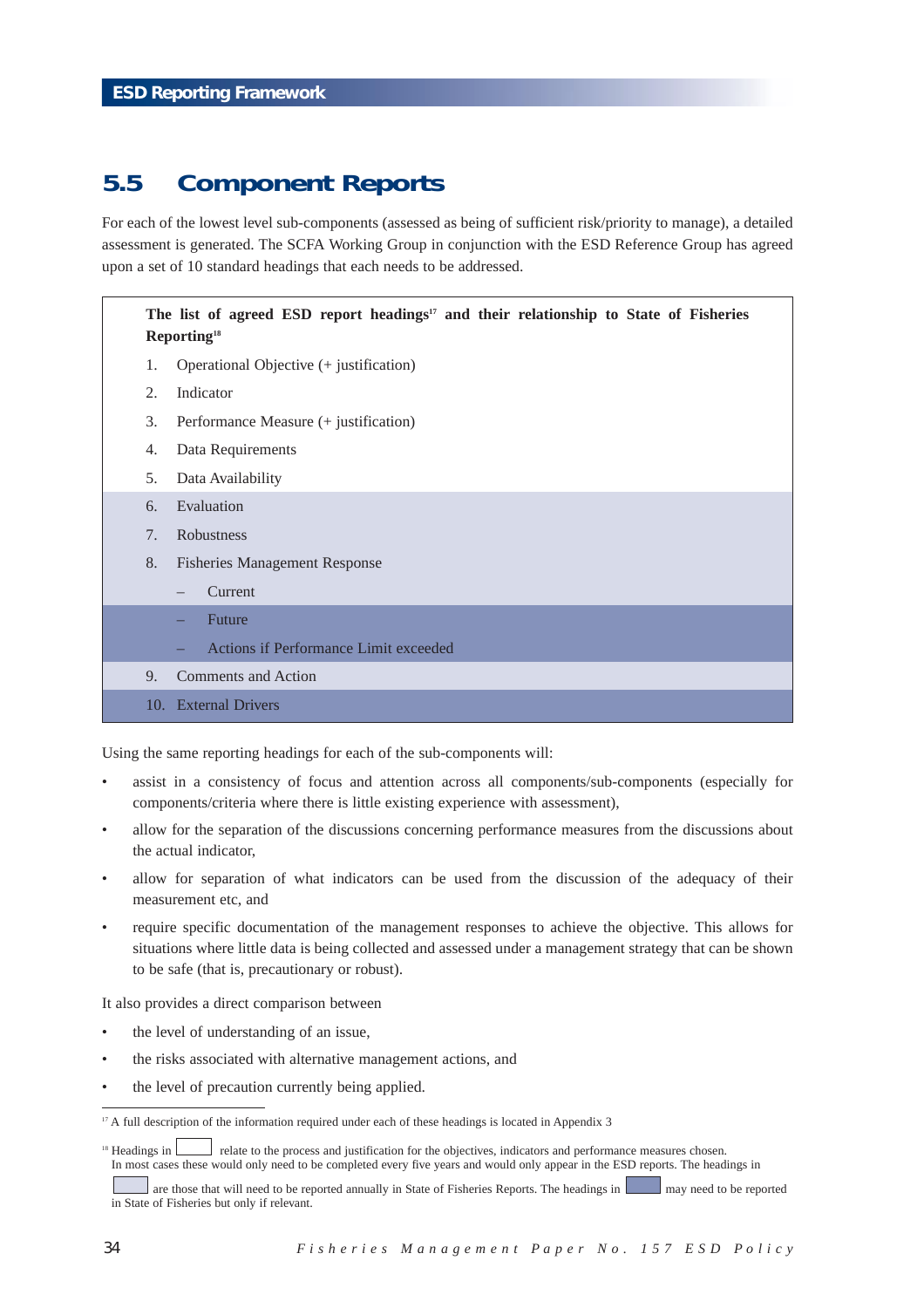The first step is to specify an operational objective for each sub-component (noting that by setting one objective you are probably influencing the performance of a number of other components). This objective needs to have a direct and practical interpretation in the context of the management of the fishery and, most importantly, performance needs to measurable and auditable. This objective should also be consistent with, and clearly linked, to higher-level objectives that might appear in legislation, policy statements or management plans (provide the justification for selecting this objective compared to any other given the higher level objectives).

The indicator is the measure that is to be used to track changes with respect to an operational objective. The performance measure provides the information to enable interpretation of the indicator and can be expressed in terms of one or more reference points (for example, biomass should remain as close as possible to x but no lower than y) or simply in terms of a trend (for example, increasing is desirable, decreasing is undesirable).

The operational objective, indicator and performance measure are a package. All three are needed before any one of them is useful. Indicators by themselves (as used in some reporting schemes) are of little value because without an objective and performance limit, you cannot interpret performance.

In addition to stating the operational objective, indicator and performance measure, there are headings for data quality and availability, robustness of the indicator, management response, and external drivers. The inclusion of 'management response', particularly when it is discussed in relation to the data available, makes the explicit link between the operational objective, the measurement and reporting of performance and the action to be taken to maintain or improve that performance. This is an important distinction, and advantage of the National framework, compared to other systems (Chesson *et al*., 2000).

### **Summary of Reporting Method**

Can you justify that the management actions you currently have in place are appropriate, given the level of risk and current knowledge of the issue?

It is envisaged that this reporting scheme for fisheries and aquaculture will evolve over time as experience and understanding of the issues increases. This process is unlikely to end quickly given that having been underway for over half a century, the standards and policies used to report on financial issues are still being modified to make them more relevant and effective. Effective fisheries indicators are unlikely to be less elusive.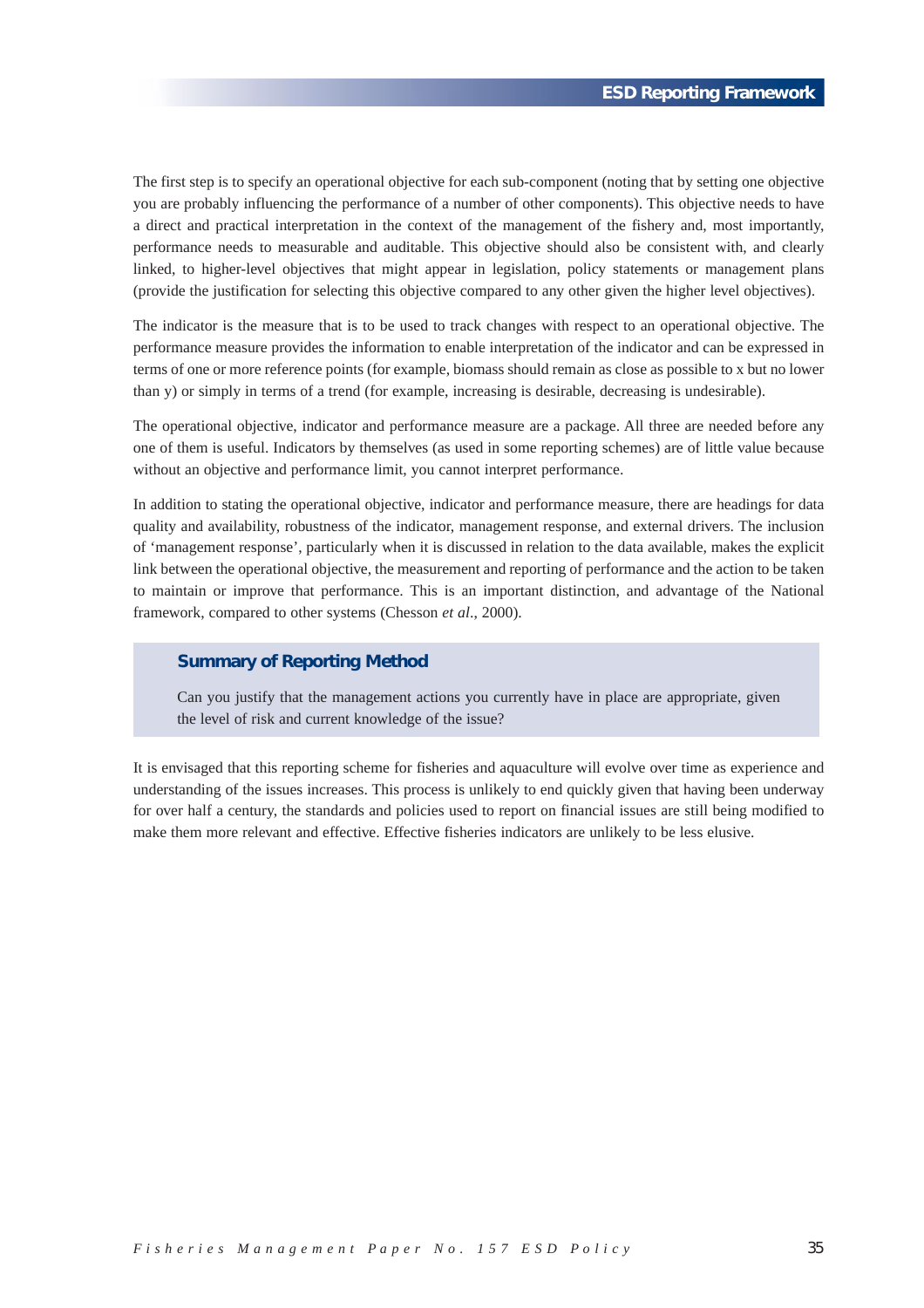# **6.0 IMPLEMENTATION IN WA**

The initial actions that will need to occur for the implementation of ESD within each WA fishery sector include changes to consultation, the reporting and assessment regimes, the content of management plans, and development of further ESD policies. In particular, the second phase of ESD development will involve the integration across sectors as suggested within the Integrated Fisheries Management Policy.

# **6.1 Consultation**

## **WA ESD Fisheries Reference Group**

To ensure the effective development and implementation of this ESD policy, support, and hopefully ownership will be required by all affected stakeholders and the general community. This support is facilitated by the formation of an effective stakeholder group through which consultation and discussion can be directed and focussed. The WA ESD Fisheries Reference Group was established in September 2000 and held its first meeting in October. The continuation of this group is an essential task in the successful implementation of ESD within the fisheries of Western Australia. This group contains representatives from

- the Department of Fisheries staff (relevant members from management, planning, habitat and research),
- the Department of Environmental Protection,
- the Office of the Auditor General,
- the peak recreational body (Recfishwest),
- the commercial fishing industry peak body (WA Fishing Industry Council, WAFIC),
- the aquaculture and pearling industries,
- the Conservation Council of WA, and
- the indigenous community (through the Department of Indigenous Affairs).

This group will be involved in the development of the ESD policy and its review at regular intervals. The group could also be a resource for the national ESD reference group and monitor the implementation of ESD within each of the fisheries to ensure a consistent approach is being taken. The terms of reference for this group are currently being developed.

## **Within Each Fishery**

The members of the Management Advisory Committees (MAC) plus other relevant stakeholders if not represented on the MAC (commercial industry, recreational groups, environmental and indigenous groups and other relevant government agencies) should be involved in the development of issues, objectives and performance measures through the initial assessment and reporting process.

The general public will be given the opportunity to be involved in the development of ESD reports through the establishment of formal public comment periods in the planning process. This will be facilitated by making the reports available for review on the Internet and distributed widely.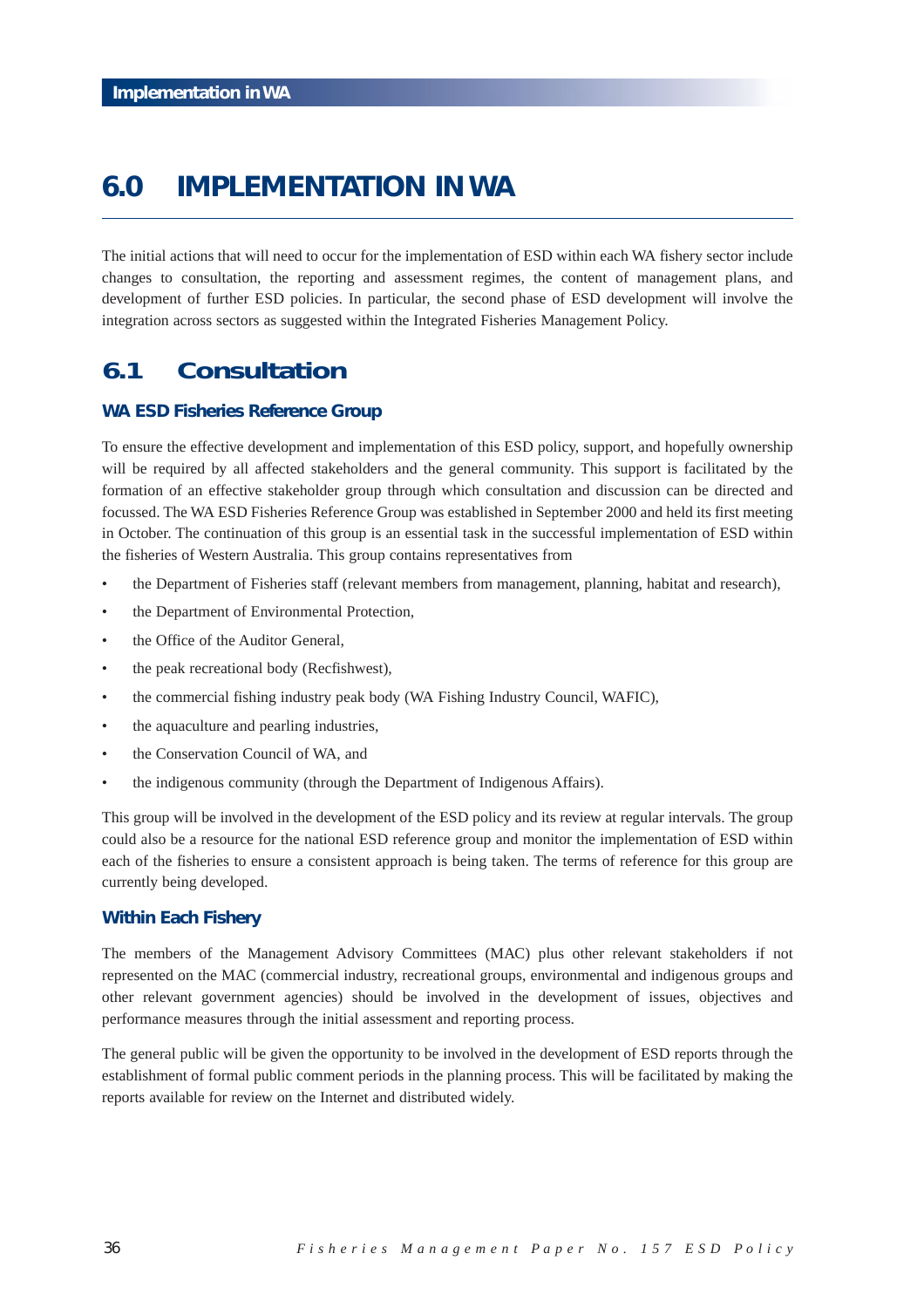# **6.2 Reporting and Assessment**

All fisheries need to be assessed against the ESD objectives and goals with the report made available for public comment. The reporting framework that will be used is the National ESD Framework for Fisheries outlined above which is based on the NSESD. This will allow for a uniform assessment protocol to be developed through the identification of benchmarks and performance standards. The standard structure for a complete ESD report, including the headings that should be used and the material that should be included is outlined in Appendix 9.

Initially, these activities will focus on the commercial fisheries, particularly those that have a substantial export component. This will allow the gathering of information to meet the requirements of EA and their EPBC assessments<sup>19</sup>. Due to the urgency to complete these assessments, they will only cover the environmental and governance components of the ESD; the social and economic components will be assessed later.

The reporting of performance for each fishery will be the responsibility of the Department of Fisheries in conjunction with the relevant MAC and associated stakeholders. The relationship between the full ESD reports, which will only be completed at approximately five-year intervals, and the annually produced *State of the Fishery* report is shown in Figure 3. In summary, the SOF reports will report on the evaluation of performance against the objectives and performance measures documented in the ESD reports. Management would largely report in the SOF on governance aspects and only document strategies if alternative actions were required.

## **Timetable for Actions**

May-Dec. 2001 – Complete assessments of the environmental and governance components of ESD for the Rock Lobster, Shark Bay Prawn, Shark Bay Scallop, Exmouth Gulf Prawn, Abalone, Pearl Oyster and Shark Bay Snapper fisheries enabling applications to be sent to EA for continued export approval for these cost recovered fisheries.

2002 – Complete assessments of the environmental and governance components of ESD for the majority of the State's export-based fisheries.

2003 – Finish all ESD assessments for the commercial fisheries

Begin the assessment of recreational fisheries and aquaculture industries.

It is planned that all of those fisheries with an export component will be assessed with application based on material having been submitted to EA for the EPBC assessments before the December 2003 deadline.

The development of appropriate indicators for the social and economic components of ESD are being undertaken as part of current research projects. Once these methods have been established, a second phase assessment of these components will be completed for the commercial fisheries.

Finally, the recreational fisheries and aquaculture industries will also be assessed. Initiation of this phase of ESD implementation will be delayed until the bulk of the commercial fisheries have completed their applications for export approval.

<sup>&</sup>lt;sup>19</sup> To this end, specific EA application section has been developed that will be used as the 'front end' to these submissions. (see fisheriesesd.com.au for details).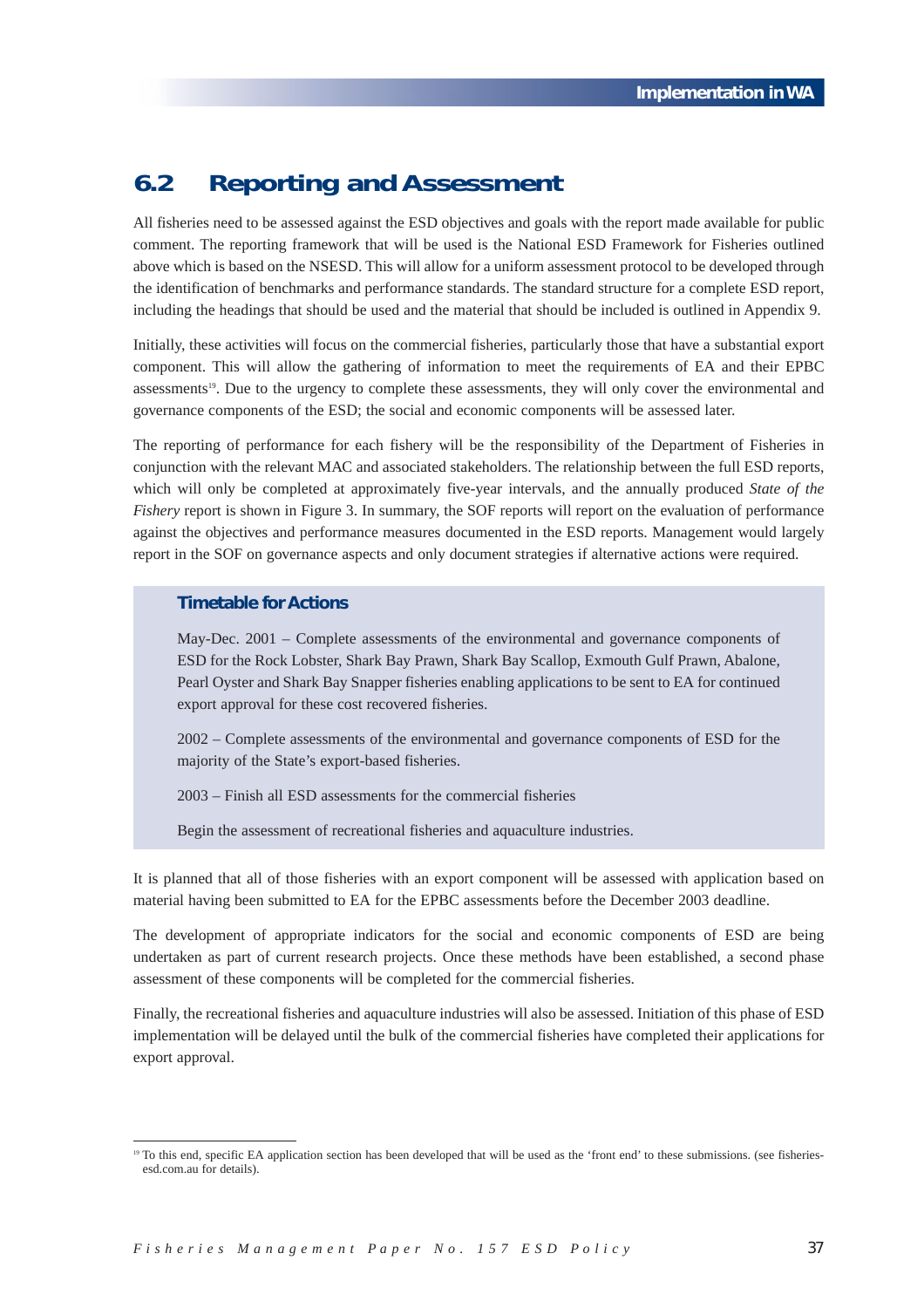# **6.3 Accountability**

Verification of the reporting and assessment outcomes is critical to ensuring that this process is viewed as transparent, objective and robust. This will require the development of appropriate third party auditing of the processes involved in generating the reports, the level of performance achieved by the fishery against the documented standards, and finally the analysis of the standards themselves. A tripartite Memorandum of Understanding is being developed between the Department of Fisheries, the EPA and the Office of the Auditor General, which will define the roles and responsibilities of each party.

It is anticipated that auditing of the processes involved within reporting on the performance of each fishery will be assessed annually. This will ensure that each fishery is continuing to meet the agreed performance levels and where it is not, that specified or appropriate actions are being taken.

Every five years there should be auditing of the outcomes and the justification for each of the objectives and performance measures (standards) within the ESD reports and management plans to ensure that they are soundly based on best practice principles. This would involve a selection of fisheries being assessed by a panel of independent experts who would examine the basis behind each of the objectives and ensure that the most appropriate methods were being effectively used.

This panel should be expertise-based covering at least three of the disciplines of fisheries science, ecology, social science, economics and administrative law.

# **6.4 Management Arrangements**

The major administrative tool to implement ESD within fisheries is the fishery management plan and its associated guidelines. What is currently contained within the management plan, as defined below, is narrow in scope but the legislation does not constrain the agency from being more progressive. Thus, the contents of a management plan, or within accompanying guidelines, needs to be expanded to include the specific operational objectives for at least the components/issues that are within the scope of the FRMA. There is also a need to recognise that some components may only be addressed by other non-legislative instruments – such as industry codes of practice and Environmental Management Systems – and many of the social and economic issues are outside of the scope of the FRMA to directly address by legislation.

Thus each set of management arrangements<sup>20</sup> should include:

- 1. explicit description of the management unit,
- 2. the issues addressed by the plan,
- 3. descriptions of the stocks, their habitat and the fishing activities,
- 4. clear operational (measurable) objectives and their associated performance measures and indicators,
- 5. clearly defined rules, including what actions are to be taken if performance measures are triggered,
- 6. economic and social characteristics of the groups involved in the fishery,
- 7. management and regulatory details for the implementation of the actual management plan,
- 8. the reporting and assessment arrangements,

<sup>&</sup>lt;sup>20</sup> These may include the management plan, as defined in Part 6 of the *FRMA*, relevant regulations, notices and any other supporting guidelines.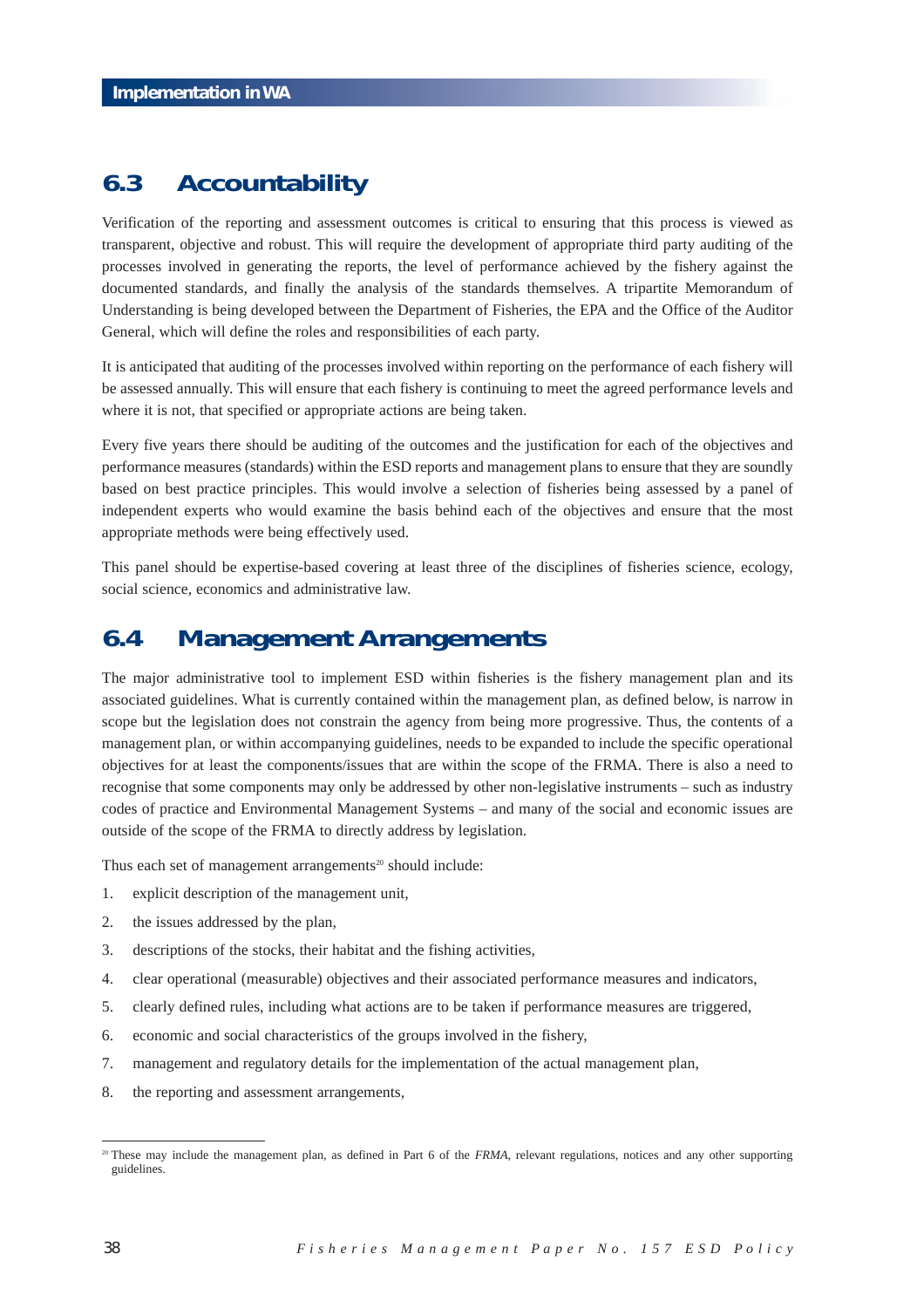- 9. how and when reviews of the plan will occur (including consultation mechanisms), and
- 10. a synopsis of how each of the ESD issues are being addressed.

In the initial phase, a very flexible legislative framework needs to be adopted. The arrangements that describes the process, objectives, performance benchmarks, reporting needs and so on, as outlined above needs to be written in plain English and not form part of the legal instrument which sets the regulatory framework. These will form a set of guidelines and principles against which ESD performance for each fishery can be assessed. Matters of law will still need to be dealt with in the legal prescription of management arrangements but supported by this additional ESD documentation which will use prescribed headings to ensure consistency of approach (and ultimately standards).

Such a system will greatly increase the transparency and stakeholder involvement in the management process. Moreover, by having explicit objectives and ranges of acceptable conditions within the plan should help to insulate the process against political pressures both when difficult decisions have to be made (declines in stock abundance) and when they are not necessary (perception-driven concerns). This should add a degree of stability for all stakeholders by working to ensure that the longer term ESD related issues are not traded off for shorterterm agendas.

# **6.5 Costs of Implementations**

The implementation of the first phase of this ESD policy will, for the larger commercial fisheries, mainly involve changing the processes used in monitoring and reporting rather than increasing the number of tasks that need completing. Consequently, it should involve only minimal levels of additional expenditure for cost recovered fisheries.

For the minor commercial fisheries and the other non-cost recovered sectors, the methods used for the implementation of this policy will need to be appropriately cost effective and completed over a timeline that will enable these to be done within existing resources.

# **6.6 Policy Development**

A number of additional policies that relate to ESD will also need to be developed

- There is a need to transform the reporting scheme outlined above into an assessment scheme by the development and inclusion of a series of best practice standards for each of the major components.
- A framework for Integrated Fisheries Management is required to enable assessments across fishery sectors to be made. This would include assessments amongst the various commercial fisheries and between the commercial and recreational sectors. In particular, an effective and robust system to assist in determining effective allocation and re-allocation decisions is needed. This is currently being progressed through a committee chaired by Justice Toohey. A major part of this process will entail the measurement of whether the performance decided for each sector is being achieved.
- Finally, a cross-agency framework needs to be developed for broad-scale integrated marine planning. This process will require whole-of-government responses to assess the relative impacts and benefits with other sectors (such as agriculture and housing). To be effective, such a process requires the assessments at the previous three levels for all industries to have already been completed.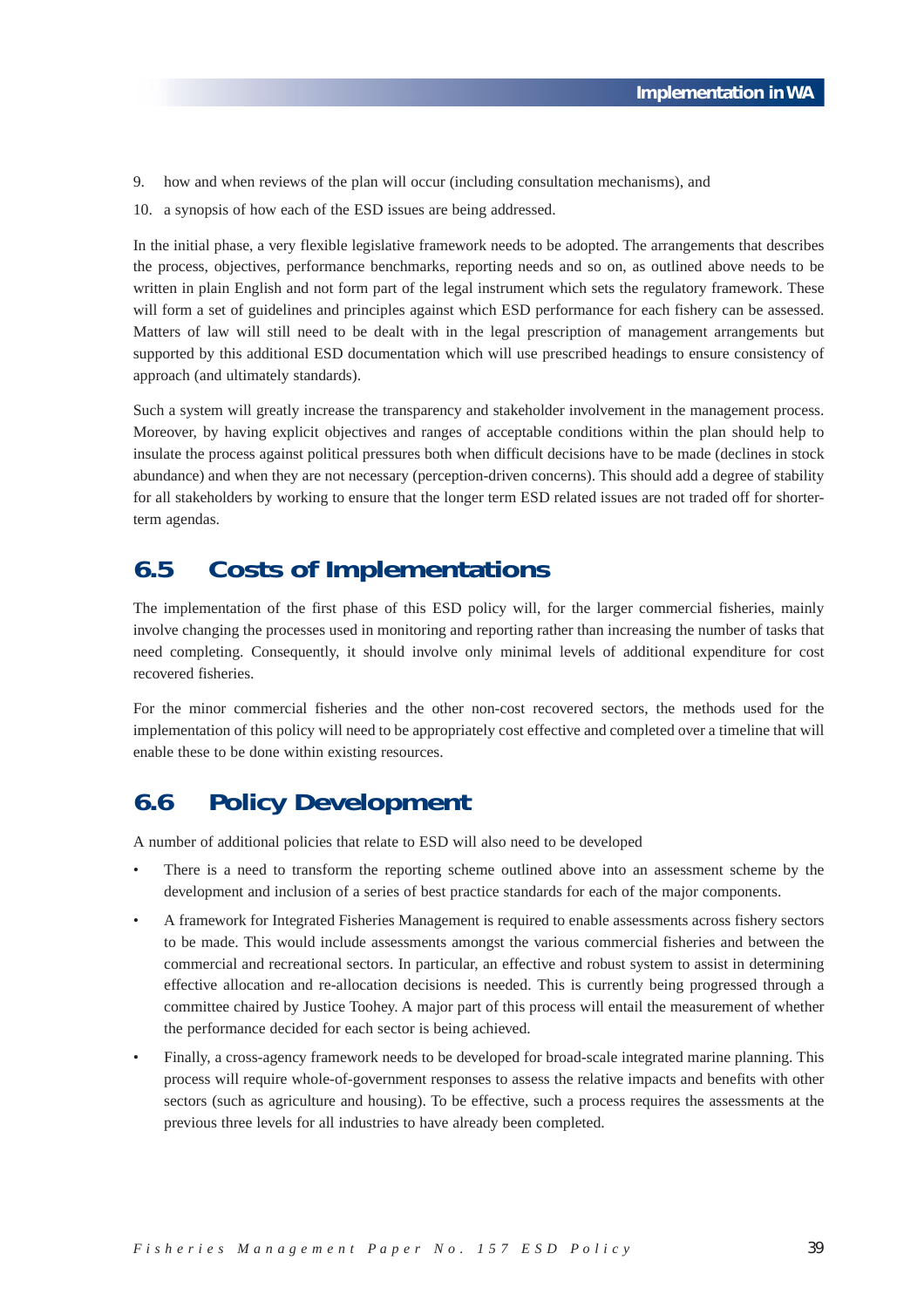# **7.0 CONCLUSIONS**

This process of implementing ESD will result in a sea-change within agencies. The broader concepts involved will require innovation in the collection of new data, using new methodologies to deal with these issues and even the types of participants involved in the process. There will not, therefore, be instant solutions available and for many of components, even if a suitable objective and indicator can be identified, the data will often not be available to complete analyses. Nonetheless, even the identification of the issues should be seen as a substantial improvement and therefore a large step forward in the process of implementing ESD. If initiation were to be delayed until all required data were available, then the process would never begin.

This framework needs to become the core business for the agency, not some adjunct or only affecting some aspects of operations, because there is no activity that is undertaken that does not have some relevance to ESD. The high level of discipline required to complete this task should also lead to a process of continuous improvement and therefore the achievement of best practice performance for fisheries management. Moreover, the high levels of transparency in the decision making processes that are a major part of this process should significantly reduce the level of routine enquiries about regulatory decisions that currently consume considerable levels of management resources.

It is, therefore, with an understanding of both the difficulties that will be encountered along with the longer-term benefits that will flow, that we initiate full implementation of ESD for fisheries within WA. It is expected that the process will take a number of years to implement during which time it will evolve as more experience is gained and even within a fishery, the concepts used, along with the values and expectations of stakeholders are likely to change. As with many complex and transforming activities, beginning is always the hardest part.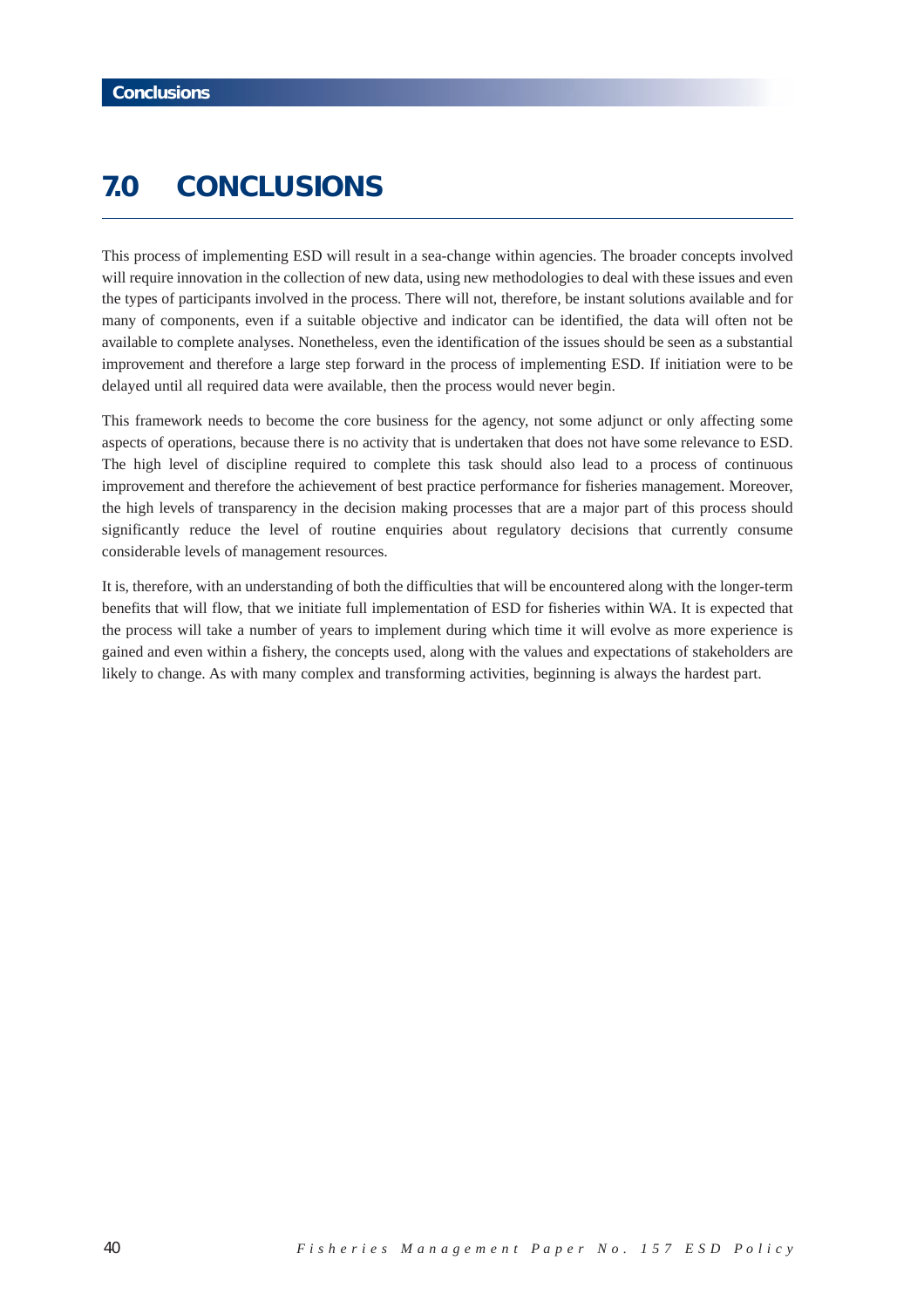# **8.0 ABBREVIATIONS AND ACRONYMS USED**

- ATSIC Aboriginal and Torres Strait Islander Commission
- ASIC Australian Seafood Industry Council
- CoA Commonwealth of Australia
- COAG Committee of Australian Governments
- COFI United Nations Commission on Fisheries
- CSD United Nations Committee on Sustainable Development
- EA Environment Australia
- EPBC *Environment Protection and Biodiversity Conservation Act, 1999*
- ESD Ecologically Sustainable Development
- FAO Food and Agriculture, Organization of the United Nations
- FRDC Fisheries Research and Development Corporation
- FRMA *Fisheries Resources Management Act, 1994* of Western Australia
- GDP Gross Domestic Product
- IISD International Institute for Sustainable Development
- MAC Management Advisory Committee
- MCFFA Ministerial Council for Forestry, Fishing and Aquaculture
- MoE Ministry of the Environment, New Zealand
- NGO Non Government Organization
- NRMSC Natural Resource Management Standing Committee
- NSESD National Strategy for ESD
- PC The Productivity Commission
- SCFA The Standing Committee for Fisheries and Aquaculture
- SDRS Sustainable Development Reporting System
- SOF State of the Fisheries Reports
- UN United Nations
- UNCED United Nations Conference on Environment and Development
- UNCLOS United National Convention on the Law of the Sea
- UNHE United Nations Commission on Human Environment.
- WA-ESD The West Australian ESD Reference group for fisheries
- WCED World Commission on Environment and Development
- WPA *The Wildlife Protection (Regulation of Exports and Imports) Act, 1982*
- WWF The World-Wide Fund for Nature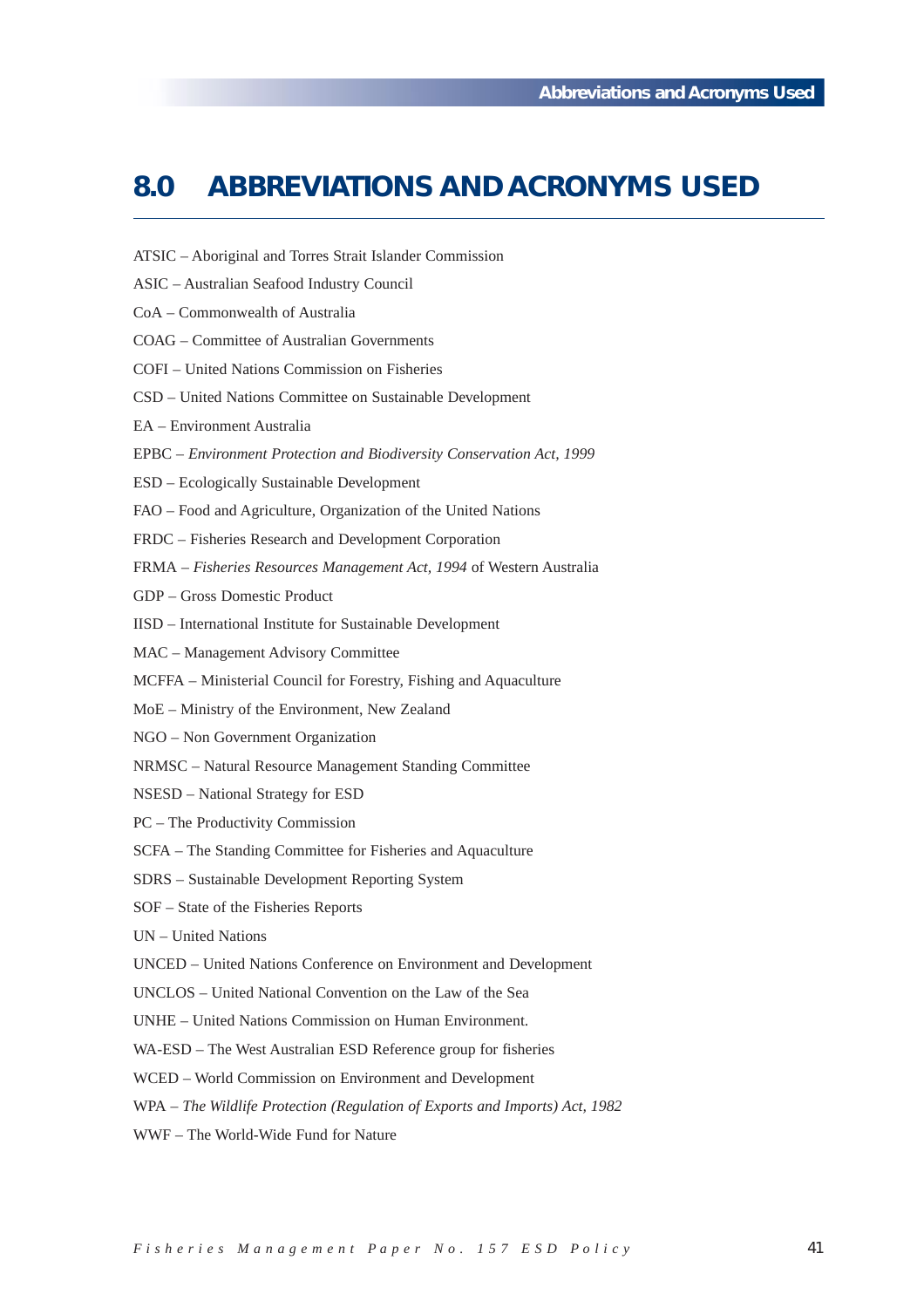# **9.0 BIBLIOGRAPHY**

Anon (1991) *Fisheries ecosystem working group*. Reprinted in the NSESD.

- Bonzon A. (2000) 'Development of economic and social indicators for the management of Mediterranean fisheries.' in *Marine and Freshwater Research – Special Issue: Sustainability Indicators in Marine Capture Fisheries 51(5),* pp 493-500
- Bravington M.V., Stokes T.K., and O'Brien C.M. (2000) 'Sustainable recruitment: the bottom line,' in *Marine and Freshwater Research – Special Issue: Sustainability Indicators in Marine Capture Fisheries 51(5),* pp 465-476
- Bryld, B. (1998) *The CSD work programme on Indicators of Sustainable Development, Paper submitted to FAO – Australian Technical Consultation on Indicators and Sustainable Development in Marine Capture Fisheries, 18-22/1/1999,* 19 pp, United Nations Division for Sustainable Development (DSD).
- Chesson, J., and Clayton, H. (1998) *A Framework for Assessing Fisheries with Respect to Ecologically Sustainable Development,* 60 pp, Bureau of Rural Sciences, Canberra.
- Chesson, J., Clayton, H. and B. Whitworth (1999) 'Evaluation of fisheries-management systems with respect to sustainable development.' in ICES J. Mar. Sci. 56:980-984
- Chesson, J. Whitworth, B. and T. Smith (2000) *Reporting on Ecological Sustainable Development: The reporting framework of the Standing Committee on Fisheries and Aquaculture in relation to national and international experience.* Bureau of Rural Science, Canberra, 100 pp
- Chong K-C. (2000) 'Using sustainability indicators to manage fisheries: experiences on the Bay of Bengal,' *Marine and Freshwater Research – Special Issue: Sustainability Indicators in Marine Capture Fisheries 51(5),* pp 523-528
- Christensen V. (2000) 'Indicators for marine ecosystems affected by fisheries,' in *Marine and Freshwater Research – Special Issue: Sustainability Indicators in Marine Capture Fisheries 51(5),* pp 447-450
- CoA (Commonwealth of Australia) (1992) *The National Strategy for Ecologically Sustainable Development*, AGPS, Canberra.
- Dahl A. L. (2000)' Using indicators to measure sustainability: recent methodological and conceptual developments.' in *Marine and Freshwater Research – Special Issue: Sustainability Indicators in Marine Capture Fisheries 51(5),* pp 427-434
- FAO (1995) *Code of Conduct for Responsible Fisheries, Food and Agriculture Organization of the United Nations,* Rome.
- FAO (1996) Precautionary approach to capture fisheries and species introductions. FAO Technical Guidelines for Responsible Fisheries No. 2 FAO Rome 54 pp
- FAO Fishery Resources Division. (1999) *FAO Technical Guidelines for Responsible Fisheries No. 8 Indicators for Sustainable Development of Marine Capture Fisheries*, pp 67, Food and Agriculture Organization of the United Nations, Rome.
- Garcia S. M. (2000) 'The FAO definition of sustainable development and the Code of Conduct for Responsible Fisheries: an analysis of the related principles, criteria and indicators,' in *Marine and Freshwater Research – Special Issue: Sustainability Indicators in Marine Capture Fisheries 51(5),* pp 535-540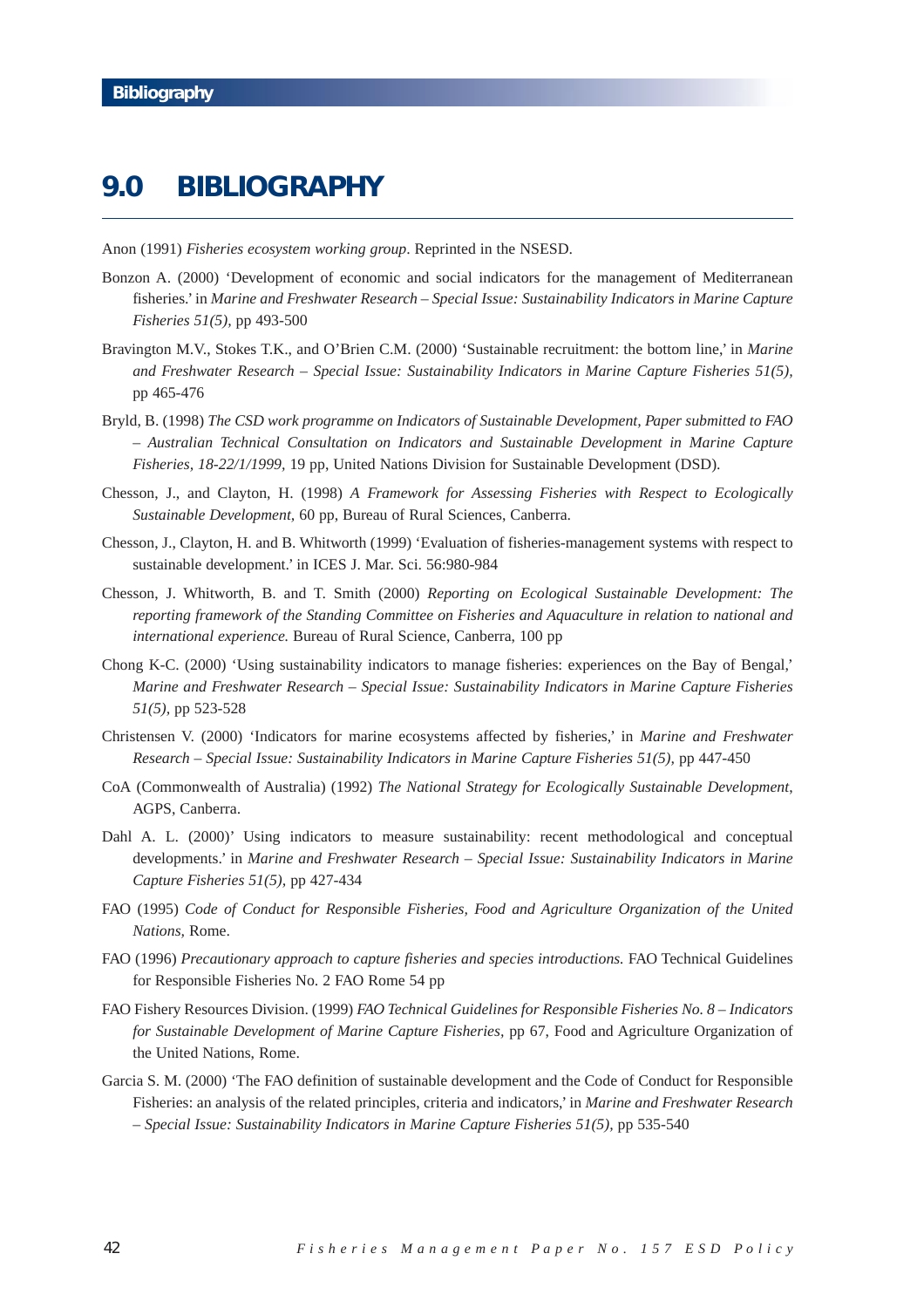- Garcia, S and Grainger, R (1997) Fisheries management and sustainability: A new perspective on an old problem. Development In: *Developing and Sustaining World Fisheries Resources* 2nd World Fisheries Congress pp 631-654
- Garcia, S. M., and Staples D.J. (2000) 'Sustainability Indicators in Marine Capture Fisheries: Introduction to the special issue.' in *Marine and Freshwater Research – Special Issue: Sustainability Indicators in Marine Capture Fisheries 51(5),* pp 381-384
- Garcia, S. M., and Staples D.J. (2000) 'Sustainability reference systems and indicators for responsible marine capture fisheries: a review of concepts and elements for a set of guidelines.' in *Marine and Freshwater Research – Special Issue: Sustainability Indicators in Marine Capture Fisheries 51(5),* pp 385-426
- Garcia, S. M., Staples, D. J., and Chesson, J. (1999) *The FAO Guidelines for the development and use of indicators for sustainable development of marine capture fisheries and an Australian example of their application,* International Council for the Exploration of the Sea, Copenhagen.
- Gilbert D.J., Annala J.H., and Johnston K. (2000) 'Technical background to fish stock indicators for state-ofenvironment reporting in New Zealand.' in *Marine and Freshwater Research – Special Issue: Sustainability Indicators in Marine Capture Fisheries 51(5),* pp 451-464
- Hundloe T.J. (2000) 'Economic performance indicators for fisheries.' in *Marine and Freshwater Research – Special Issue: Sustainability Indicators in Marine Capture Fisheries 51(5),* pp 485-492
- IISD (1997) *Assessing sustainable Development: Principles in Practice*. Eds P. Hardi and T. Zdan International Institute for Sustainable Development Canada 166 pp
- Lowe, I (2001) '*Shaping a sustainable future: the Need for Fundamental Change in Sustainability 2001- The Way Ahead*, Conservation Council of WA, 2001.'
- Mace, P.M. (1997) 'Developing and sustaining world fisheries resources: the State of the Science and Management.' in: *Developing and Sustaining World Fisheries Resources* 2nd World Fisheries Congress pp 1-20
- Mace, P.M. & W.L. Gabriel (1999) 'Evolution, Scope and Current Applications of the Precautionary Approach in Fisheries.' *Proc. 5th NMFS NSAW NOAA Tech. Memo*. NMFS-F/SPO pp 65-73
- Ministry for the Environment (1998) *Environmental performance indicators: Proposals for the marine environment.* Wellington NZ, 150 pp.
- P.C. (Productivity Commission) (1999) *Implementation of Ecologically Sustainable Development by Commonwealth Departments and Agencies*, Report No. 5, Ausinfo, Canberra
- Perrings C. (2000) 'Sustainability Indicators for fisheries in integrated coastal area management.' in *Marine and Freshwater Research – Special Issue: Sustainability Indicators in Marine Capture Fisheries 51(5),* pp 513-522
- Pollnac R.B., McManus J. W., del Rosario A. E., Banzon A. A., Vergara S.G., and Gorospe M. L. G. (2000) 'Unexpected relationships between coral reef health and socio-economic pressures in the Phillippines: reefbase/RAMP applied.' in *Marine and Freshwater Research – Special Issue: Sustainability Indicators in Marine Capture Fisheries 51(5),* pp 529-534
- Sainsbury, K.J, Smith, A.D.M, and H. Webb (1998) *Current use and recommendations for future development of sustainability indicators to measure performance of Australian Fisheries against ESD objectives*. FRDC project 98/168 Canberra 105 pp.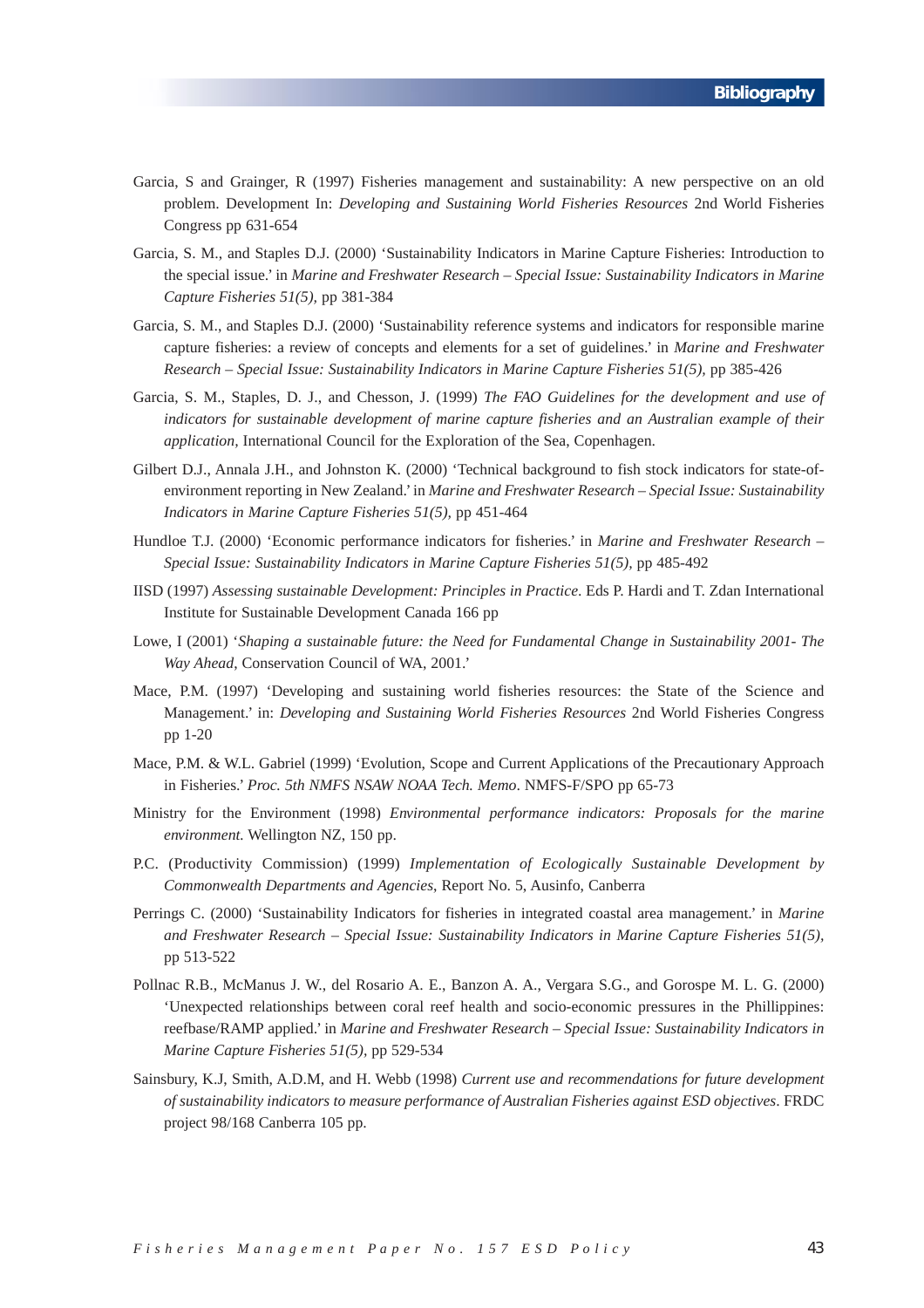- Seijo J.C., and Caddy J.F. (2000) 'Uncertainty in bio-economic reference points and indicators of marine fisheries.' in *Marine and Freshwater Research – Special Issue: Sustainability Indicators in Marine Capture Fisheries 51(5),* pp 477-484
- Standards Australia, and Standards New Zealand. (1996) *AS/NZS ISO 14004: 1996: Australian/New Zealand Standard. Environmental management systems – General guidelines on principles, systems and supporting techniques*, 32 pp, Standards Australia, Standards New Zealand, Canberra, Wellington.
- Staples, D. (1997) 'Indicators of Sustainable Development.' in: *Developing and Sustaining World Fisheries Resources* 2nd World Fisheries Congress pp 719-725
- UNHE (1972) *United Nations Commission on Human Environment*. Stockholm.
- UNSD (1992) *United Nation Commission on Sustainable Development*  Rio de Janeiro, Brazil 'Agenda 21'. UN Rome
- Ward T.J. (2000) 'Indicators for assessing the sustainability of Australia's marine ecosystems.' in *Marine and Freshwater Research – Special Issue: Sustainability Indicators in Marine Capture Fisheries 51(5),* pp 435-446
- WCED (1987) *Our Common Future.* World Commission on Environment and Development Oxford University Press 400 pp
- Willmann R. (2000) 'Integration of sustainability indicators: the contribution of integrated economic and environmental accounting.' in *Marine and Freshwater Research – Special Issue: Sustainability Indicators in Marine Capture Fisheries 51(5),* pp 501-512
- Whitworth B., Chesson J. (2000) *Reporting on Ecological Sustainable Development in Commonwealth Fisheries*. Bureau of Rural Sciences, Canberra.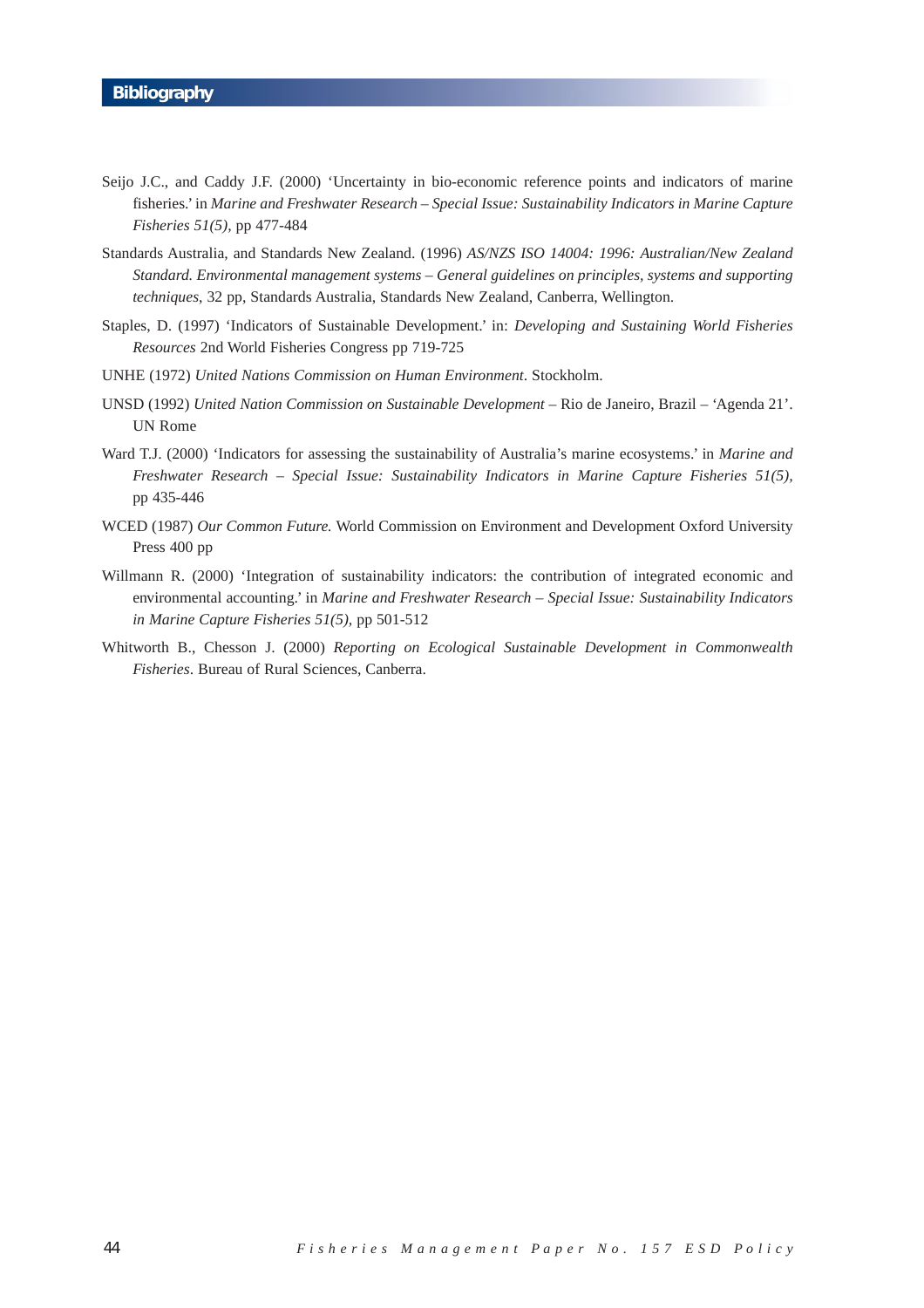# **Diagram of the Conceptual Framework for ESD of Australian Fisheries**

| The core objectives for  |                                                                                                                                                                                     |                                                                                                                                                                                                                                                                                                                         |                                                                                                                                                                              |                                                                                                                                        |                                                                                                                                                                 |                                                                                                                                                                                                        |
|--------------------------|-------------------------------------------------------------------------------------------------------------------------------------------------------------------------------------|-------------------------------------------------------------------------------------------------------------------------------------------------------------------------------------------------------------------------------------------------------------------------------------------------------------------------|------------------------------------------------------------------------------------------------------------------------------------------------------------------------------|----------------------------------------------------------------------------------------------------------------------------------------|-----------------------------------------------------------------------------------------------------------------------------------------------------------------|--------------------------------------------------------------------------------------------------------------------------------------------------------------------------------------------------------|
|                          |                                                                                                                                                                                     | sustainable fisheries are:                                                                                                                                                                                                                                                                                              |                                                                                                                                                                              |                                                                                                                                        |                                                                                                                                                                 |                                                                                                                                                                                                        |
| Objectives<br>Core       |                                                                                                                                                                                     | To protect biodiversity and maintain<br>essential ecological processes                                                                                                                                                                                                                                                  |                                                                                                                                                                              | economic frameworks<br>legal, institutional and<br>To provide effective<br>for ecologically<br>development<br>sustainable              | the welfare of current & future generations<br>economic development that safequards<br>To enhance individual and community<br>well-being by following a path of |                                                                                                                                                                                                        |
|                          |                                                                                                                                                                                     | Ecological well-being                                                                                                                                                                                                                                                                                                   |                                                                                                                                                                              |                                                                                                                                        | Human well-being (social/economic)                                                                                                                              |                                                                                                                                                                                                        |
|                          | Retained<br>species*                                                                                                                                                                | Non-retained<br>species                                                                                                                                                                                                                                                                                                 | environmental<br>impacts<br>Other                                                                                                                                            | Indigenous<br>well-being                                                                                                               | Community/<br>well-being<br>national                                                                                                                            | Governance                                                                                                                                                                                             |
| Components<br>objectives | maintaining long-<br>overfishing and<br>take of retained<br>anage the<br>species within<br>ecologically<br>viable stock<br>yields.<br>ls by<br>avoiding<br>ro<br>P<br>level<br>term | manner that does<br>protected species<br>and manage the<br>retained species<br>retained species<br>biodiversity and<br>removal of non-<br>To manage the<br>habitat via the<br>at ecologically<br>and ecological<br>communities)<br>not threaten<br>take of non-<br>viable stock<br>fishery in a<br>lincluding<br>evels. | impacts occur to<br>on fishing such<br>To manage the<br>impacts of and<br>relationships,<br>habitat and<br>acceptable<br>processes.<br>ecological<br>functional<br>that only | cultural/economic<br>traditional fishing<br>development and<br>sustainability of<br>communities.<br>indigenous<br>To satisfy<br>needs, | To contribute to<br>being, lifestyle<br>national well-<br>regional and<br>community,<br>and cultural<br>needs.                                                  | maximise/optimise<br>policy frameworks.<br>legal, institutional,<br>ESD principles are<br>underpinned by<br>To ensure that<br>economic and<br>To allocate the<br>resource to<br>community<br>benefits. |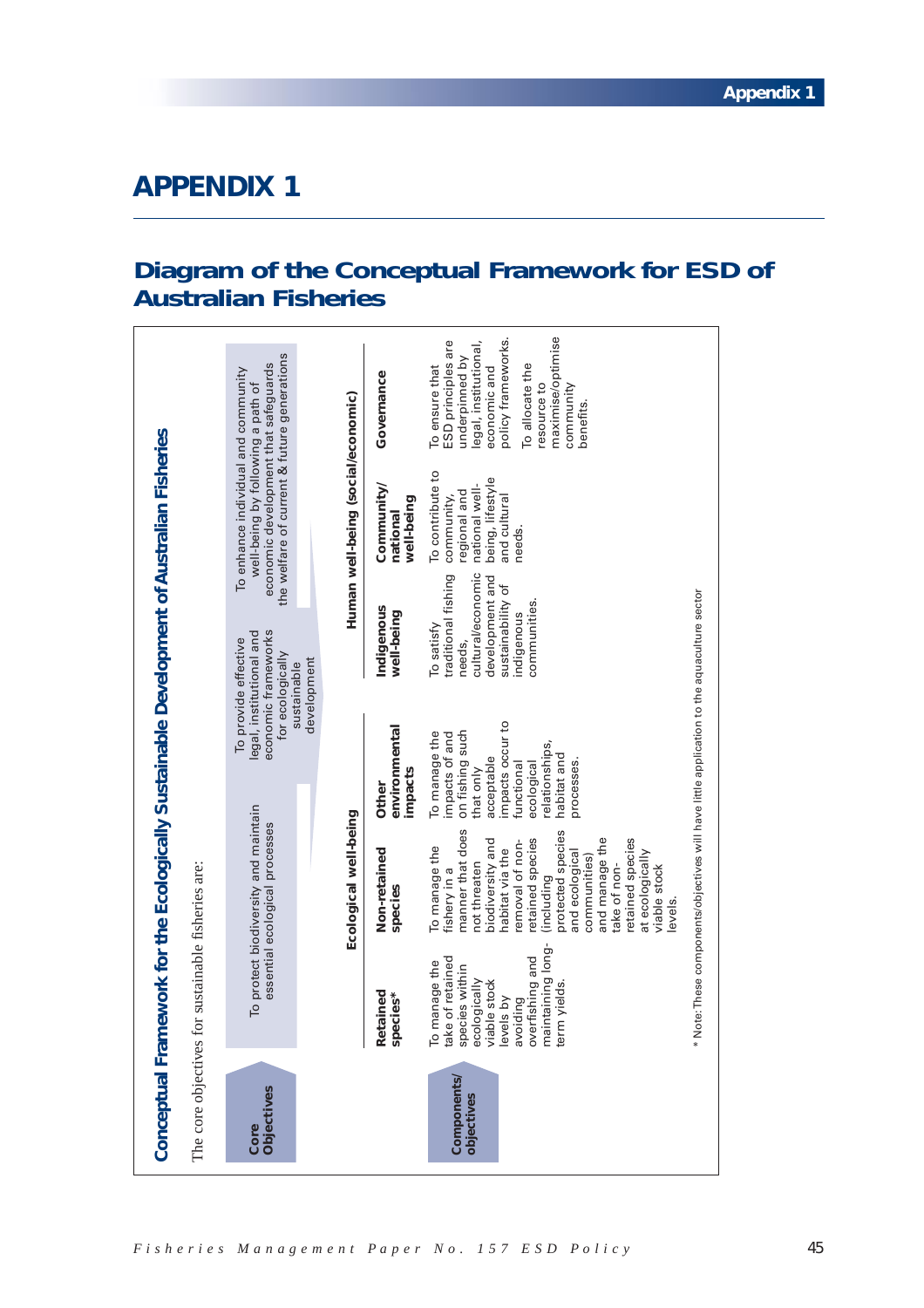# **NSESD Definition, Objectives and Guiding Principles**

The definition of ESD within the NSESD recognises the need to integrate short and long term economic, social and environmental aspects such that we should be:

## **'using, conserving and enhancing the community's resources so that ecological processes, on which life depends, are maintained, and the total quality of life, now and in the future, can be increased'.**

The core objectives of the National Strategy on Ecologically Sustainable Development are:

- to enhance individual and community well-being and welfare by following a path of economic development that safeguards the welfare of future generations,
- to provide for equity within and between generations, and
- to protect biological diversity and maintain essential ecological processes and life-support systems.

The Strategy embraces the following guiding principles

- Decision making processes should effectively integrate both long and short-term economic, environmental, social and equity considerations.
- Where there are threats of serious or irreversible environmental damage, lack of full scientific certainty should not be used as a reason for postponing measures to prevent environmental degradation.
- The global dimension of environmental impacts of actions and policies should be recognised and considered.
- The need to develop a strong, growing and diversified economy which can enhance the capacity for environmental protection should be encouraged.
- The need to maintain and enhance international competitiveness in an environmentally sound manner should be recognised.
- Cost effective and flexible policy instruments should be adopted, such as improved valuation, pricing and incentive mechanisms.
- Decisions and actions should provide for broad community involvement on issues which affect them.

These guiding principles and core objectives need to be considered as a package. No objective or principle should predominate over the others. A balanced approach is required that takes into account all these objectives and principles to pursue the goal of ESD.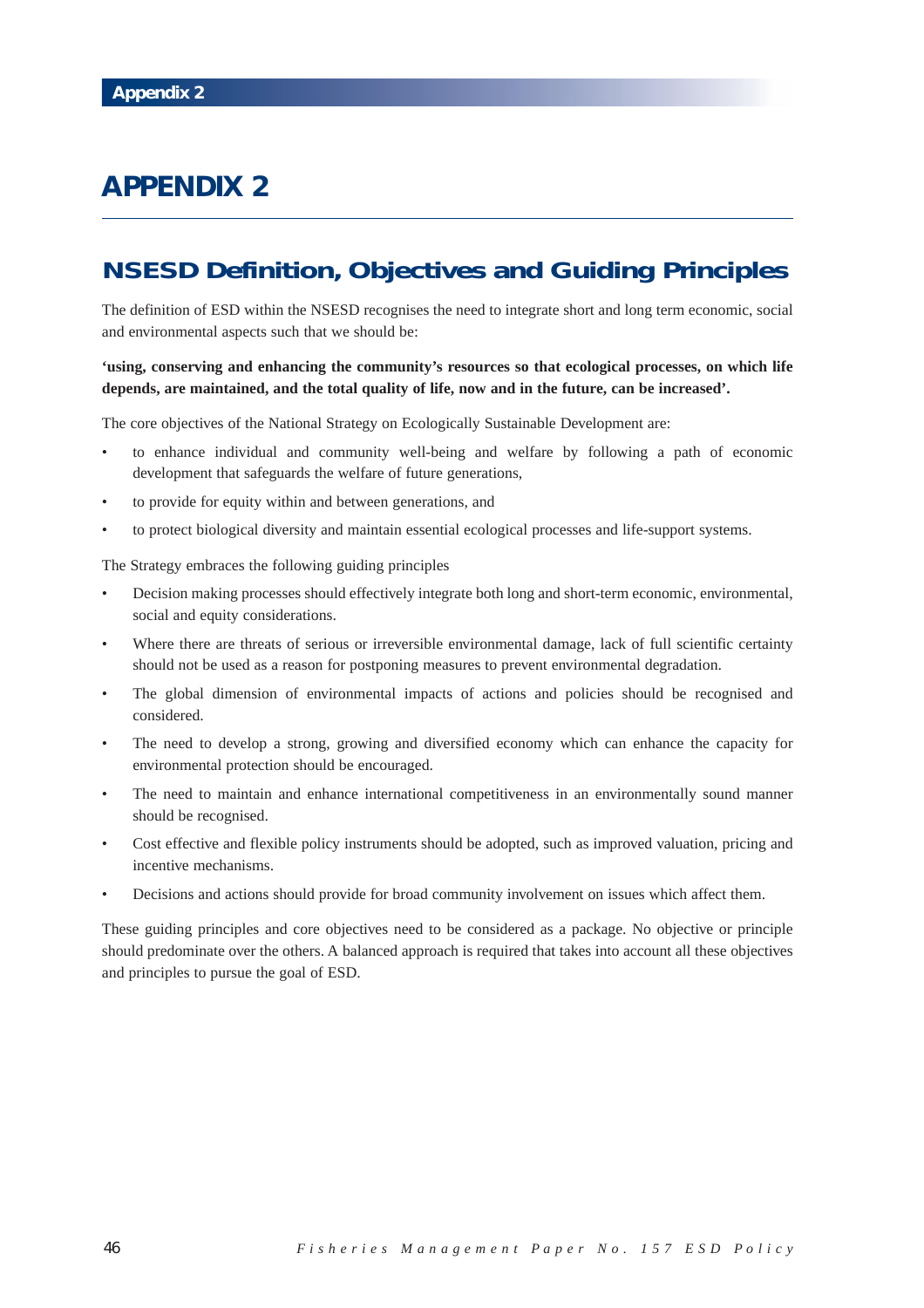# **National ESD Reporting Framework: Generic Component Trees – (to download the latest versions see website www.fisheries-esd.com)**

**Contribution of the Fishery to Ecological Well-being: Issues related to the retained species**



# **Contribution of the Fishery to Ecological Well-being: Issues related to the non-retained species**

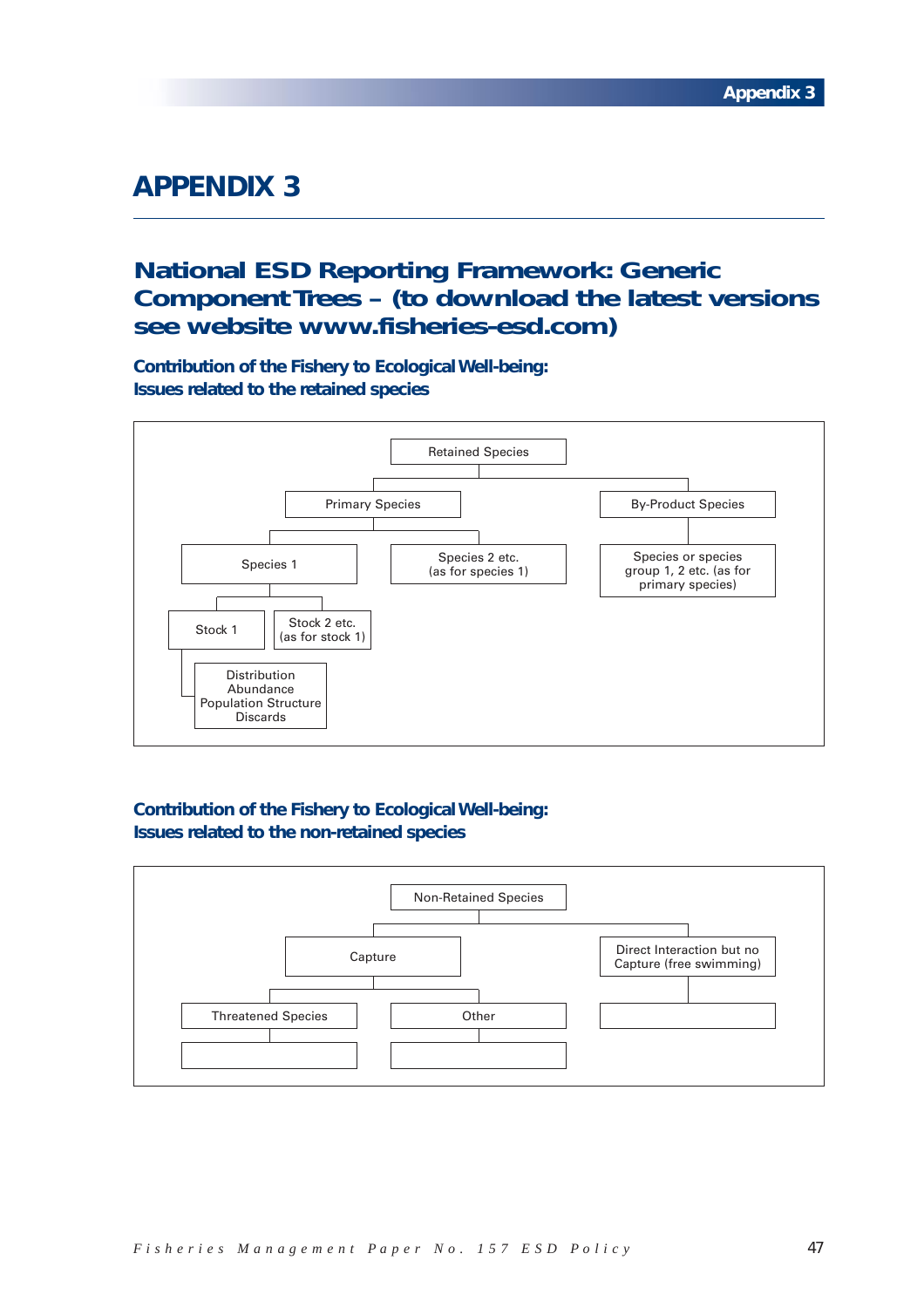# **Contribution of the Fishery to Ecological Well-being: Issues related to the general ecosystem**

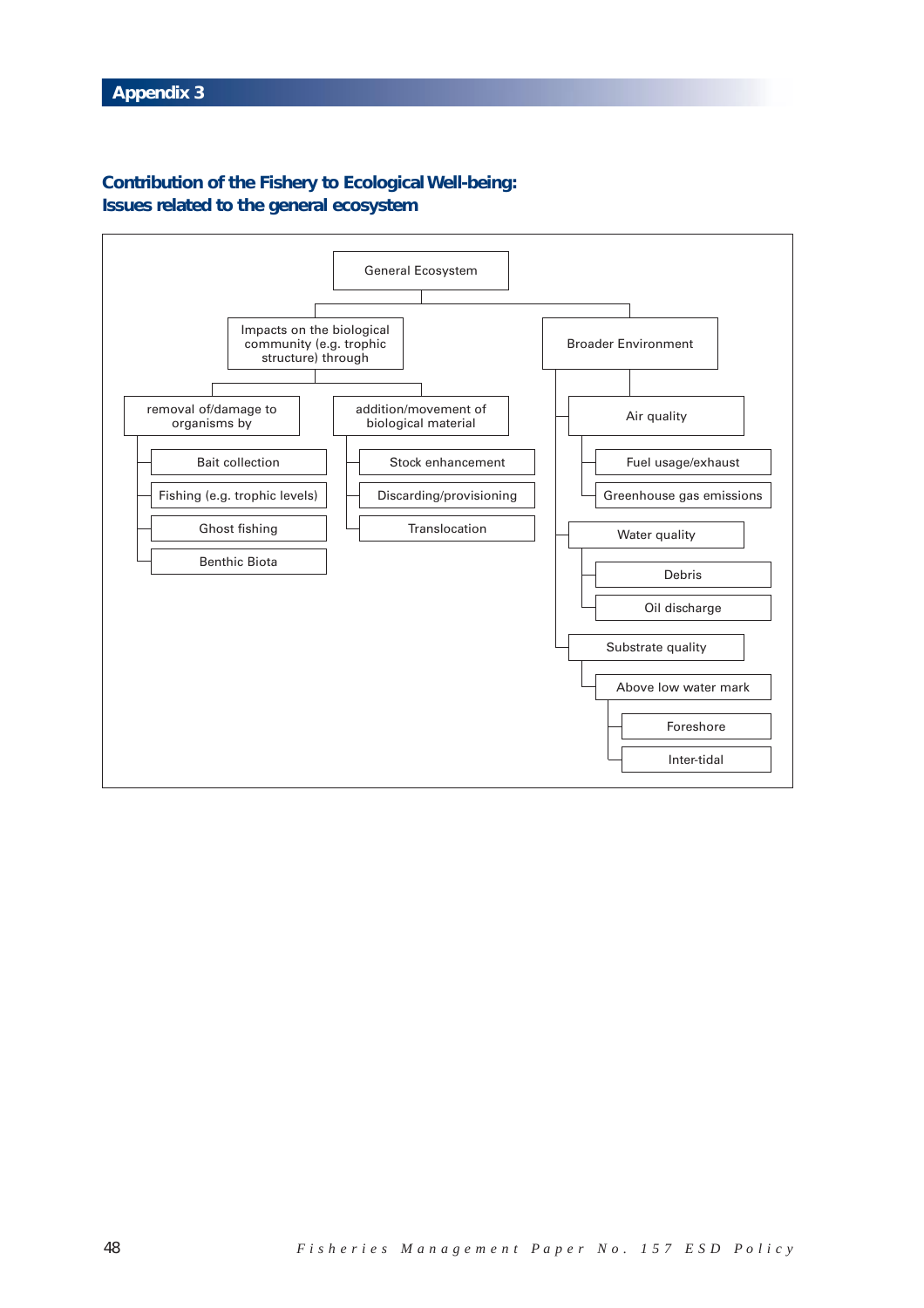

# **Contribution to Ecological Well-being within Aquaculture Facilities**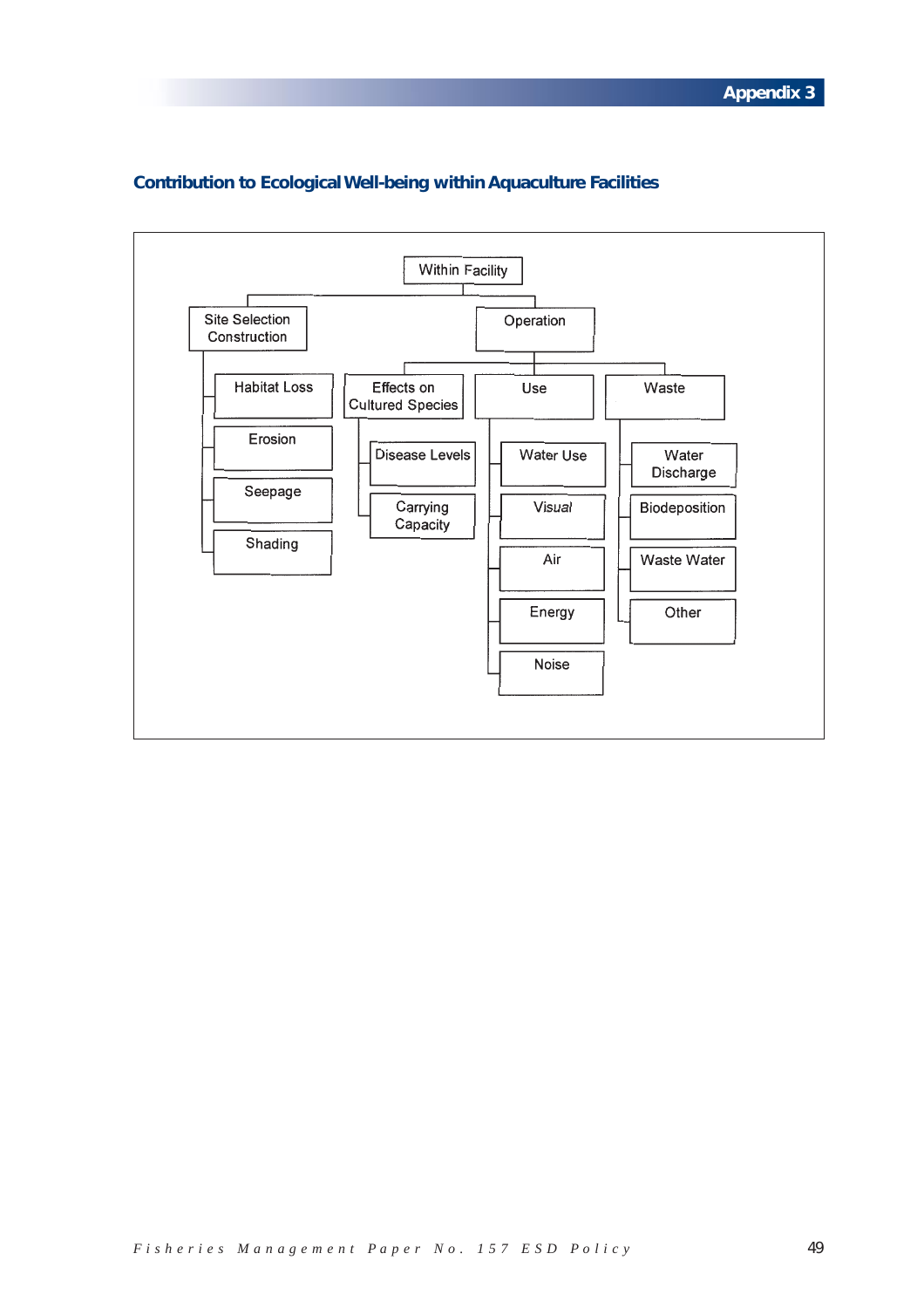## **Contribution to Ecological Well-being: Aquaculture facilities within catchments**



## **Contribution to Ecological Well-being: Issues for the aquaculture industry on other aspects of the environment**

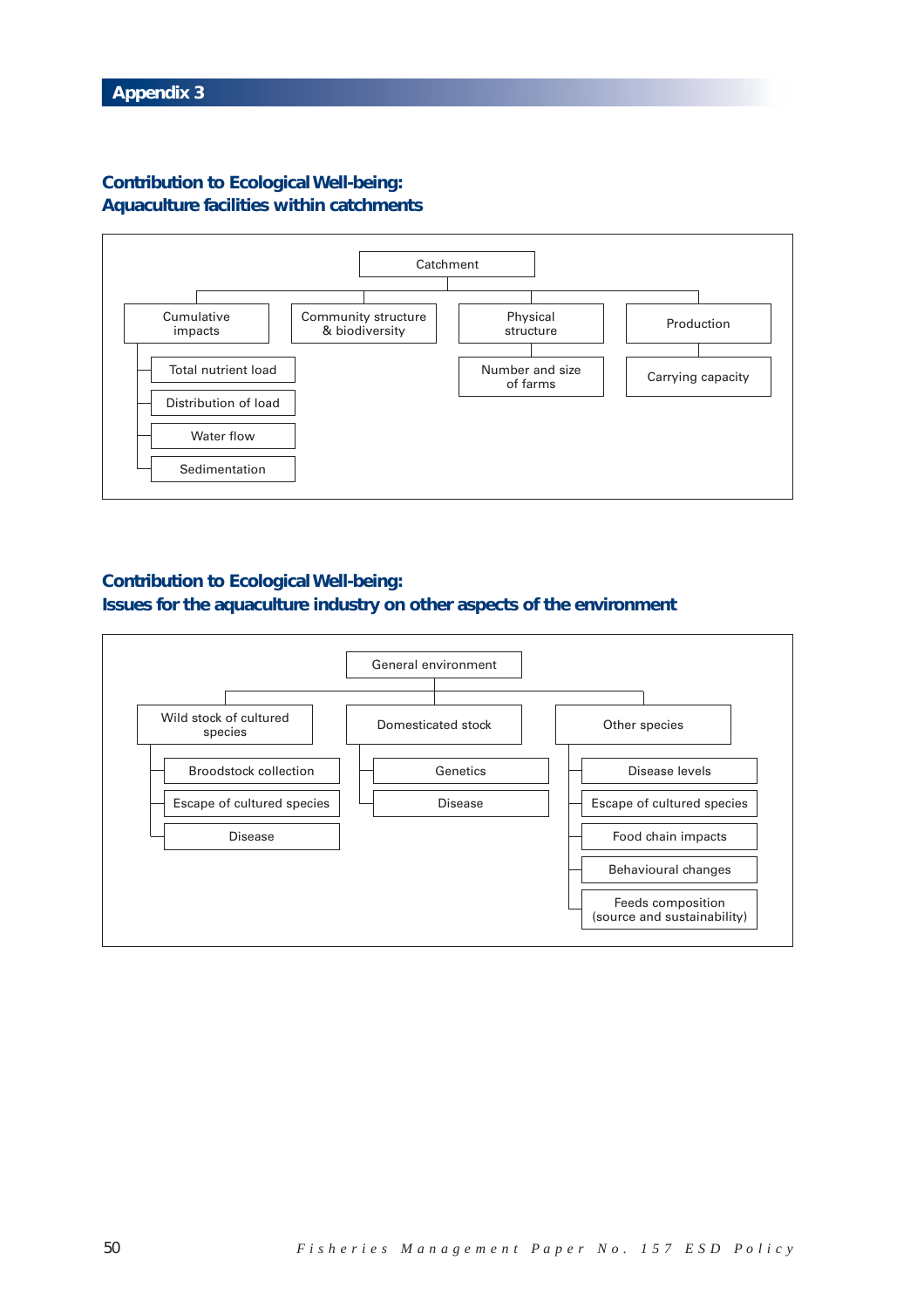

## **Contribution of the Industry/Fishery to Indigenous Well-being**

## **Contribution of the Industry/Fishery to Community Well-being**

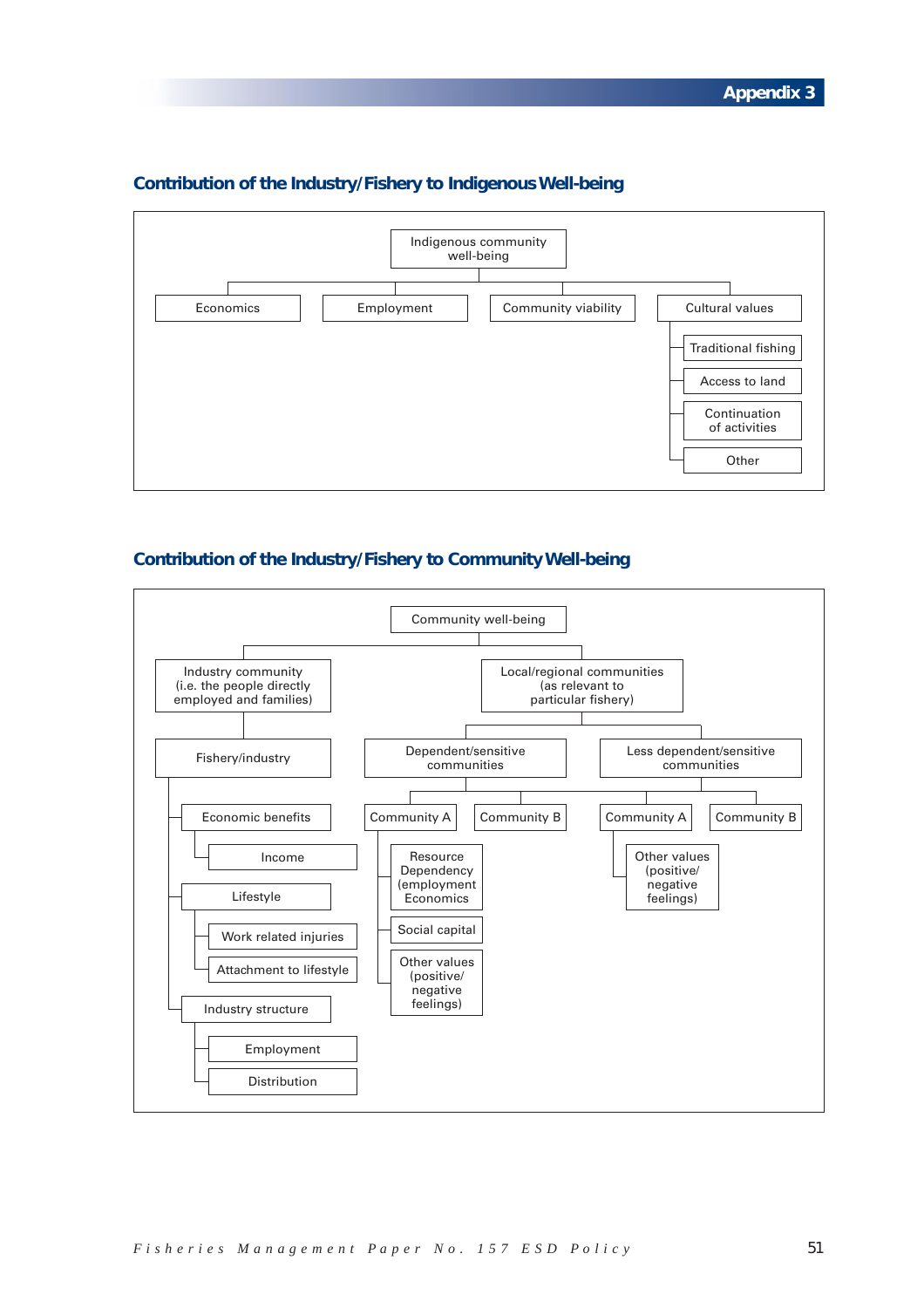

# **Contribution of the fishery/industry to National Socio-economic Well-being**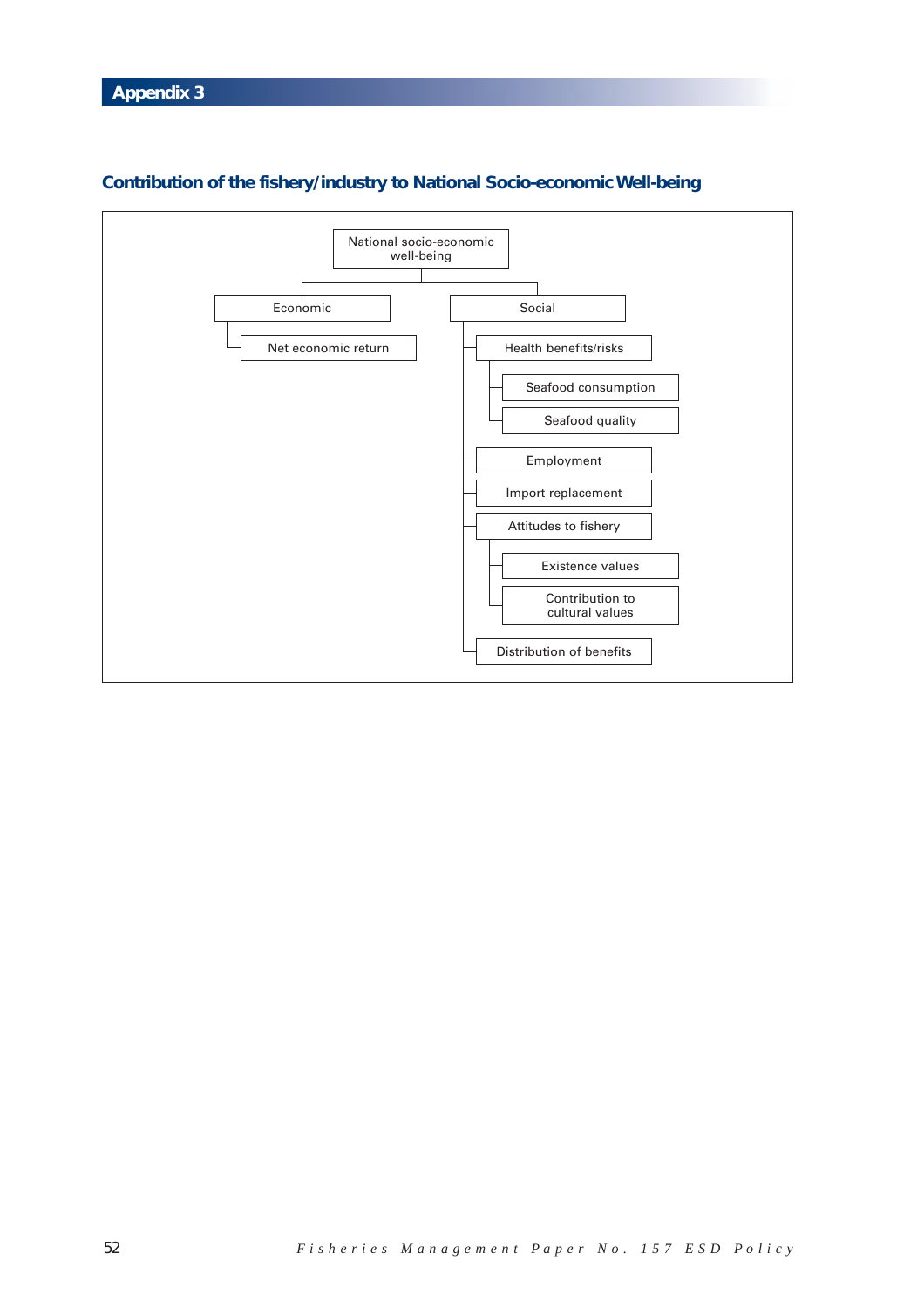

## **Ability of the Fishery/Industry to Achieve through Governance**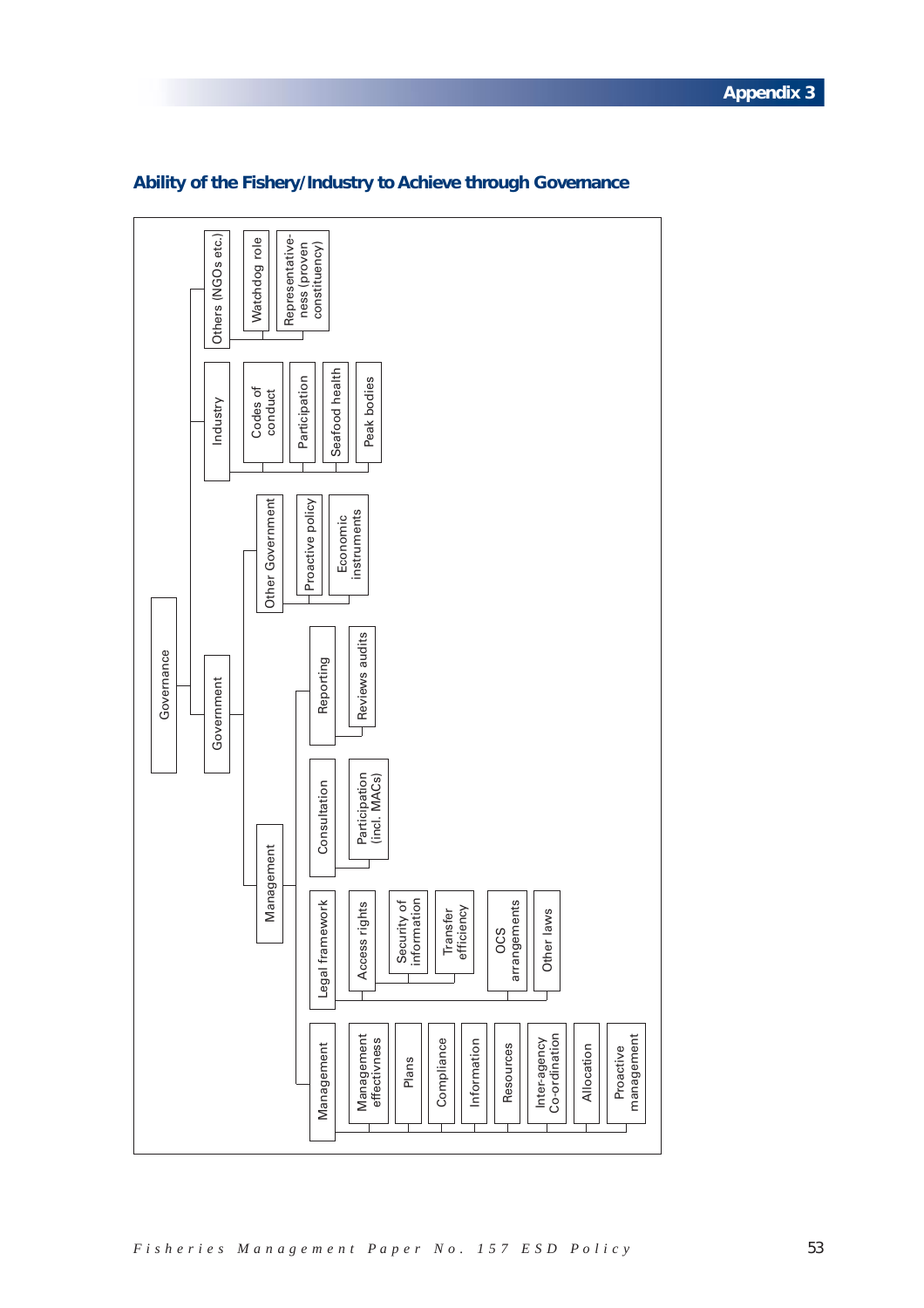# **Ability to achieve from Impacts of the Environment and other issues on the Fishery/Industry**

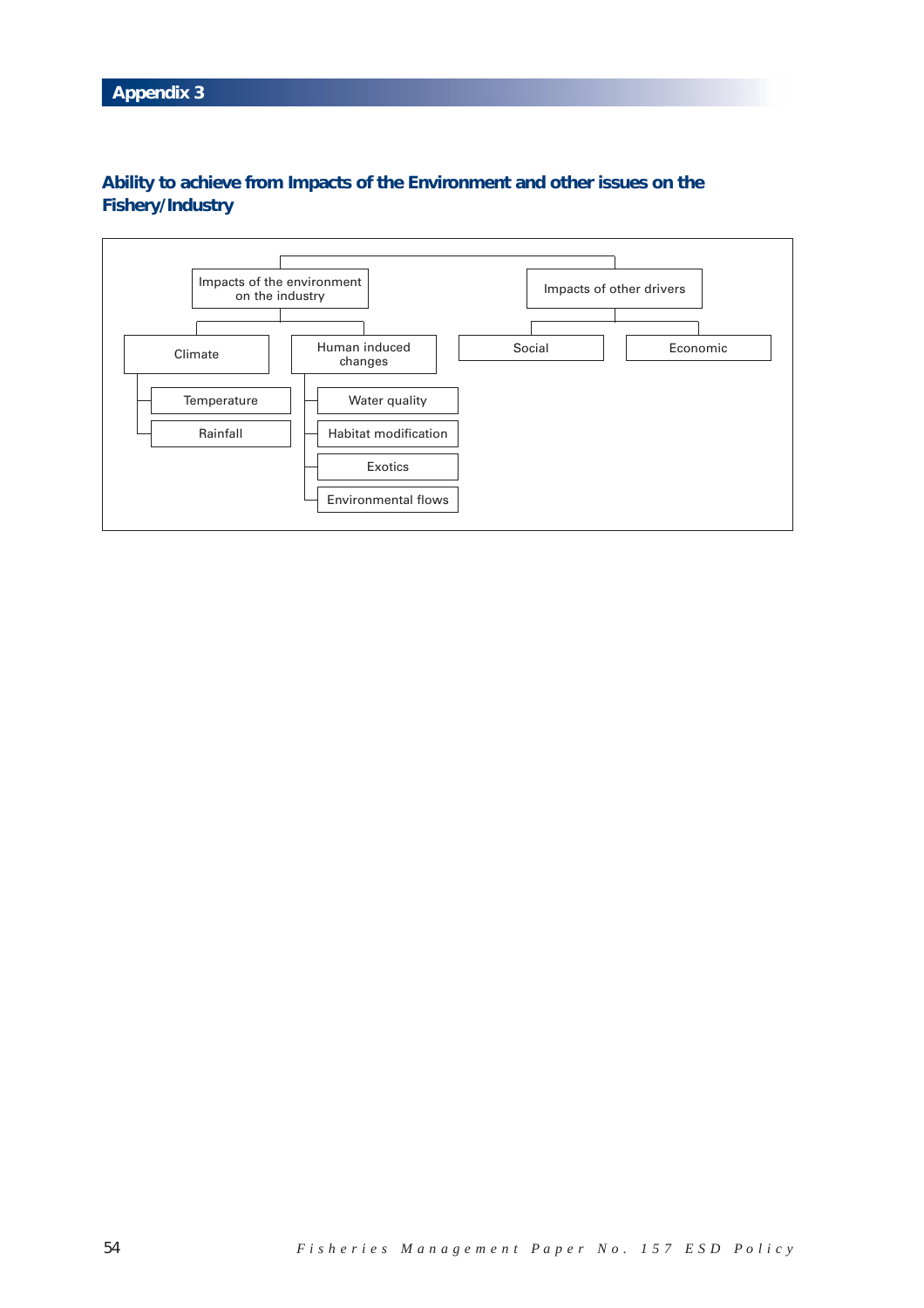# **National ESD Reporting Framework: Consequence Levels and Likelihood Definitions for Risk Assessment**

**(see www.fisheries-esd.com for full details of the latest Risk Assessment Process)**

### **Scope**

- Retained/Non Retained/Protected species assessed at level of locally reproducing population unit stock
- Ecosystem indirect impacts due to flow on effects on food chain assessed at the Regional/Bioregional level
- Habitat (attached species e.g. seagrass) assessed at the regional habitat level defined as the entire habitat equivalent to that occupied by the exploited stock.

| <b>CONSEQUENCE</b> |                |                   |                             |                 |               |       |              |
|--------------------|----------------|-------------------|-----------------------------|-----------------|---------------|-------|--------------|
|                    |                | <b>Negligible</b> | <b>Minor</b>                | <b>Moderate</b> | <b>Severe</b> | Major | Catastrophic |
| <b>LIKELIHOOD</b>  |                | $\mathbf{0}$      |                             | $\overline{2}$  | 3             | 4     | 5            |
| Remote             | 1              | $\Omega$          |                             | $\Omega$        | 3             | 4     |              |
| Rare               | $\overline{2}$ | $\Omega$          | $\mathcal{D}_{\mathcal{L}}$ | $\overline{4}$  | 6             | 8     | 10           |
| <b>Unlikely</b>    | 3              | $\Omega$          | 3                           | 6               | $\mathbf{Q}$  | 12    | 15           |
| <b>Possible</b>    | 4              | $\Omega$          | $\overline{4}$              | 8               | 12            | 16    | 20           |
| <b>Occasional</b>  | 5              | $\Omega$          | 5                           | 10              | 15            | 20    | 25           |
| <b>Likely</b>      | 6              | $\Omega$          | 6                           | 12              | 18            | 24    | 30           |

## **Table A4-1. Risk Matrix**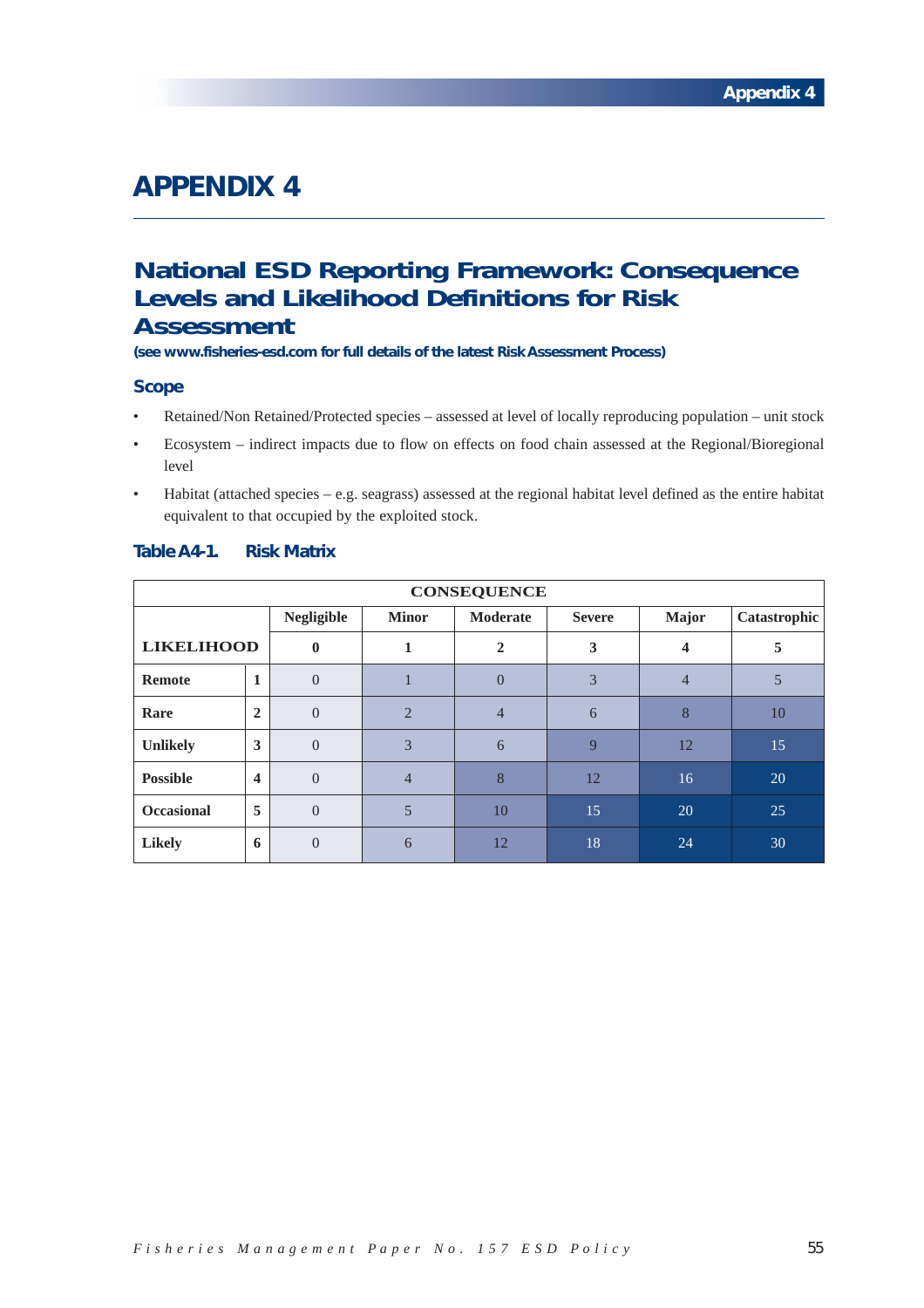# **Table A4-2. Summary Consequence Definitions**

| <b>Level</b> | <b>Ecological</b>                                                                                                                                                                                                                                                                   |
|--------------|-------------------------------------------------------------------------------------------------------------------------------------------------------------------------------------------------------------------------------------------------------------------------------------|
| Negligible   | <b>General</b> – Insignificant impacts to habitat or populations, unlikely to be measurable against<br>background variability                                                                                                                                                       |
|              | Target Stock/Non-retained: undetectable for this population                                                                                                                                                                                                                         |
|              | Byproduct/Other Non-Retained: area where fishing occurs is negligible compared to where the                                                                                                                                                                                         |
|              | relevant stock of these species reside $(< 1\%)$                                                                                                                                                                                                                                    |
|              | Protected Species: relatively few are impacted.                                                                                                                                                                                                                                     |
|              | <b>Ecosystem:</b> interactions may be occurring but it is unlikely that there would be any change<br>outside of natural variation                                                                                                                                                   |
|              | <b>Habitat:</b> affecting $\left($ < 1% of area of original habitat area)                                                                                                                                                                                                           |
|              | No recovery time needed                                                                                                                                                                                                                                                             |
| Minor        | Target/Non-Retained: possibly detectable but little impact on population size and none on their<br>dynamics.                                                                                                                                                                        |
|              | By-Product/Other non-retained: take in this fishery is small $(< 10\%$ of total) compared to total<br>take by all fisheries and these species are covered explicitly elsewhere.                                                                                                     |
|              | Take and area of capture by this fishery is small compared to known area of distribution $\left($ < 20%).                                                                                                                                                                           |
|              | Protected Species: some are affected but there is no impact on stock                                                                                                                                                                                                                |
|              | Ecosystem: captured species do not play a keystone role – only minor changes in relative<br>abundance of other constituents.                                                                                                                                                        |
|              | <b>Habitat:</b> possibly localised affects $\left($ < 5% of total habitat area)                                                                                                                                                                                                     |
|              | Rapid recovery would occur if stopped – measured in days to months.                                                                                                                                                                                                                 |
| Moderate     | Target/Non Retained: full exploitation rate where long term recruitment/dynamics not adversely<br>impacted                                                                                                                                                                          |
|              | By-Product: relative area of, or susceptibility to capture is suspected to be less than 50% and<br>species do not have vulnerable life history traits                                                                                                                               |
|              | Protected Species: levels of impact are at the maximum acceptable level                                                                                                                                                                                                             |
|              | Ecosystem: measurable changes to the ecosystem components without there being a major<br>change in function. (no loss of components)                                                                                                                                                |
|              | <b>Habitat:</b> 5-30 % of habitat area is affected, or, if occurring over wider area, level of impact to<br>habitat not major                                                                                                                                                       |
|              | $Recovery$ probably measured in months $-$ years if activity stopped                                                                                                                                                                                                                |
| Severe       | Target/Non Retained: affecting recruitment levels of stocks/ or their capacity to increase                                                                                                                                                                                          |
|              | By-Product/Other Non-Retained: no information is available on the relative area or<br>susceptibility to capture or on the vulnerability of life history traits of this type of species<br>Relative levels of capture/susceptibility greater than 50% and species should be examined |
|              | explicitly.                                                                                                                                                                                                                                                                         |
|              | Protected Species: same as target species                                                                                                                                                                                                                                           |
|              | Ecosystem: ecosystem function altered measurably and some function or components are<br>missing/declining/increasing outside of historical range and/or allowed/facilitated new species to<br>appear.                                                                               |
|              | Habitat: 30-60 % of habitat is affected/removed.                                                                                                                                                                                                                                    |
|              | Recovery probably measured in years if stopped                                                                                                                                                                                                                                      |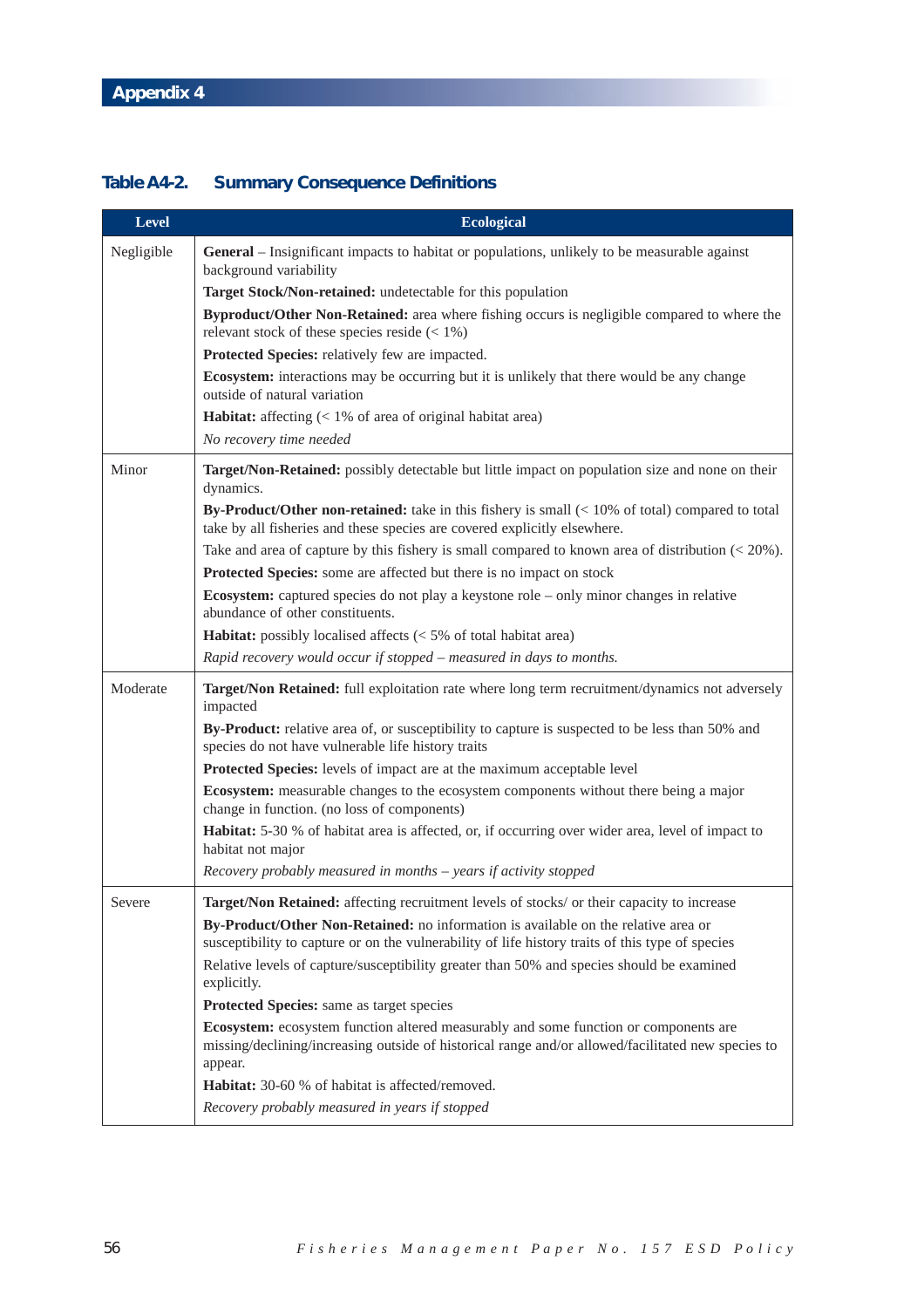| <b>Level</b> | <b>Ecological</b>                                                                                                                                                     |
|--------------|-----------------------------------------------------------------------------------------------------------------------------------------------------------------------|
| Major        | <b>Target/Non Retained:</b> likely to cause local extinctions (i.e. listing on the threatened species lists)                                                          |
|              | <b>By-Product:</b> other non-retained: N/A                                                                                                                            |
|              | <b>Protected Species:</b> same as target species                                                                                                                      |
|              | <b>Ecosystem:</b> a major change to ecosystem structure and function (different dynamics now occur<br>with different species/groups now the major targets of capture) |
|              | <b>Habitat:</b> 60-90% affected                                                                                                                                       |
|              | Recovery period measured in years to decades if stopped.                                                                                                              |
| Catastrophic | Target/NonRetained: local extinctions are imminent/immediate                                                                                                          |
|              | <b>By-Product/Other Non-retained: N/A</b>                                                                                                                             |
|              | <b>Protected Species:</b> same as target                                                                                                                              |
|              | <b>Ecosystem:</b> total collapse of ecosystem processes.                                                                                                              |
|              | <b>Habitat:</b> $> 90\%$ affected in a major way/removed                                                                                                              |
|              | Long-term recovery period will be greater than decades or never, even if stopped                                                                                      |

# **Table A4-3. Likelihood Definitions**

| <b>Level</b> | <b>Ecological</b>                               |  |  |
|--------------|-------------------------------------------------|--|--|
| Likely       | It is expected to occur                         |  |  |
| Occasional   | May occur                                       |  |  |
| Possible     | Some evidence to suggest this is possible here  |  |  |
| Unlikely     | Uncommon, but has been known to occur elsewhere |  |  |
| Rare         | May occur in exceptional circumstances          |  |  |
| Remote       | Never heard of, but not impossible              |  |  |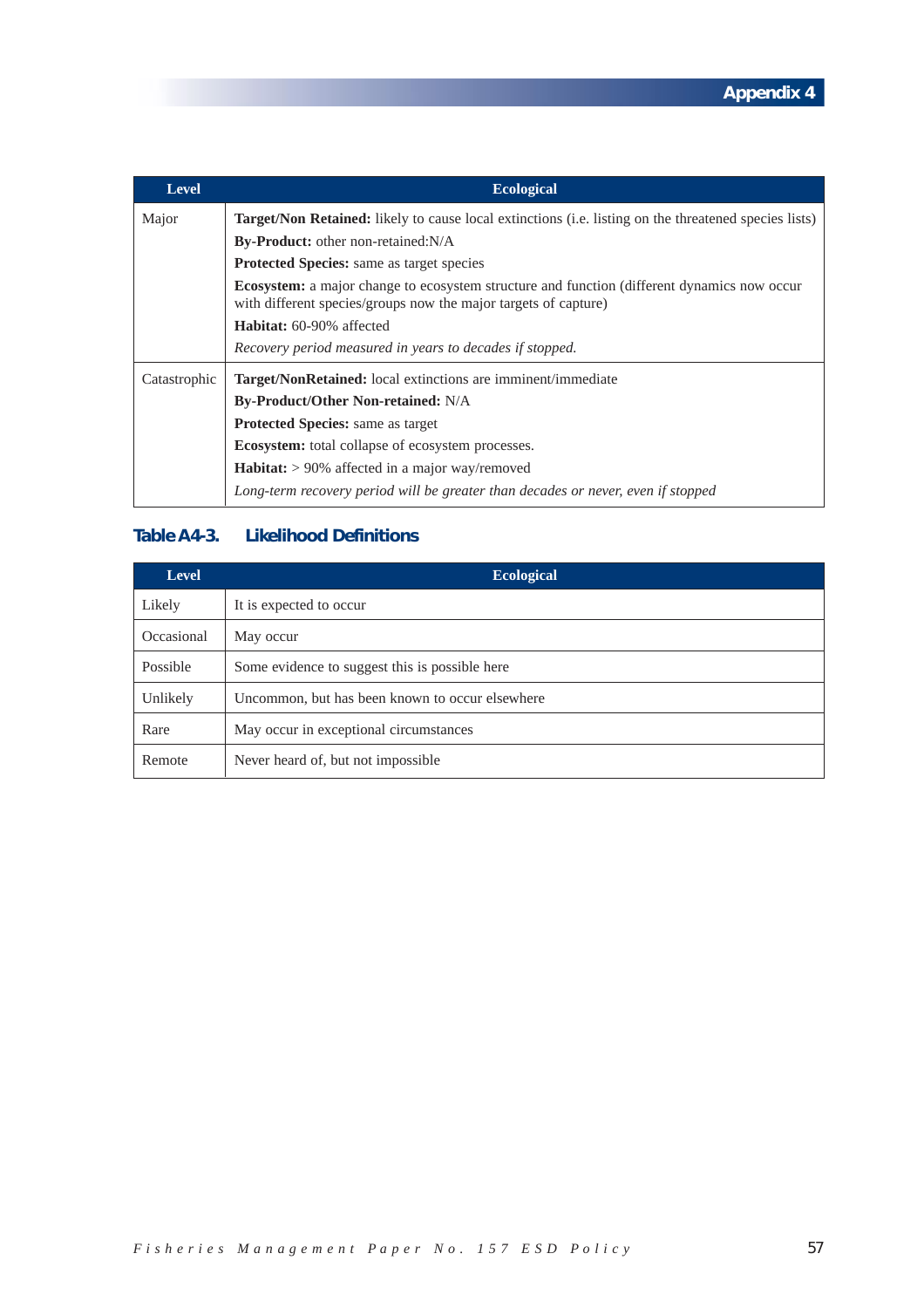# **National ESD Reporting Framework: Component Report headings\***

## **1. Operational Objective**

Each of the sub-components requires an agreed operational objective. What, specific to this component for this fishery, do you wish to achieve? Thus, it is not how you will achieve it, nor what you will need to achieve it. Most importantly, performance against this objective must be able to be measured.

- This could involve just the recording of an existing objective listed in current management arrangements,
- This may involve turning an implicit objective into an explicit objective,
- This may involve developing a series of alternative objectives for consideration and consensus at a later stage.

Irrespective of which method is used to generate the objective, the justification for choosing this objective must be recorded. This justification should also provide specific information as to how it relates to the higher-level objective.

## **2. Indicator**

For each operational objective under each of the components there should be an indicator developed. This can be a direct measurement of performance (such as employment numbers) or a surrogate (catch for abundance). Generally having more than one indicator is often not helpful because they would need to be combined somehow to form an assessment but often a composite indictor can be used to provide greater confidence of the result.

In some cases having more than one indicator indicates that different aspects are being addressed, hence you need more operational objectives – one for each indicator. There is no definitive limit to the number of subcomponents and hence operational objectives that can be developed.

## **3. Performance Measure**

Defines whether performance against the objective is acceptable or not – that is, how do you interpret what the indicator is suggesting? Again, this may involve:

- recording a performance measure already available from a current management plan/arrangement,
- agreeing to a proposed performance measure for later ratification, or
- listing a series of potential measures for later consultation (if possible recording the justification for the proposals made).

It is vitally important that the justification for choosing the level/limit/trend is provided. This ultimately is the most important decision made for the management of this issue and hence the reasons why it was chosen, including any assumptions used, needs to be articulated clearly.

<sup>\*</sup> latest details on each of these headings and suggestions for use available on the website www.fisheries-esd.com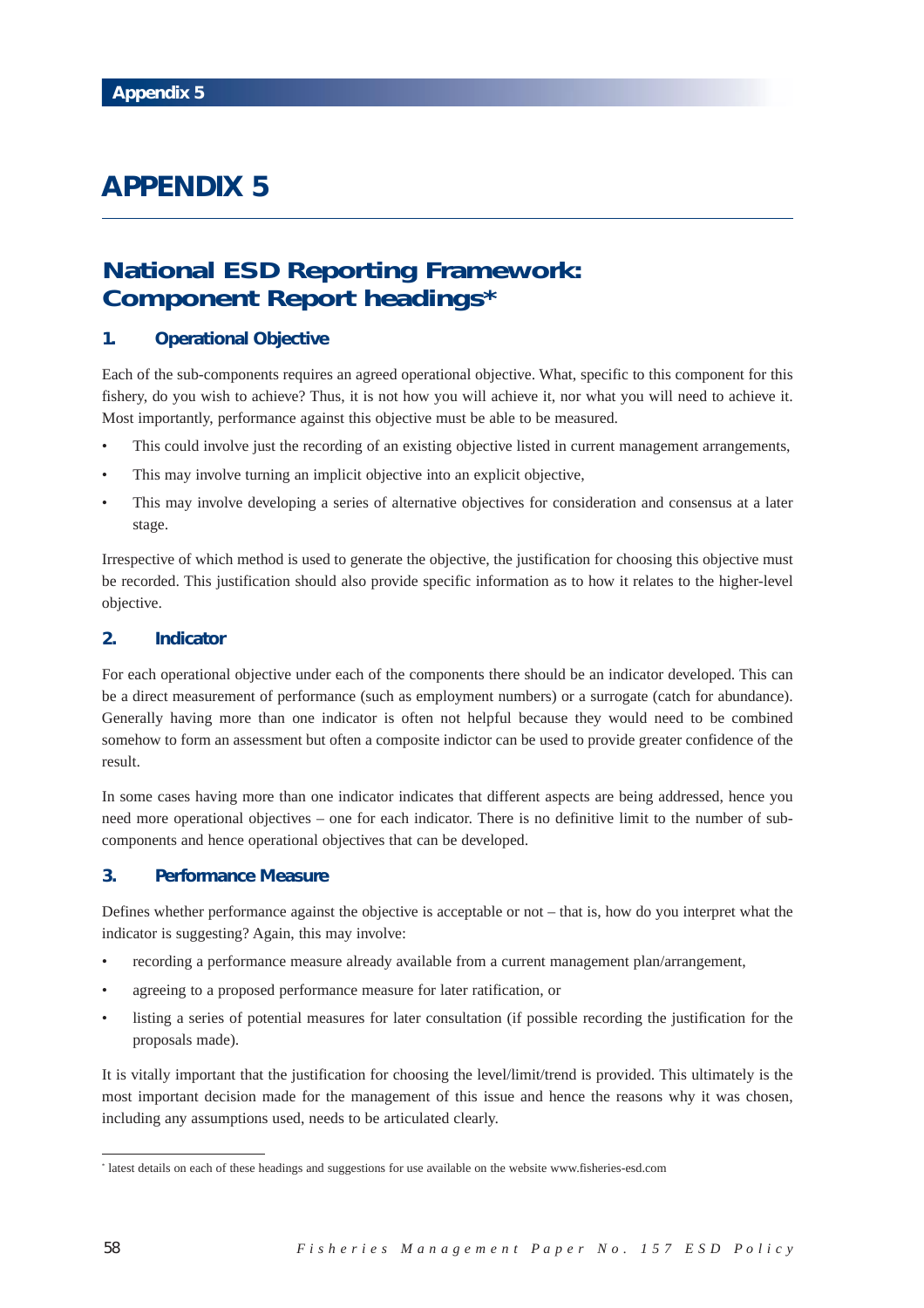

*A summary of the relationships between the indicator with limit and target performance measures.*

## **4. Data Requirements for Indicator**

What data do you need to measure the indicator?

#### **5. Data Availability (past – current – future)**

What data are currently available and how accurate are the data that will be used?

What data will be available in the future?

## **6. Evaluation**

If data are available what did the indicator tell us about the objective?

Usually a graph such as in Figure 10 is needed. This should be accompanied by a description of the information and an explicit statement as to the current performance of the fishery.

## **7. Robustness**

What is the robustness of the current indicator/evaluation? This should involve both a textual description and choosing the summary level (High/Medium/Low) from Table 4 (see below for more details).

### **Evaluation/Indicator Robustness**

An attempt will be made to develop a generic classification system to assist in the assessment of robustness for each of the evaluations. The classification will use the level of robustness and precision of the indicator in measuring the operational objective and the way it has been used during the evaluation. It is an assessment of how well the indicator is measuring what you want to know. Thus, if your objective relates to levels of employment and your indicator is employment numbers then this is robust. If, however, your objective relates to bycatch but the indicator available is only fishing effort, then this will be less robust.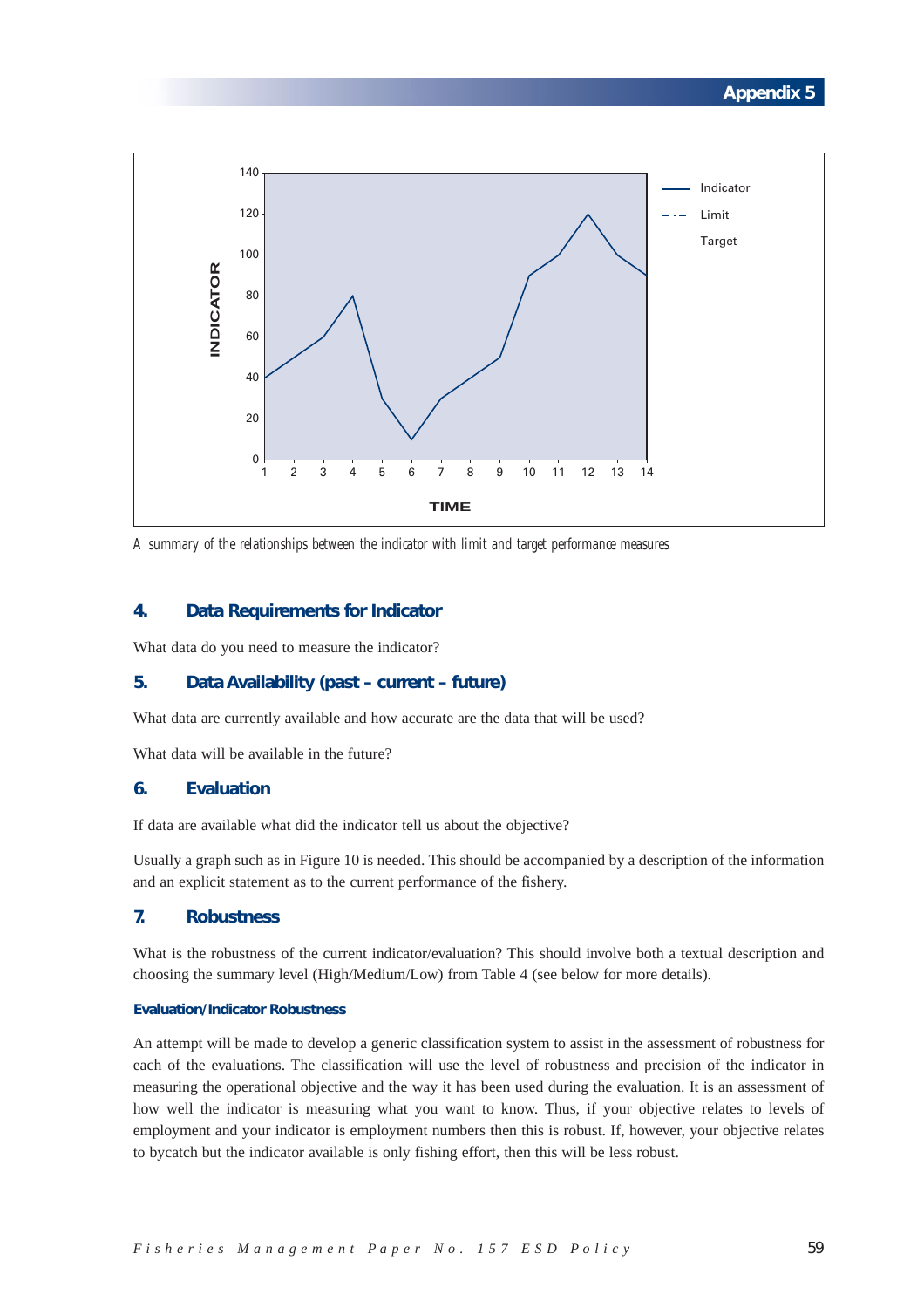Having robustness scores for all sub-components would enable an overall score for the entire assessment such as, for example, the percentage of indicators with scores > Low.

| <b>Level</b>  | <b>Description</b>                                                                                                                                        |
|---------------|-----------------------------------------------------------------------------------------------------------------------------------------------------------|
| HIGH          | The indicator is a direct measure of the objective, or if indirect, is known to closely reflect<br>changes in the issue of interest.                      |
| <b>MEDIUM</b> | The indicator is suspected to be reasonably accurate measure against the objective, or the known<br>error is in the conservative direction.               |
| LOW           | The degree to which the indicator measures against the objective is largely unknown, or known to<br>be low. Often this will involve surrogate indicators. |

*Table 4. Robustness Classifications*

## **8. Fisheries Management response**

*• Current*

What are the current management arrangements that are in place to affect the level of the indicator against the objective and ensure adequate performance? The types of responses should particularly note the level of information available and the reliability of the evaluation.

*• Future*

What, if any, are the proposed (extra or different) management arrangements/options (such as harvest strategies), including any possible changes to current arrangements. These should again note the current level of the indicator (current performance), the level of information available and reliability of the evaluation.

*• What will be done if Performance Measure is exceeded (Performance Unacceptable)?*

What will be the management/industry response if the performance targets/limits etc indicate that performance is unacceptable?

*• Issues for other agencies*

Some indicators may require informing other relevant government agencies.

## **9. Comments and Action**

Provides an overview for this indicator including what are the future actions that need to be done (begin new monitoring, alter management plan and so on). In particular this section should include an explicit demonstration as to how the intergenerational equity issue is being addressed.

### **10. External Driver Check List**

External drivers (currency exchange rates, land based pollution) affecting this indicator need to be noted here. NB: The impacts of environmental external drivers are also a major component within the generic tree structure.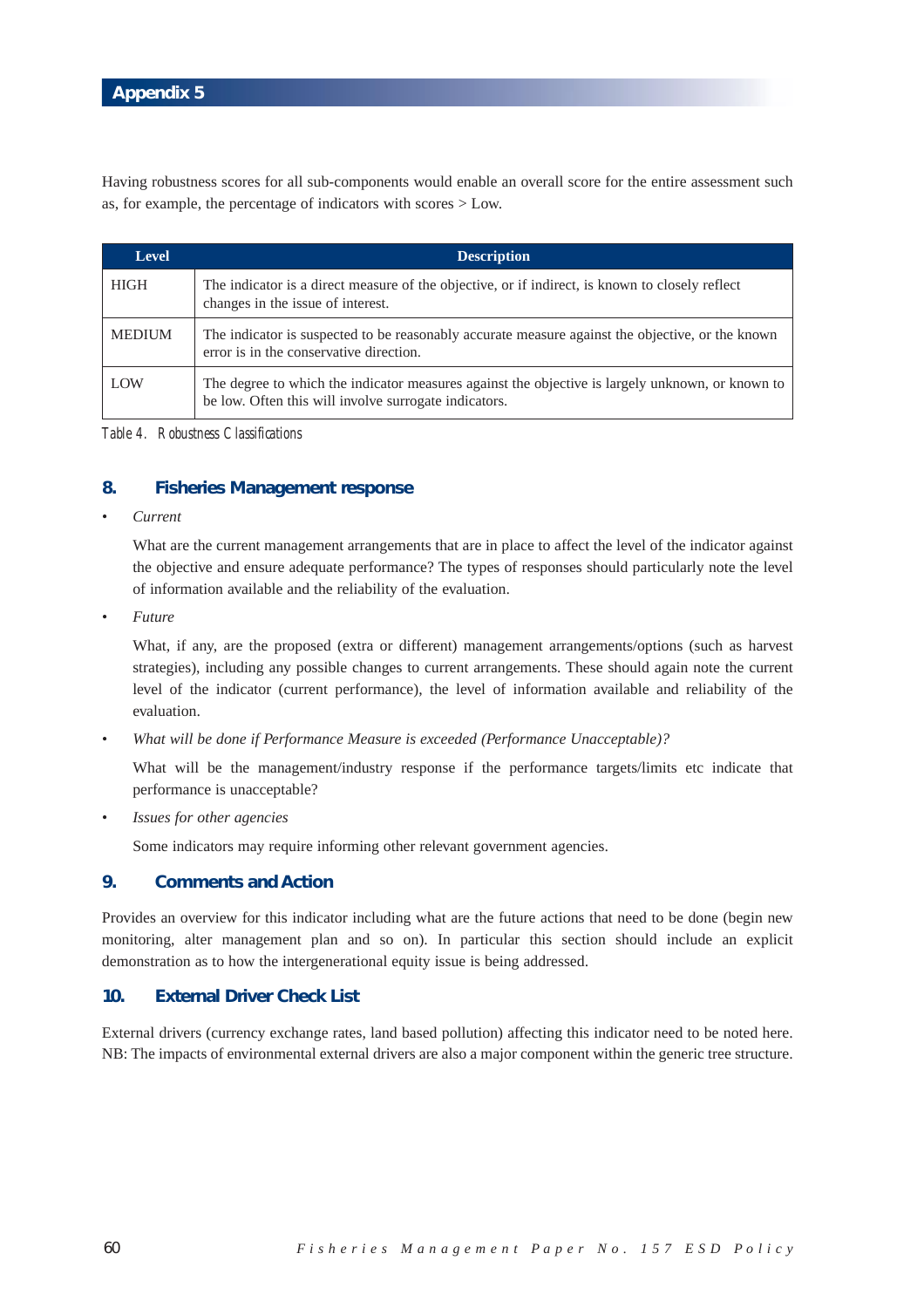# **Comparison of Commonwealth 'Sustainable Fisheries' (EA) Guidelines with the National ESD Reporting Framework**

| <b>EA Guidelines</b>                                                                                                                                                                                                                                                                                                                                                  | <b>ESD Reporting Framework</b>                                                                                                                                                                                                                                                                                                                                                                                              |
|-----------------------------------------------------------------------------------------------------------------------------------------------------------------------------------------------------------------------------------------------------------------------------------------------------------------------------------------------------------------------|-----------------------------------------------------------------------------------------------------------------------------------------------------------------------------------------------------------------------------------------------------------------------------------------------------------------------------------------------------------------------------------------------------------------------------|
| <b>PRINCIPLE 1.</b> A fishery must be conducted in a<br>manner that does not lead to over-fishing, or for those<br>stocks that are over-fished, the fishery must be<br>conducted such that there is a high degree of<br>probability the stock(s) will recover.                                                                                                        | Covered as part of Core Objective 1                                                                                                                                                                                                                                                                                                                                                                                         |
| Objective 1. The fishery shall be conducted at catch<br>levels that maintain ecologically viable stock levels at<br>an agreed point or range, with acceptable levels of<br>probability                                                                                                                                                                                | SCFA Objective - Retained Species: To manage the<br>take of retained species within ecologically viable<br>stock levels by avoiding overfishing and maintaining<br>long-term yields<br>Objective for each component (stock/species/species<br>group) to be stated. Indicator and performance<br>measure defined so that it can be demonstrated that<br>stock level is being maintained within an agreed range<br>over time. |
| 1.1.1 There is a reliable data collection system in<br>place appropriate to the scale of the fishery. The<br>level of data collection should be based upon a<br>mix of fishery independent and dependent<br>research and monitoring.                                                                                                                                  | Covered in Data Requirements and Data Availability<br>sections of each component                                                                                                                                                                                                                                                                                                                                            |
| 1.1.2 There is a robust assessment of the dynamics and<br>status of the species/fishery and periodic review<br>of the process and the data collected. Assessment<br>should include a process to identify any reduction<br>in biological diversity and/or reproductive<br>capacity. Review should ideally take at regular<br>intervals but at least every three years. | Covered in Data Evaluation and Data Reliability<br>sections of each component                                                                                                                                                                                                                                                                                                                                               |
| 1.1.3 The distribution and spatial structure of the<br>stock(s) has been established and factored into<br>management responses.                                                                                                                                                                                                                                       | Covered in the specification and justification of the<br>structure of the component tree for retained species<br>(e.g. separate or common stocks, multiple or single<br>regions)                                                                                                                                                                                                                                            |
| <b>1.1.4</b> There are reliable estimates of all removals,<br>including commercial (landings and discards),<br>recreational and indigenous, from the fished<br>stock. These estimates have been factored into<br>stock assessments and target species catch levels.                                                                                                   | Covered in Data Availability and Data Reliability<br>sections of each component                                                                                                                                                                                                                                                                                                                                             |

*F isheries Management Paper No. 157 ESD Policy*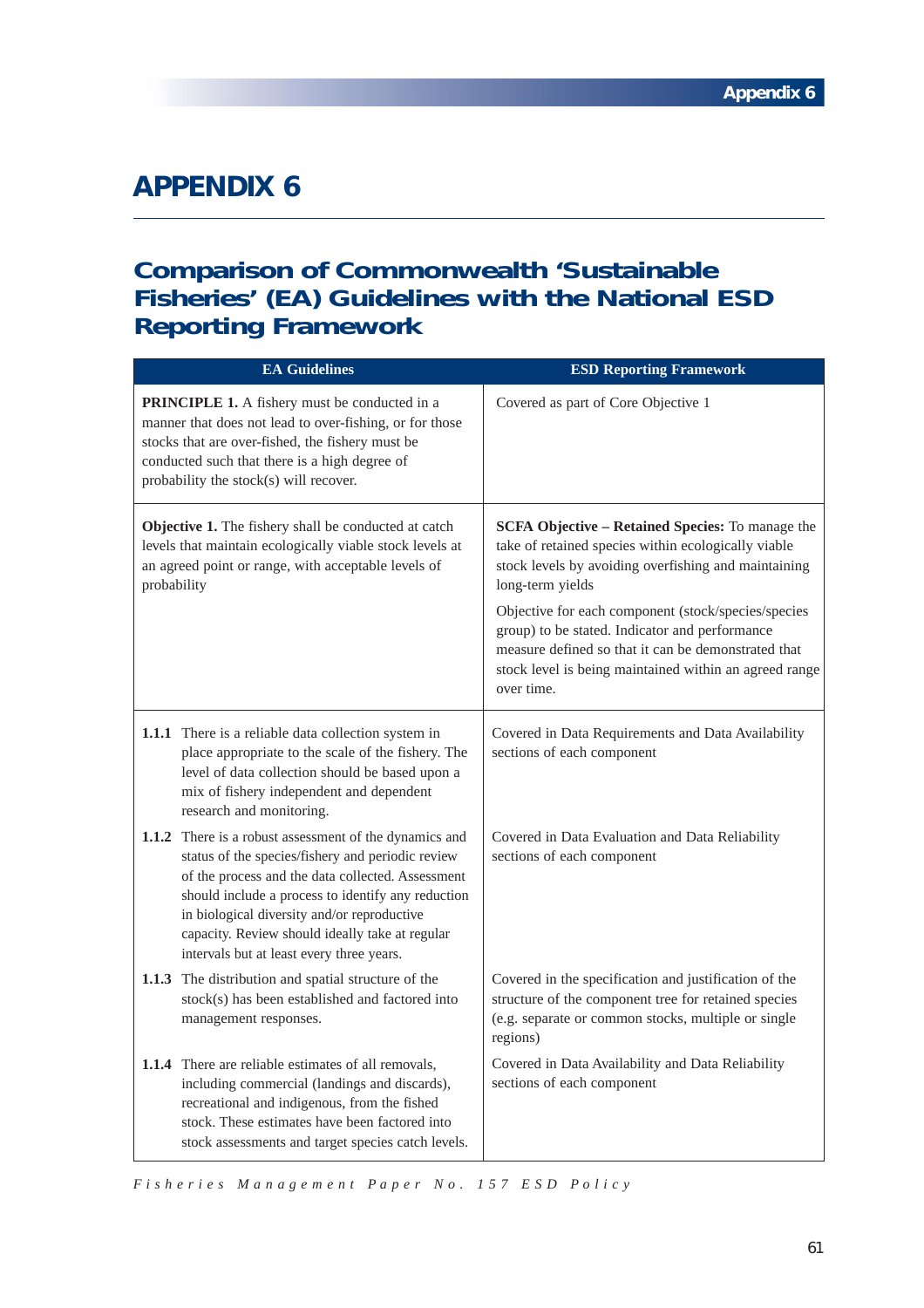| <b>EA Guidelines</b>                                                                                                                                                                                                                                                                                                                                                                                                                                                                                                                 |                                                                                                                                                                                                                                                               | <b>ESD Reporting Framework</b>                                                                                                                                                                                                                                                                                                                                                                                                                                                                     |
|--------------------------------------------------------------------------------------------------------------------------------------------------------------------------------------------------------------------------------------------------------------------------------------------------------------------------------------------------------------------------------------------------------------------------------------------------------------------------------------------------------------------------------------|---------------------------------------------------------------------------------------------------------------------------------------------------------------------------------------------------------------------------------------------------------------|----------------------------------------------------------------------------------------------------------------------------------------------------------------------------------------------------------------------------------------------------------------------------------------------------------------------------------------------------------------------------------------------------------------------------------------------------------------------------------------------------|
|                                                                                                                                                                                                                                                                                                                                                                                                                                                                                                                                      | 1.1.5 There is a sound estimate of the potential<br>productivity of the fished stock/s and the<br>proportion that could be harvested.                                                                                                                         | Covered in Data Requirements section. May argue in<br>some cases that such an estimate is not necessary to<br>achieve Objective 1.                                                                                                                                                                                                                                                                                                                                                                 |
|                                                                                                                                                                                                                                                                                                                                                                                                                                                                                                                                      | <b>Management Responses</b>                                                                                                                                                                                                                                   |                                                                                                                                                                                                                                                                                                                                                                                                                                                                                                    |
|                                                                                                                                                                                                                                                                                                                                                                                                                                                                                                                                      | 1.1.6 There are reference points (target/limit), that<br>trigger management actions including a<br>biological bottomline and/or catch or effort<br>upper limit beyond which the stock should not<br>be taken.                                                 | Covered in the statements of<br>objective/indicator/performance measure/management<br>action                                                                                                                                                                                                                                                                                                                                                                                                       |
|                                                                                                                                                                                                                                                                                                                                                                                                                                                                                                                                      | 1.1.7 There are management strategies in place<br>capable of controlling the level of take.                                                                                                                                                                   | Covered in the statements of Management Response                                                                                                                                                                                                                                                                                                                                                                                                                                                   |
|                                                                                                                                                                                                                                                                                                                                                                                                                                                                                                                                      | 1.1.8 Fishing is conducted in a manner that does not<br>threaten stocks of by-product species. Where<br>possible guidelines 1.1.1 to 1.1.7 should be<br>applied to byproduct.                                                                                 | These species are treated the same as any retained<br>species. The objective is : to manage the take of<br>retained species within ecologically viable stock levels<br>by avoiding overfishing and maintaining long-term<br>yields.                                                                                                                                                                                                                                                                |
|                                                                                                                                                                                                                                                                                                                                                                                                                                                                                                                                      | 1.1.9 The management response, considering<br>uncertainties in the assessment and<br>precautionary management actions, has a high<br>probability of achieving the objective.                                                                                  | Covered by the statements in the management<br>responses and the reliability sections.                                                                                                                                                                                                                                                                                                                                                                                                             |
| <b>Objective 2.</b> Where the fished $stock(s)$ are below a<br>defined reference point, the fishery will be managed to<br>promote recovery to ecologically viable stock levels<br>within nominated timeframes.<br><b>1.2.1</b> A precautionary recovery strategy is in place<br>specifying management actions, or staged<br>management responses, which are linked to<br>reference points. The recovery strategy should<br>lead to the recovery of the stock within a<br>specified period of time, or until the species<br>recovers. |                                                                                                                                                                                                                                                               | Covered in the Management Response section of each<br>component (what will be the response if a performance<br>measure shows that the operational objective is not<br>being achieved?) or if the stock is currently below a<br>defined reference point, by the statement of operational<br>objective/indicator/performance measure/management<br>action for that stock. There is an explicit heading<br>related to what management response will be taken if a<br>performance measure is breached. |
|                                                                                                                                                                                                                                                                                                                                                                                                                                                                                                                                      | 1.2.2 If the stock is estimated as being at or below the<br>biological and/or effort bottom line,<br>management responses such as a zero targeted<br>catch, temporary fishery closure or a 'whole of<br>fishery' effort or quota reduction is<br>implemented. |                                                                                                                                                                                                                                                                                                                                                                                                                                                                                                    |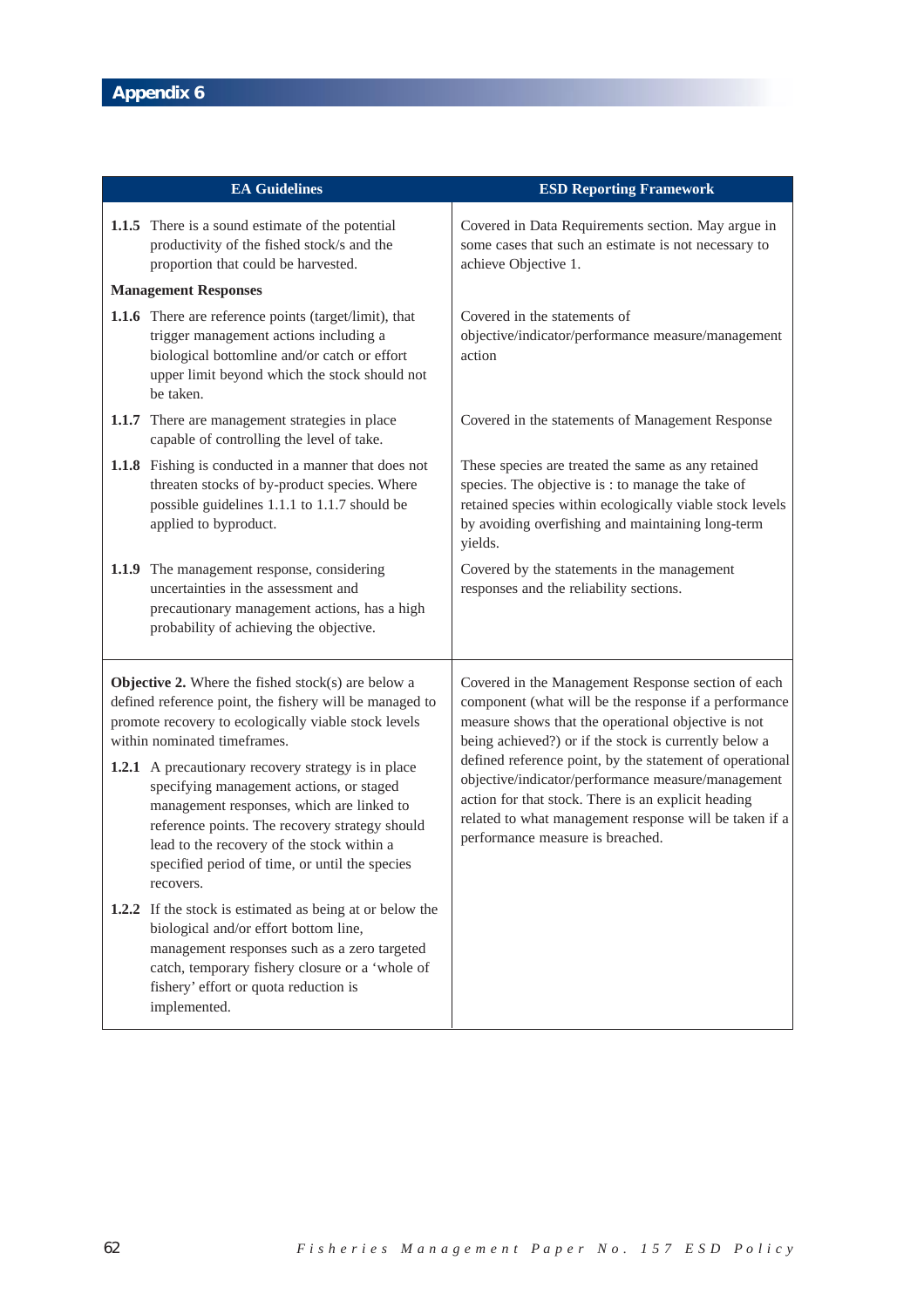|                                                                                                                                                                                | <b>EA Guidelines</b>                                                                                                                                                                                                                      | <b>ESD Reporting Framework</b>                                                                                                                                                                                                                                                                               |
|--------------------------------------------------------------------------------------------------------------------------------------------------------------------------------|-------------------------------------------------------------------------------------------------------------------------------------------------------------------------------------------------------------------------------------------|--------------------------------------------------------------------------------------------------------------------------------------------------------------------------------------------------------------------------------------------------------------------------------------------------------------|
| <b>PRINCIPLE 2.</b> Fishing operations should be<br>managed to minimise their impact on the structure,<br>productivity, function and biological diversity of the<br>ecosystem. |                                                                                                                                                                                                                                           | Core Objective 1                                                                                                                                                                                                                                                                                             |
| Objective 1. The fishery is conducted in a manner that<br>does not threaten biological diversity via the removal<br>of bycatch.                                                |                                                                                                                                                                                                                                           | <b>SCFA Objective - Non-Retained Species</b><br>To manage the fishery in a manner that does not<br>threaten biodiversity and habitat via the removal of<br>bycatch (including protected species and ecological<br>communities) and manage the take of bycatch species<br>at ecologically viable stock levels |
| abundance of bycatch.                                                                                                                                                          | 2.1.1 Reliable data, appropriate to the scale of the<br>fishery, is collected on the composition and                                                                                                                                      | Covered by Data Requirements and Data Availability<br>Sections for each non-retained species component.                                                                                                                                                                                                      |
| 2.1.2 There is a risk analysis of the bycatch with<br>respect to its vulnerability to fishing.                                                                                 |                                                                                                                                                                                                                                           | Addressed in justification of structure of component<br>tree for non-retained species and corresponding<br>operational objectives etc. (More work needed here to<br>determine what constitutes a 'risk analysis')                                                                                            |
| 2.1.3 Measures are in place to avoid capture and                                                                                                                               | mortality of bycatch species unless it is<br>determined that the level of catch is sustainable<br>(except in relation to threatened or protected<br>species). Steps must be taken to develop<br>suitable technology if none is available. | Covered by Management Response sections for each<br>non-retained species component                                                                                                                                                                                                                           |
| 2.1.4 An indicator group of bycatch species is<br>monitored.                                                                                                                   |                                                                                                                                                                                                                                           | Only if this is the most appropriate method of<br>monitoring performance with respect to the<br>operational objective                                                                                                                                                                                        |
| numbers.                                                                                                                                                                       | 2.1.5 There are decision rules that trigger additional<br>management measures when there are<br>significant perturbations in the indicator species                                                                                        | Covered in Performance Measure and Management<br>Response sections of each non-retained species<br>component                                                                                                                                                                                                 |
| 2.1.6 The management response, considering the<br>chance of achieving the objective                                                                                            | uncertainties in the assessment has a high                                                                                                                                                                                                | Covered in the Management Response and Reliability<br>statements                                                                                                                                                                                                                                             |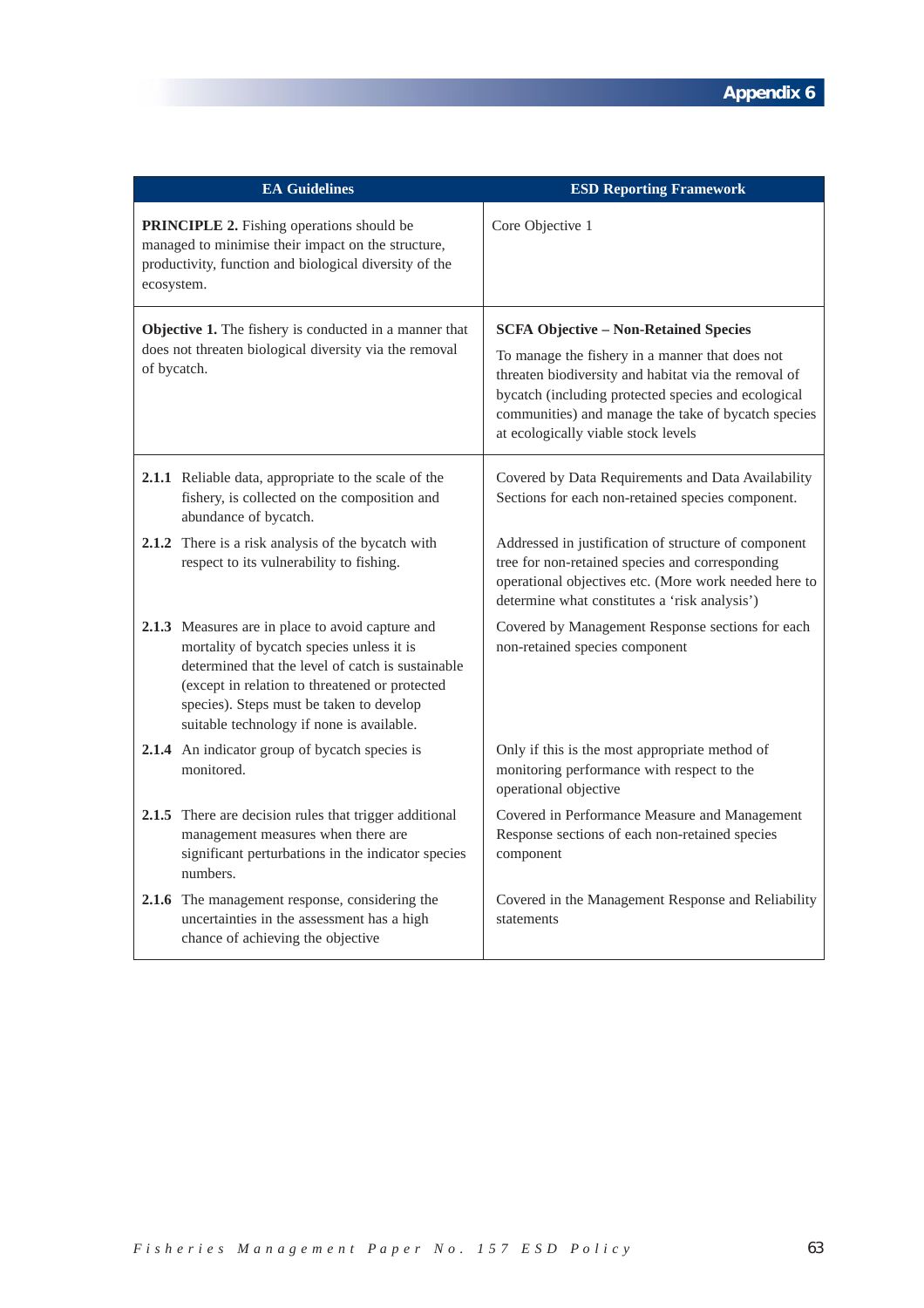|                                                                                                                                        | <b>EA Guidelines</b>                                                                                                                                                    | <b>ESD Reporting Framework</b>                                                                                                                                                                                                                                |
|----------------------------------------------------------------------------------------------------------------------------------------|-------------------------------------------------------------------------------------------------------------------------------------------------------------------------|---------------------------------------------------------------------------------------------------------------------------------------------------------------------------------------------------------------------------------------------------------------|
| Objective 2. The fishery is conducted in a manner that<br>does not threaten bycatch species avoids mortality of,                       |                                                                                                                                                                         | <b>SCFA Objective - Non Retained Species</b><br>(Threatened Species Branch)                                                                                                                                                                                   |
| or injuries to, threatened or protected species and<br>avoids or minimises impacts on ecological<br>communities.<br><b>Information</b> |                                                                                                                                                                         | To manage the fishery in a manner that does not<br>threaten biodiversity and habitat via the removal of<br>bycatch (including protected species and ecological<br>communities) and manage the take of bycatch species<br>at ecologically viable stock levels. |
|                                                                                                                                        | <b>2.2.1</b> Reliable information is collected on the<br>interaction with endangered, threatened or<br>protected species and threatened ecological<br>communities.      | Covered in Data requirements, availability and<br>Reliability statements but only if there are any<br>identified threatened or protected species or<br>Communities affected by this fishery.                                                                  |
|                                                                                                                                        | <b>Assessments</b>                                                                                                                                                      |                                                                                                                                                                                                                                                               |
|                                                                                                                                        | 2.2.2 There is an assessment of the impact of the<br>fishery on protected or threatened species.                                                                        | Covered by the Evaluation Section.                                                                                                                                                                                                                            |
|                                                                                                                                        | 2.2.3 There is an assessment of the impact of the<br>fishery on threatened ecological communities.                                                                      |                                                                                                                                                                                                                                                               |
| <b>Management Responses</b>                                                                                                            |                                                                                                                                                                         |                                                                                                                                                                                                                                                               |
|                                                                                                                                        | 2.2.4 There are measures in place to avoid capture<br>and/or mortality of threatened or protected<br>species.                                                           | Covered by the Operational Objective/Indicator/<br>Performance Measure/Management Action and<br>Reliability sections.                                                                                                                                         |
|                                                                                                                                        | 2.2.5 There are measures in place to avoid impact on<br>threatened ecological communities.                                                                              |                                                                                                                                                                                                                                                               |
|                                                                                                                                        | 2.2.6 The management response, considering<br>uncertainties in the assessment and<br>precautionary management actions, has a high<br>chance of achieving the objective. |                                                                                                                                                                                                                                                               |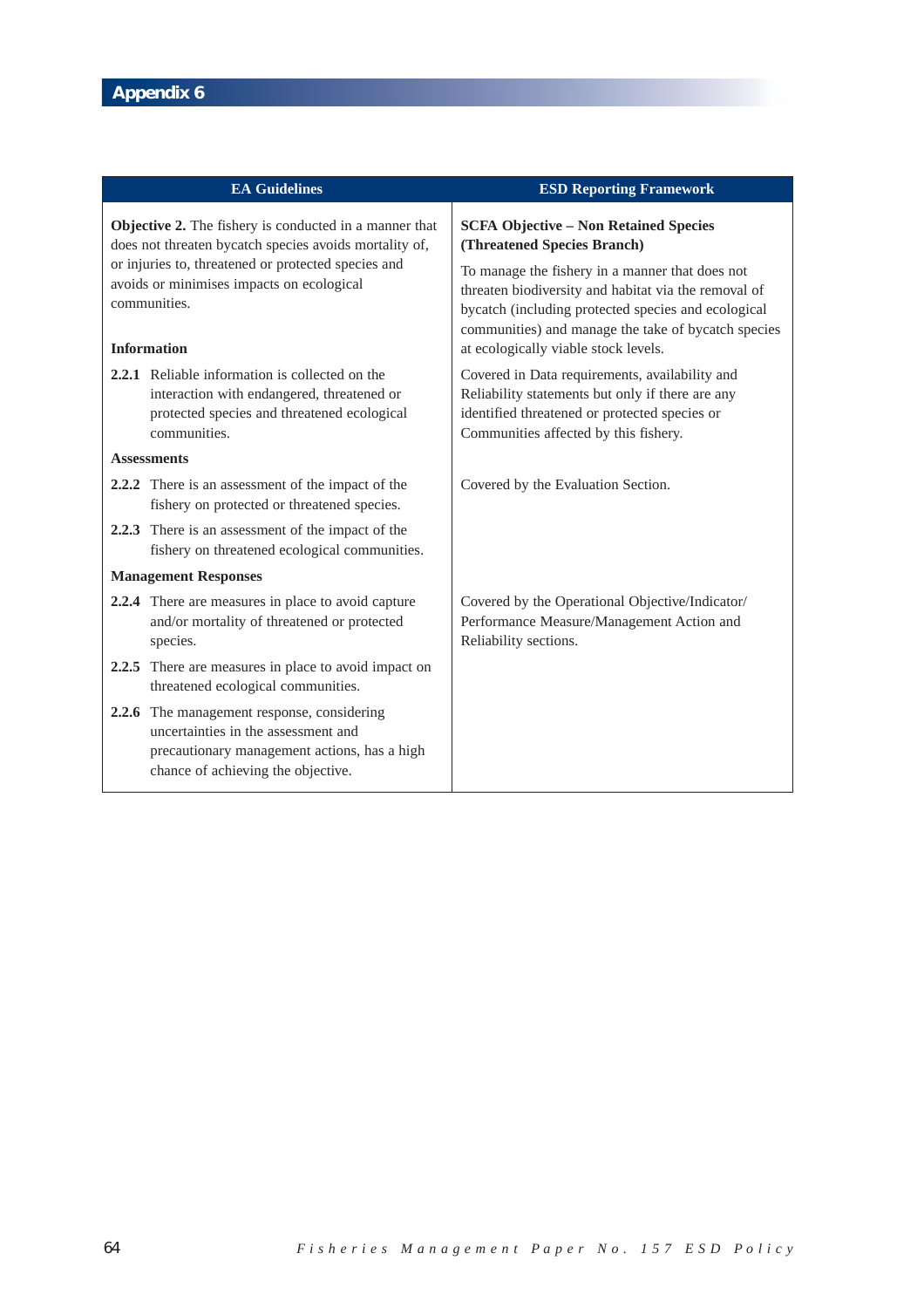| <b>EA Guidelines</b>                                                                                                                                                                                                                                                           | <b>ESD Reporting Framework</b>                                                                                                                                                                                                                                                                                                                                                                                                                                               |
|--------------------------------------------------------------------------------------------------------------------------------------------------------------------------------------------------------------------------------------------------------------------------------|------------------------------------------------------------------------------------------------------------------------------------------------------------------------------------------------------------------------------------------------------------------------------------------------------------------------------------------------------------------------------------------------------------------------------------------------------------------------------|
| Objective 3. The fishery is conducted, in a manner<br>that minimises the impact of fishing operations on the<br>ecosystem generally.                                                                                                                                           | SCFA Ecosystem Objective: To manage the impacts<br>of and on fishing such that only acceptable impacts<br>occur to functional ecological relationships, habitat and<br>processes.                                                                                                                                                                                                                                                                                            |
| 2.3.1 Information appropriate for the analysis in 2.3.2<br>is collated and or collected covering the<br>fisheries impact on the ecosystem and the<br>environment generally.                                                                                                    | Covered by the Data Requirements, Data Availability<br>and Reliability sections.                                                                                                                                                                                                                                                                                                                                                                                             |
| 2.3.2<br>Information is collected and a risk analysis,<br>appropriate to the scale of the fishery and its<br>potential impacts, is conducted into the<br>susceptibility of each of the following<br>ecosystem components to the fishery                                        | Covered by justification of the structure of ecosystem<br>component tree and corresponding operational<br>objectives, etc.                                                                                                                                                                                                                                                                                                                                                   |
| 1. Impacts on ecological communities<br>• Benthic communities<br>Ecologically related species<br>• Water column communities<br>2. Impacts on food chains<br>• Structure<br>Productivity/flows<br>3. Impacts on the physical environment<br>• Physical habitat<br>Water quality | Comparable Components in Generic Trees<br><b>Bait Collection</b><br>Trophic Structure/Biodiversity<br>Benthic biota<br><b>Physical Structures</b><br>Provisioning<br>Translocation<br>Water Quality<br>٠<br>Air Stock Enhancement<br>$\bullet$<br>Note: operational objectives are more usefully<br>expressed in terms of the activities carried out by the<br>fishery (e.g. minimizing translocation of organisms)<br>rather than in terms of impacts on, say, food chains. |
| <b>Management Responses</b>                                                                                                                                                                                                                                                    |                                                                                                                                                                                                                                                                                                                                                                                                                                                                              |
| 2.3.3 Management actions are in place to ensure<br>significant damage to ecosystems does not arise<br>from the impacts described in 2.3.1.                                                                                                                                     | Covered by Operational Objective/<br>Indicator/Performance Measure/Management Response<br>sections of each component                                                                                                                                                                                                                                                                                                                                                         |
| 2.3.4 There are decision rules that trigger further<br>management responses when monitoring detects<br>impacts on selected ecosystem indicators<br>beyond a predetermined level, or where action<br>is indicated by application of the precautionary<br>approach.              | Covered by Operational Objective/<br>Indicator/Performance Measure/Management Response<br>sections of each relevant component                                                                                                                                                                                                                                                                                                                                                |
| 2.3.5 The management response, considering<br>uncertainties in the assessment and<br>precautionary management actions, has a high<br>chance of achieving the objective                                                                                                         |                                                                                                                                                                                                                                                                                                                                                                                                                                                                              |

In addition, the issues raised in the 'benchmarks for environmental assessments' relating to how the assessment process should be conducted – can all be covered in the components from the governance tree.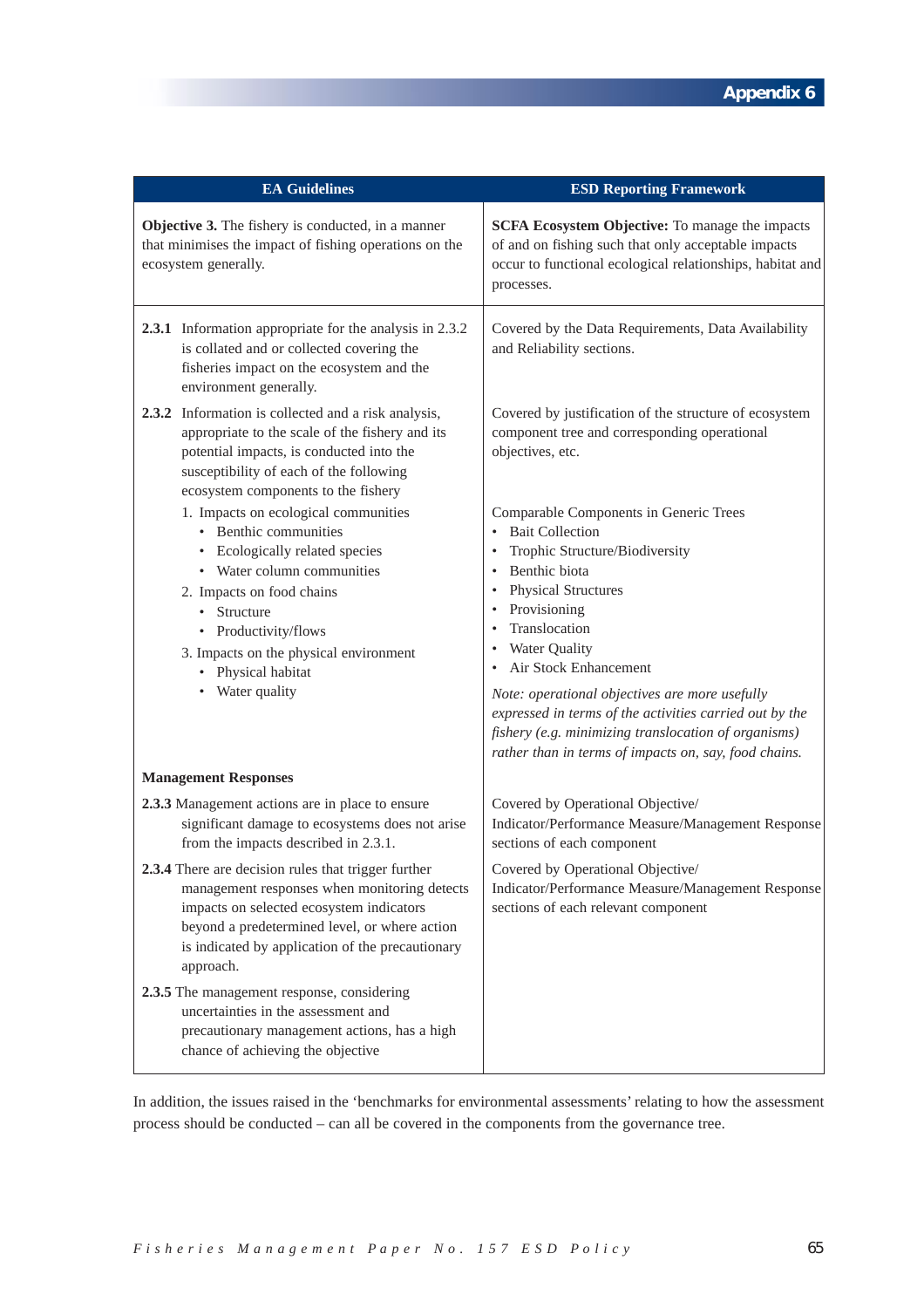# **Bellagio Principles of Assessing Sustainable development IISD (1997)**

## **1. Guiding Vision and Goals**

Assessment of progress towards sustainable development should:

• be guided by a clear vision of sustainable development and goals that define that vision.

## **2. Holistic Perspective**

Assessment of progress towards sustainable development should:

- include a review of the whole system as well as the parts,
- consider the well-being of social, ecological, and economic sub-systems their state as well as the direction and rate of change of that state, of their component parts and the interaction between the parts, and
- consider both the positive and negative consequences of human activities in a way that reflects the costs and benefits for human and ecological systems, in monetary and non-monetary terms.

## **3. Essential Elements**

Assessment of progress towards sustainable development should:

- consider equity and disparity within the current population and between present and future generations, dealing with such concerns as resource use, over-consumption and poverty, human rights and access to services, as appropriate,
- consider the ecological conditions on which life depends, and
- consider economic development and other, non-market activities that contribute to human/social well-being.

## **4. Adequate Scope**

Assessment of progress towards sustainable development should:

- adopt a time horizon long enough to capture both human and ecosystem time scales thus responding to needs of future generations as well as those current to short term decision-making,
- define the space of the study large enough to include not only local but also long distance impacts on people and ecosystems, and
- build on historic and current conditions to anticipate future conditions where do we want to go? where could we go?

### **5. Practical Focus**

Assessment of progress towards sustainable development should include:

• an explicit set of categories or an organising framework that links vision and goals to indicators and assessment criteria,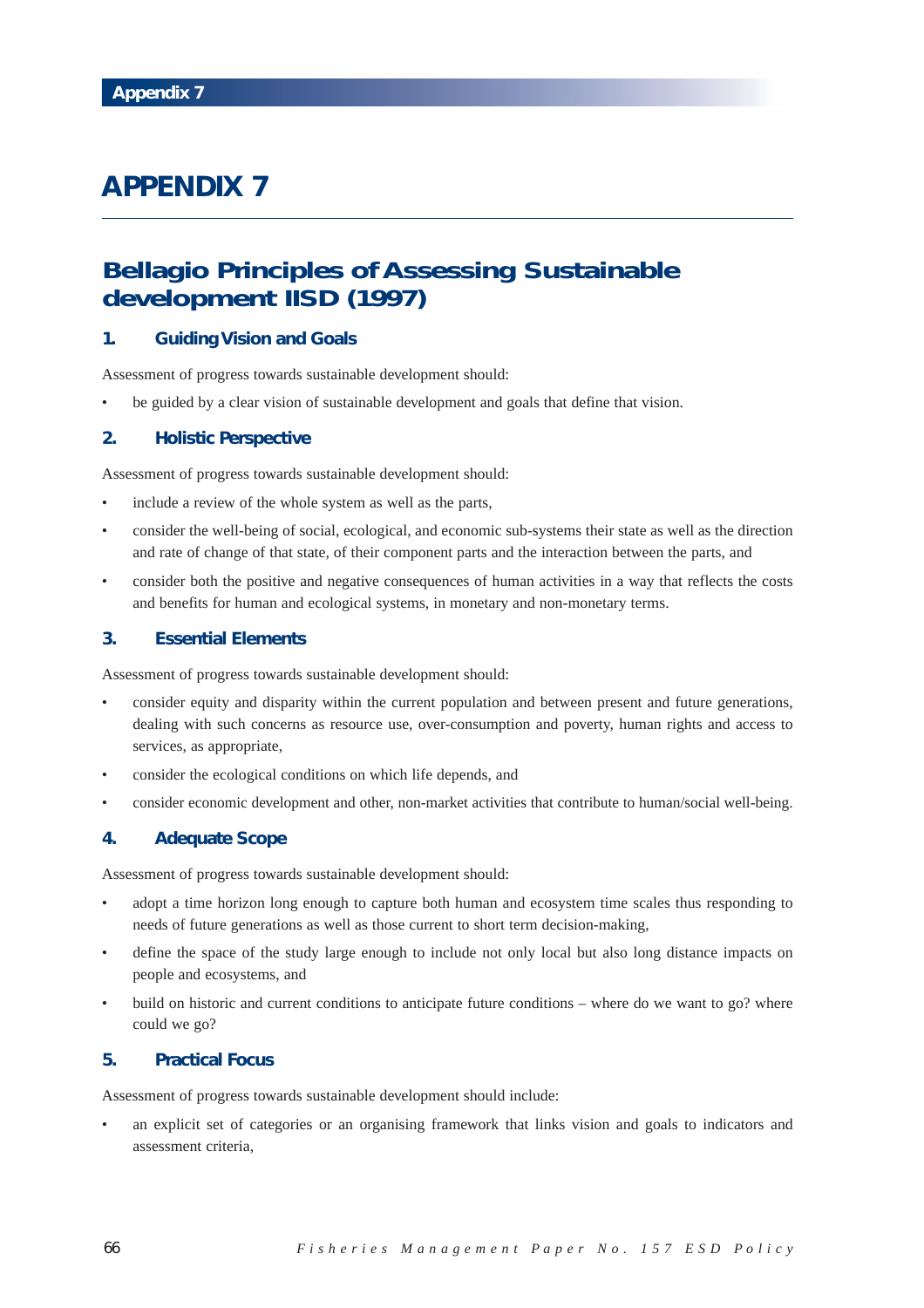- a limited number of key issues for analysis,
- a limited number of indicators or indicator combinations to provide a clearer signal of progress,
- standardising measurement wherever possible to permit comparison,
- comparing indicator values to targets, reference values, ranges, thresholds, or directions of trends, as appropriate.

### **6. Openness**

Assessment of progress towards sustainable development should:

- make the methods and data that are used accessible to all and
- make explicit all judgements, assumptions, and uncertainties in data and interpretations.

## **7. Effective Communication**

Assessment of progress towards sustainable development should:

- be designed to address the needs of the audience and set of users and
- be drawn from indicators and other tools that are stimulating and serve to engage decision-makers.

### **8. Broad Participation**

Assessment of progress towards sustainable development should:

- obtain broad representation of key grass-roots, professional, technical and social groups, including youth, women, and indigenous people – to ensure recognition of diverse and changing values, and
- ensure the participation of decision makers to secure a firm link to adopted policies and resulting action.

## **9. Ongoing Assessment**

Assessment of progress towards sustainable development should:

- develop a capacity for repeated measurement to determine trends,
- be iterative, adaptive, and responsive to change and uncertainty because systems are complex and change frequently,
- adjust goals, frameworks and indicators as new insights are gained, and
- promote development of collective learning and feedback to decision making.

### **10. Institutional Capacity**

Assessment of progress towards sustainable development should:

- clearly assign responsibility and providing ongoing support in the decision making process,
- provide institutional capacity for data collection, maintenance, and documentation, and
- support development of local assessment capacity.

Assessing Sustainable Development: Principles in Practise (1997)

P. Hardi and T. Zdan editors. International Institute of Sustainable Development Winnipeg CANADA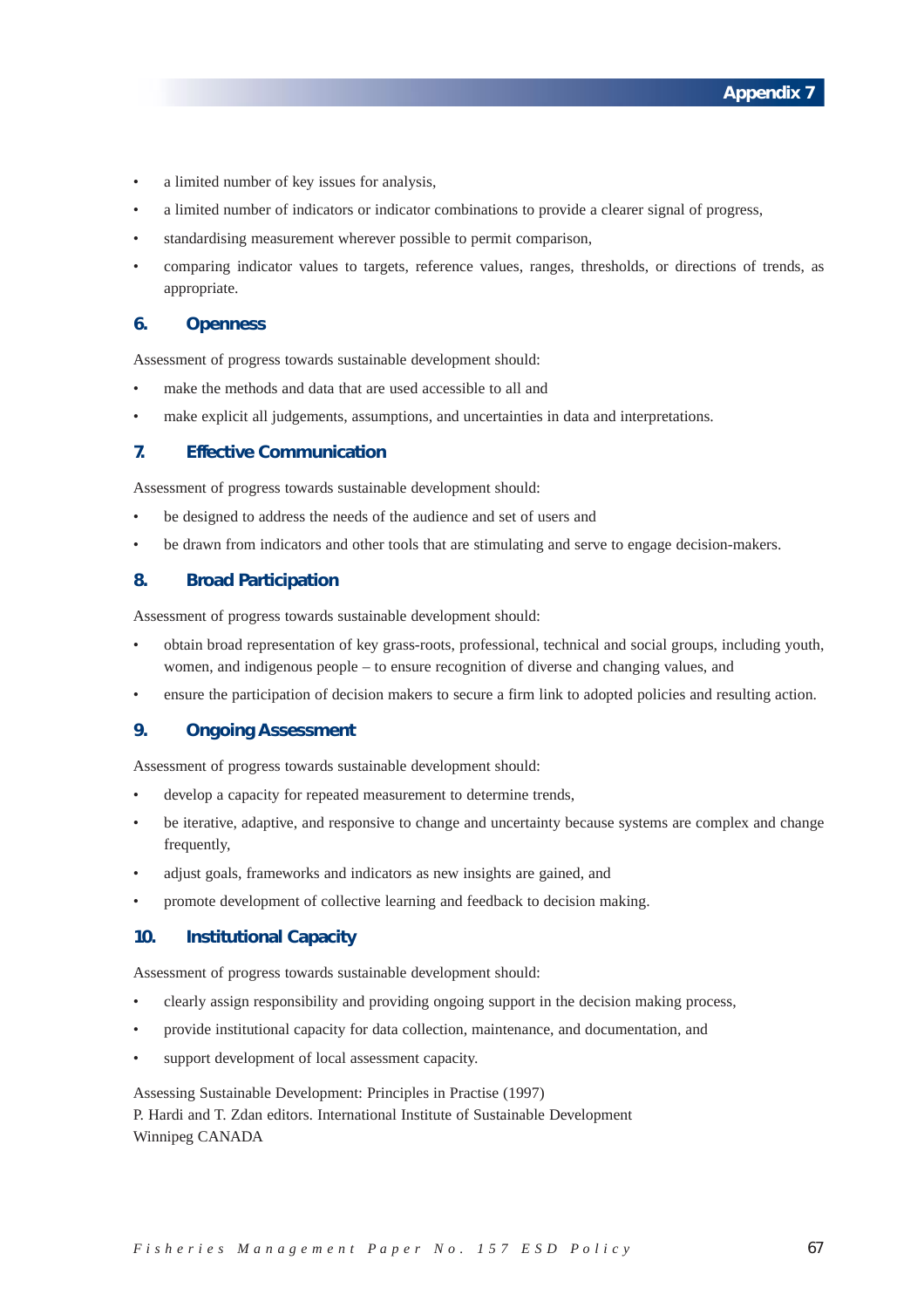# **National ESD Reporting Framework:Terminology**

Confusion can occur if terms are not defined. There are a great many terms associated with ESD and these are often used interchangeably, sometimes in the same document. In particular, terms such as principles, objectives, goals and criteria are often used to mean the same thing. Moreover, confusion in terminology also arises when the adjective 'sustainable' is combined with other words to give terms such as sustainable fishery, sustainable stock, sustainable fishing, sustainable management, and sustainable catch. These terms need to be defined whenever they are used to avoid misunderstanding.

The aim of the section, developed by BRS, was to suggest a simple, minimalist terminology to assist communication during the implementation of the ESD initiative of the SCFA. Whilst alternative definitions are possible, for the purpose of this exercise the SCFA Working Group and the Reference Group have agreed on the following definitions.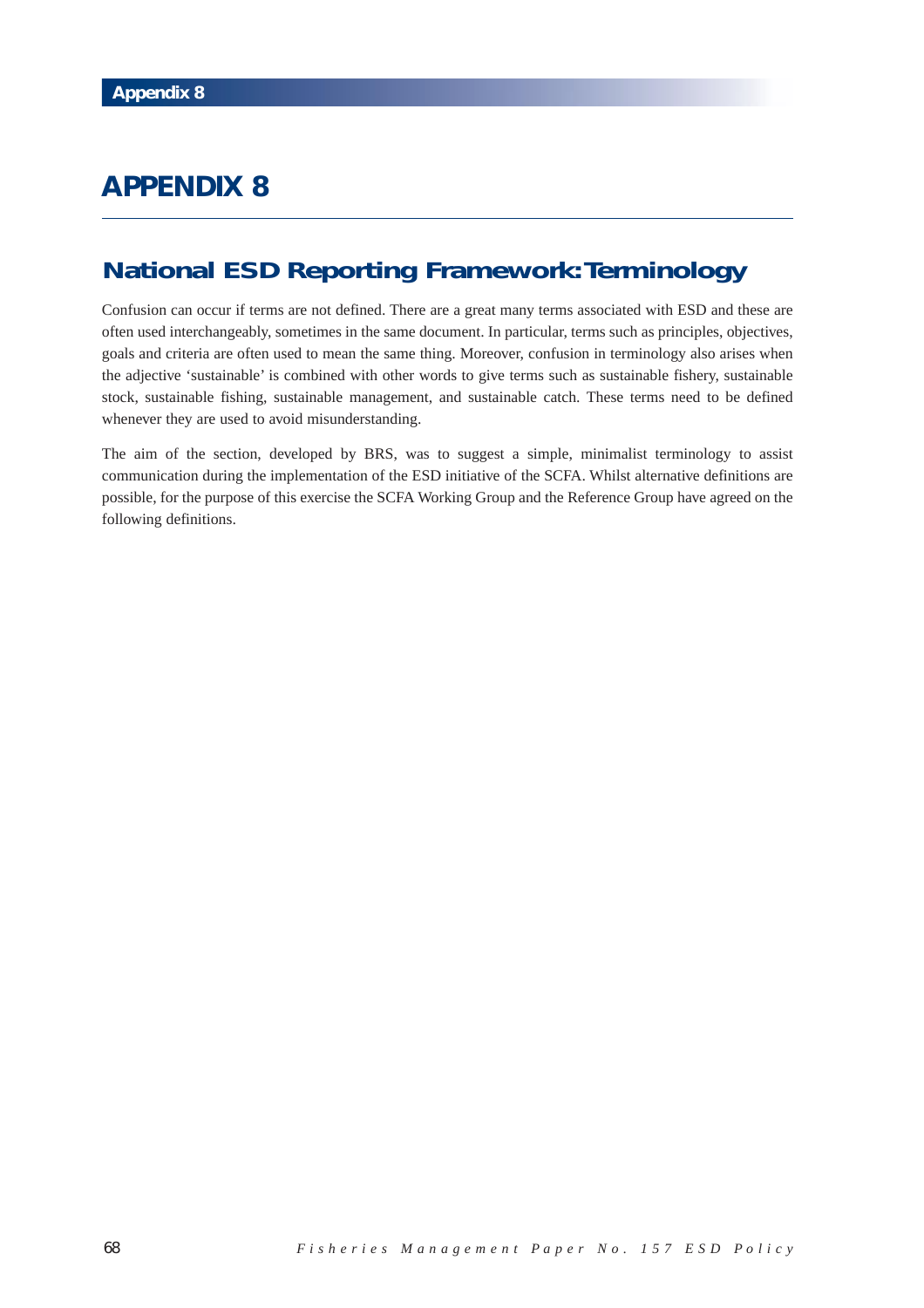# **Definitions for ESD Terms**

| Sustainable development/<br>ecologically sustainable<br>development | Using, conserving and enhancing the community's resources so that<br>ecological processes, on which life depends, are maintained, and the total quality<br>of life, now and in the future, can be increased (National Strategy for<br>Ecologically Sustainable Development, Council of Australia Governments, 1992).      |
|---------------------------------------------------------------------|---------------------------------------------------------------------------------------------------------------------------------------------------------------------------------------------------------------------------------------------------------------------------------------------------------------------------|
| <b>Sustainable fishery</b>                                          | A fishery that is consistent with ecologically sustainable development (i.e. a<br>fishery that uses, conserves and enhances the community's resources so that<br>ecological processes, on which life depends, are maintained, and the total quality<br>of life, now and in the future, can be increased.)                 |
| <b>Fishery</b>                                                      | A unit determined by an authority or other entity that is engaged in raising<br>and/or harvesting fish. Typically the unit is defined in terms of some or all of the<br>following: people involved, species or type of fish, area of water or seabed,<br>method of fishing, class of boats and purpose of the activities. |
| <b>Goal - Component</b>                                             | A major area of relevance to fisheries with respect to ESD (such as target<br>species, bycatch species, marine environment, resource use/allocation,<br>employment, income, lifestyle/culture and governance)                                                                                                             |
| Sub-component,<br>sub-sub-component, etc                            | Further sub-divisions of the components                                                                                                                                                                                                                                                                                   |
| Core objectives                                                     | Core ESD objectives for fisheries (also sometimes called principles)                                                                                                                                                                                                                                                      |
| Operational objective*21                                            | An objective that has a direct and practical interpretation in the context of a<br>fishery and against which performance can be evaluated (in terms of<br>achievement)                                                                                                                                                    |
| Indicator*                                                          | A quantity that can be measured and used to track changes with respect to an<br>operational objective. The measurement is not necessarily restricted to numerical<br>values. For example, categorical values may be used.                                                                                                 |
| Performance measure*                                                | A function that converts the value of an indicator to a measure of management<br>performance with respect to the operational objective                                                                                                                                                                                    |
| Reference point                                                     | The value of an indicator that can be used as a benchmark of performance<br>against an operational objective.                                                                                                                                                                                                             |

\* Note: the operational objective, indicator, and performance measure (or some other form of interpretation) are a package. Each of the three elements of the package is essential to properly define and interpret an indicator. One or more reference points may form part of the description of the performance measure.

<sup>&</sup>lt;sup>21</sup> An objective can be made into a criterion by re-wording and replacing 'to .. ' with 'should' or 'must'.